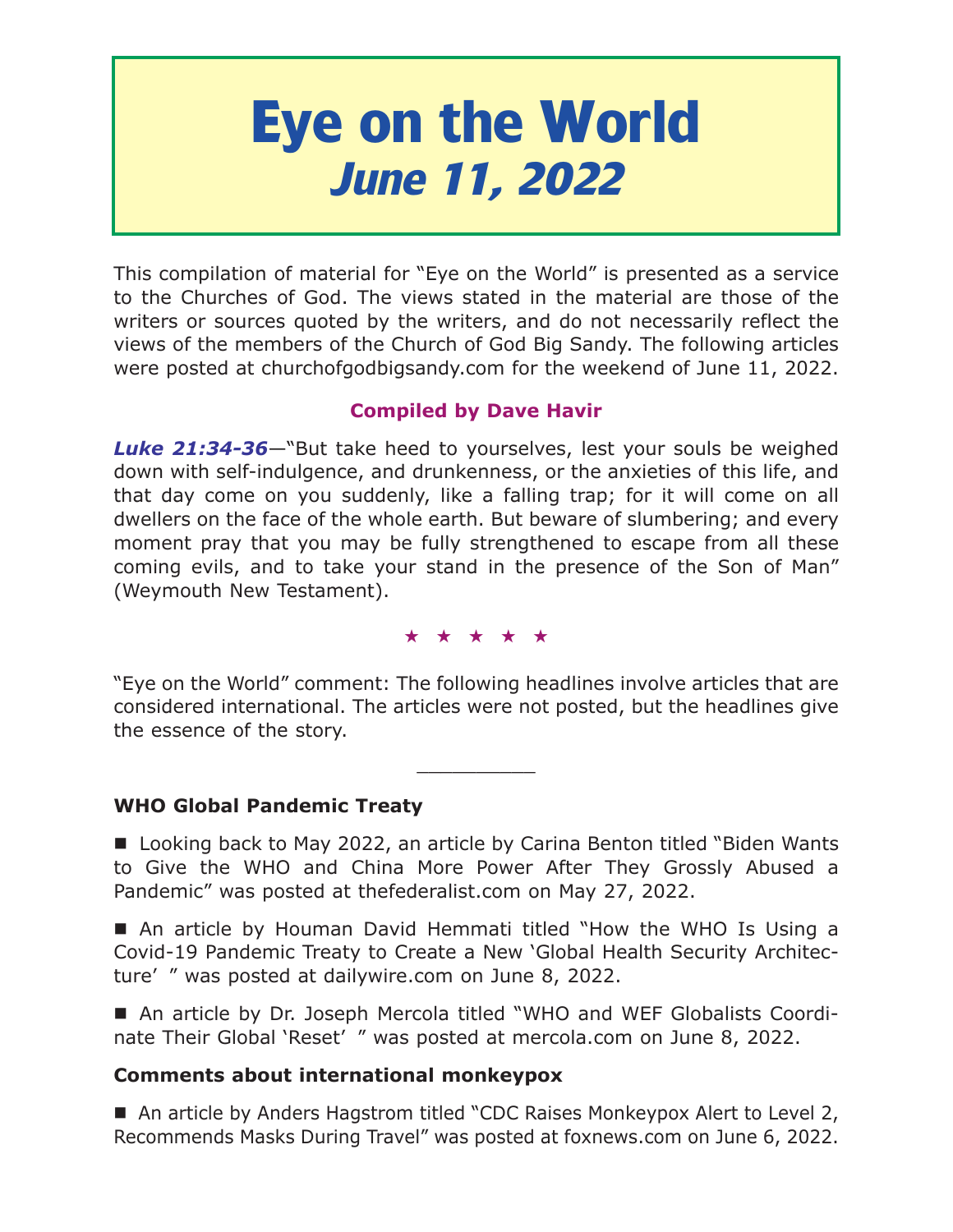An article by Michael Whittaker titled "CDC Scrubs Monkeypox Mask Recommendation From Website" was posted at dailywire.com on June 7, 2022.

■ An article by Robyn White titled "CDC Sparks Backlash After Ditching Monkeypox Mask Advice" was posted at newsweek.com on June 8, 2022.

 An article by Alix Martichoux titled "Will Monkeypox Spread As Fast As Covid?" was posted at thehill.com on June 9, 2022.

## **International covid news**

 An article by Sophie Mann titled "Japan Reopens to Tourists After Two Years, But With Strict Covid Rules Including Masks, Chaperons" was posted at justthenews.com on June 7, 2022.

■ An article by Peter Caddle titled "Great Reset: [Irish] State Planning Harsh Covid-Style Lockdown in Event of Fuel Shortage—[According to] Leak" was posted at breitbart.com on June 7, 2022.

 A video and an article by Hannah Nightingale titled "Watch: Unhinged HR Professional Rants Against Canadian Truckers' Convoy, Threatens Their Jobs" were posted at thepostmillennial.com on June 7, 2022.

## **International climate change**

■ Looking back to May 2022, an article by John Vidal titled "Monkeypox Isn't the Disease We Should Be Worried About [But Rather Climate Change Will Exacerbate the Rapid Spread of Viruses and Pathogens]" was posted at theguardian.com on May 25, 2022.

## **International climate change and coal**

■ Looking back to October 2021, an article by Philip Wang titled "China Tells Mines to Produce 'As Much Coal As Possible' " was posted at ctvnews.ca on Oct. 20, 2021.

## **Comments about Russian oil and gas**

■ An article by Staff titled "Iran Is Helping Russia Circumvent Sanctions by Using Its 'Ghost Armada' to Transport the Kremlin's Oil, Researchers Claim" was posted at dailymail.co.uk on June 4, 2022.

# **Comments about international food crisis**

■ An article by Daniel Newton titled "EU Ministers Warn Grain Shortage Could Lead to Next African Migrant Surge" was posted at neonnettle.com on June 7, 2022.

■ An article by Bernat Armangue and Yuras Karmanau titled "More Bodies Found in Mariupol [Ukraine] as Global Food Crisis Looms" was posted at apnews.com on June 9, 2022.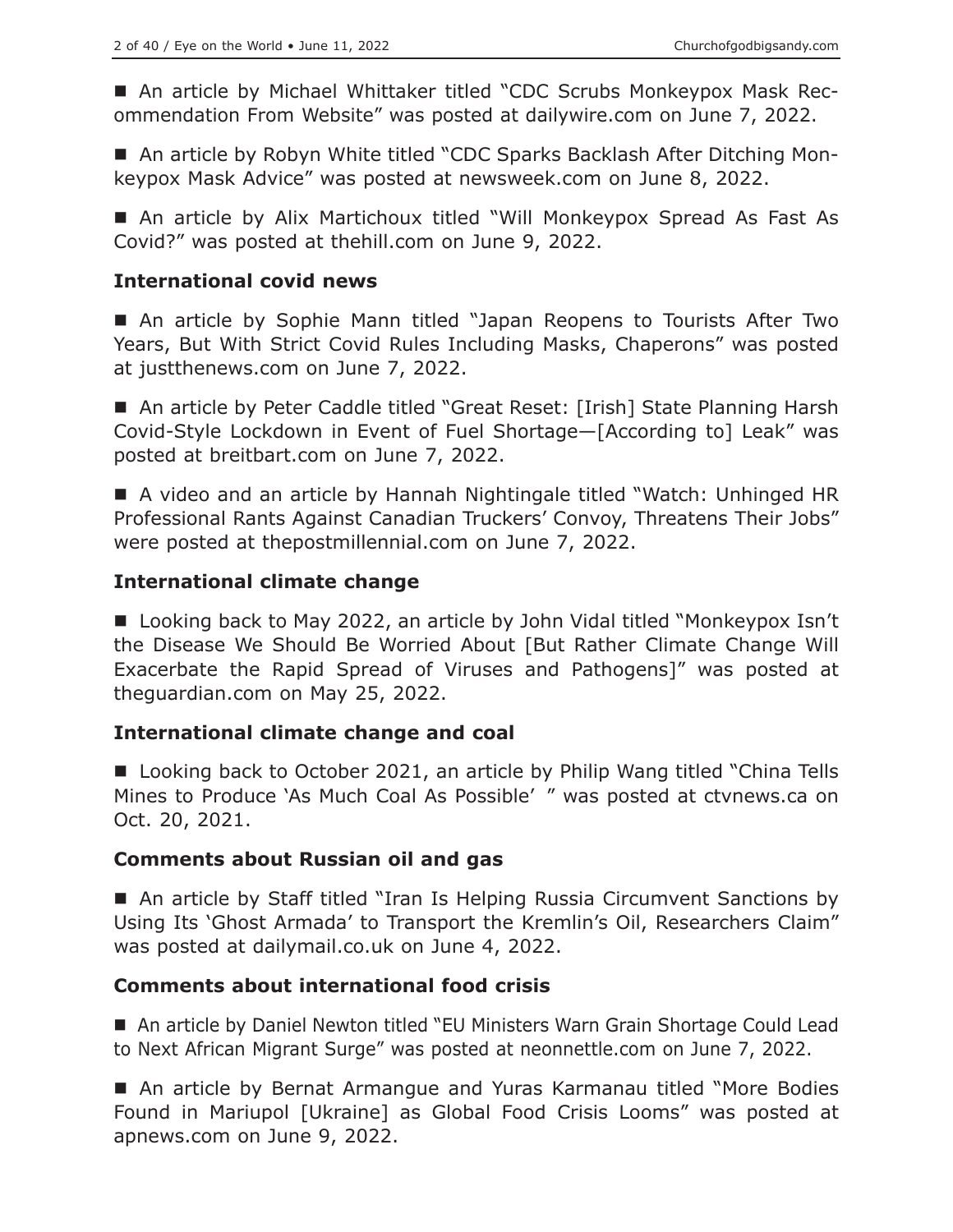# **Comments about Russia-Ukraine war**

■ Many pictures and an article by Chris Jewers titled "100 Days of War: Russia Now Holds 20 Percent of Ukrainian Territory—As Pictures Reveal the Horrors of the Conflict So Far" was posted at dailymail.co.uk on June 2, 2022.

 A Reuters article by Kevin Liffey titled "Putin Orders \$81,500 Payment to Families of National Guards Who Die in Ukraine" was posted at reuters.com on June 6, 2022.

■ An article by Tom Porter titled "Russia Puts Journalist on 'Wanted' List After He Exposed Putin's Purges of Spy Agency Blamed for Failings in Ukraine" was posted at businessinsider.com on June 7, 2022.

■ A Reuters article by Staff titled "Moscow's Chief Rabbi Leaves Russia Amid Pressure to Back War in Ukraine" was posted at reuters.com on June 8, 2022.

■ An article by Lizzie May titled "Russian Radio Station Owned by One of Putin's 'Favorite Oligarchs' Is Hacked and Starts Playing Ukrainian Anthems and Anti-War Songs Before It Is Swiftly Pulled Off Air" was posted at dailymail.co.uk on June 9, 2022.

 A Reuters article by Alex Richardson and Alistar Bell titled "Hailing Peter the Great, Putin Draws Parallel With Mission to 'Return' Russian Lands" was posted at reuters.com on June 9, 2022.

#### **Will NATO expand?**

■ Following is an excerpt from a policy found at "Enlargement and Article 10" at nato.int on May 18, 2022: "Since 1949, NATO's membership has increased from 12 to 30 countries through eight rounds of enlargement. . . NATO's 'open door policy' is based on Article 10 of it's founding treaty. Any decision to invite a country to join the Alliance is taken by the North Atlantic Council on the basis of consensus among all Allies."

 An article by Michael Whittaker titled "Finland Plans to Fortify Its Border With Russia" was posted at dailywire.com on June 9, 2022.

## **Comments about Israel**

■ An article by Anna Ahronheim titled "The IDF Drills for a Devastating War on Home Soil and Away" was posted at jpost.com on June 4, 2022.

■ An article by Tzvi Joffre titled "[Hezbollah Leader Hassan] Nasrallah Warns Hezbollah Will Stop Israel From Extracting Gas at Karish Field" was posted at jpost.com on June 9, 2022.

# **Comments about Iran**

■ An article by Ryan Saavedra titled "Two More Top Iranian Officials Killed Inside Iran in Separate Mysterious Incidents: Reports" was posted at dailywire.com on June 4, 2022.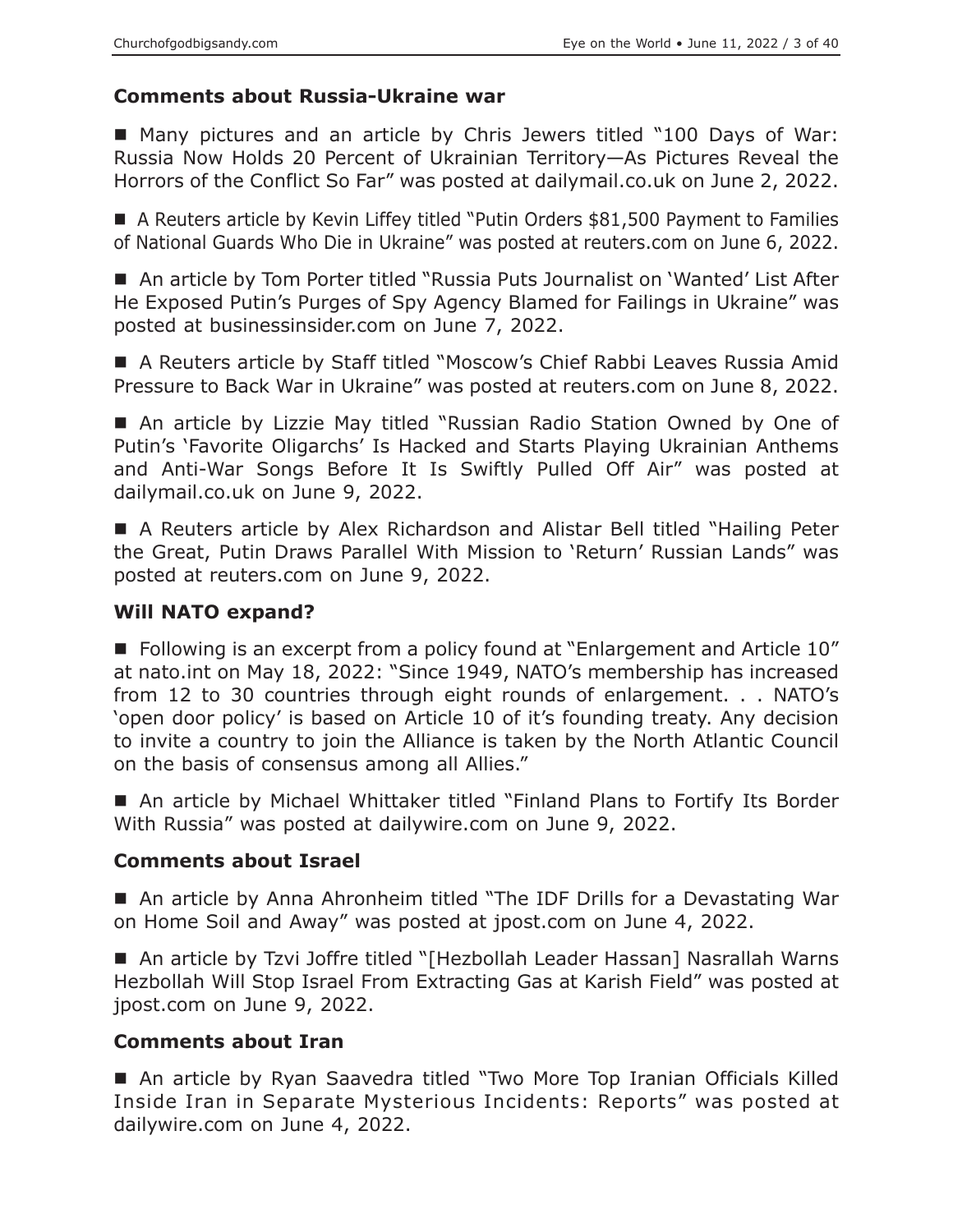An article by Staff titled "Iran Turns Off U.N. Surveillance Cameras at Nuclear Site" was posted at dnyuz.com on June 8, 2022.

## **Comments about Saudi Arabia**

■ An article by Sarah Dadouch titled "Saudi Dissidents Call Biden's Planned Visit to Kingdom a Betrayal" was posted at washingtonpost.com on June 4, 2022.

■ An article by Elizabeth Elkind titled "[Democrat] Adam Schiff Slams Biden After President Says He'd Meet With Saudi Arabia's Leaders on a Potential Trip to the Region: Democrat Lawmaker Says He 'Wouldn't Shake' Mohammed Bin Salman's Hand and Calls for Crown Prince to Be 'Shunned' " was posted at dailymail.co.uk on June 5, 2022.

## **Comments about Saudi-Backed LIV Tour**

■ Looking back to January 2022, an article by Charlie Blanchard titled "Another Rival Tour Threatens PGA, This Time From Saudis and Greg Norman" was posted at lascrucesbulletin.com on Jan. 25, 2022.

■ Looking back to February 2022, an article by Staff titled "Greg Norman and LIV Gold Investments Partner With Asian Tour to Unveil \$300 Million International Series" was posted at arabnews.com on Feb. 1, 2022.

■ Looking back to March 2022, an article by Bob Harig titled "Saudi-Backed Golf League Announces 2022 Schedule, With Four U.S. Events [Offering a \$250 Million Total Prize Purse Among Eight Tournaments Beginning in June]" was posted at si.com on March 18, 2022.

■ Looking back to May 2022, an article by Andy Roberts titled "[Veteran Golf Analyst] Brandel Chamblee Slams [Organizer] Greg Norman and LIV Golf Over Shotgun Start Format [Where Golfers All Tee Off at Exactly the Same Time, But on Separate Holes]" was posted at golfmagic.com on May 12, 2022.

■ Looking back to May 2022, an article by Bob Harig titled "Greg Norman Vows Support to LIV Golf Players: 'We Will Defend and Assist You' " was posted at si.com on May 16, 2022.

■ A Reuters article by Steve Keating titled "Golf-PGA Tour and LIV Series Showdown to Shape Future of Golf, Says [Rory] McIlroy" was posted at reuters.com on May 17, 2022.

■ Looking back to May, an article by Bob Harig titled "Before Greg Norman, Jack Nicklaus Was Offered More Than \$100 Million to Head LIV Golf" was posted at si.com on May 16, 2022.

 An article by Bob Harig titled "Greg Norman Calls Jack Nicklaus a 'Hypocrite' for Backtracking on LIV Golf" was posted at si.com on June 6, 2022.

■ An article by Mark Schlabach titled "Phil Mickelson to Return to Golf at First Saudi-Backed LIV Event, Beginning Thursday in London" was posted at espn. com on June 6, 2022.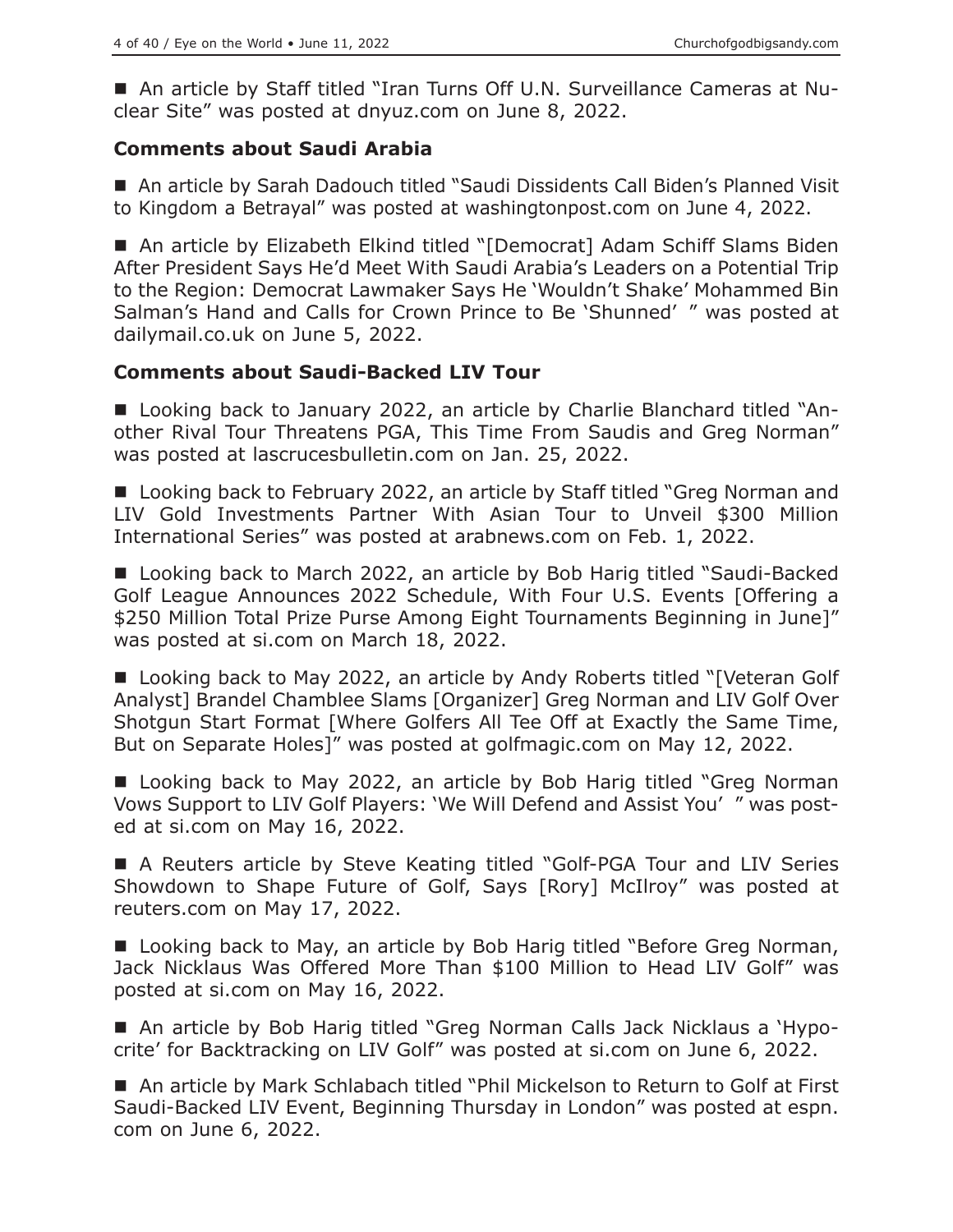■ An article by Jackson Richman titled "Tiger Woods Turned Down Nearly \$1 Billion to Join Saudi-Backed LIV Tour, CEO Claims" was posted at mediaite. com on June 7, 2022.

■ An article by Rob Harris titled "Golfers Put Aside 'Reprehensible' Saudi Moves [Policies and Behavior] to Join Series" was posted at apnews.com on June 7, 2022.

 An article by George Willis titled "Charles Barkley Talks Phil Mickelson, LIV Golf: 'I Don't Judge Them for Taking That Money' " was posted at si.com on June 9, 2022.

■ An article by Mike Calia titled "PGA Tour Suspends 17 Golfers, Including Phil Mickelson, for Playing in Saudi-Backed LIV Event" was posted at cnbc. com on June 9, 2022.

## **Comments about China**

 An article by David Averre titled "Three Astronauts Dock to Complete Construction of China's Own 'Heavenly Palace' Space Station After United States Excluded Them From the ISS in 2011" was posted at dailymail.co.uk on June 5, 2022.

■ An article titled "Australia Says China Threatened Plane Over South China Sea" was posted at apnews.com on June 5, 2022.

 An article by Tom Hancock titled "Marxism Makes a Comeback in China's Crackdown on 'Disorderly Capital' " was posted at bloomberg.com on June 6, 2022.

■ An article by Matthew Loh titled "China's Navy Has the World's Largest Fleet, But Only One Foreign Base to Launch Ships; It's Secretly Trying to Change That" was posted at businessinsider.com on June 7, 2022.

#### **International miscellaneous news**

■ An article by Dr. Joseph Mercola titled "Why Is Switzerland the Headquarters of Emperors?" was posted at mercola.com on June 4, 2022.

 An article by Stephen M. Lepore titled "North Korea Fires Eight Short-Range Ballistic Missiles One Day After the U.S. Ended Naval Exercises in the Philippine Sea Meant to Upgrade Defense Amid [U.S] Fears of a Nuclear Test" was posted at dailymail.co.uk on June 4, 2022.

■ An article by James Robinson titled "Massive Explosion at Container Depot Used to Store Chemicals in Bangladesh Kills at Least Five People and Injures More Than 100 Others" was posted at dailymail.co.uk on June 4, 2022.

■ An article by Chris Matthews titled "Mercedes-Benz Recalls a Million Cars Because of Potentially Faulty Brake Boosters That Could 'Increase the Risk of Crashes and Injuries' " was posted at dailymail.co.uk on June 4, 2022.

■ An article by Chris Matthews titled "Japanese Adventurer, 83, Becomes the Oldest Person to Complete a Solo and Nonstop 5,500 Mile Voyage Across the Pacific Ocean as He Completes the Trip in a 19-Foot Yacht in 69 Days" was posted at dailymail.co.uk on June 5, 2022.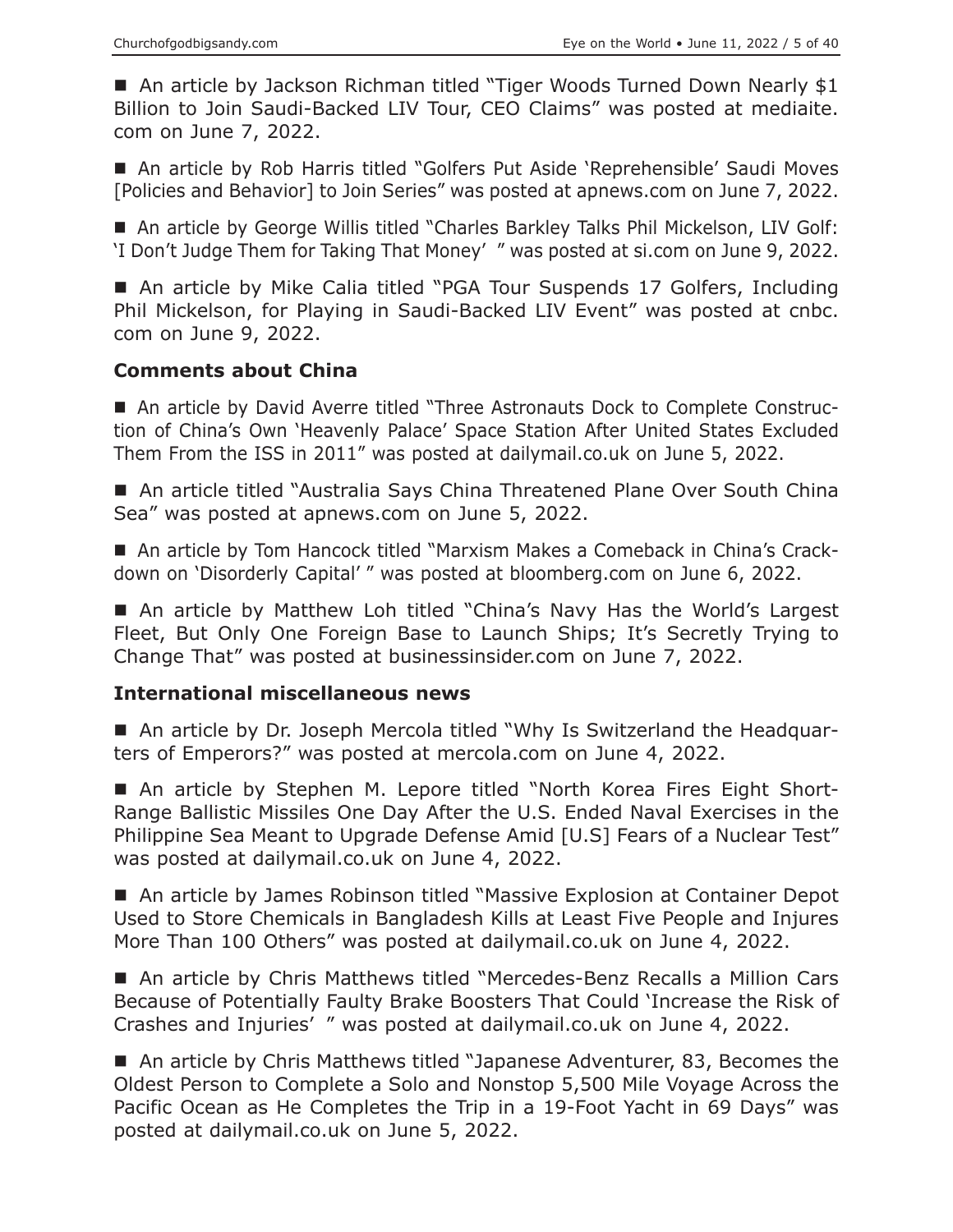A Reuters article by Sudipto Ganguly titled "[Tennis Star Rafael] Nadal Destroys Ruud to Win 14th French Open Title, 22nd Grand Slam Crown" was posted at reuters.com on June 5, 2022.

■ An article by Ashley St. Clair titled "UK's National Health Service Drops 'Woman' From Guidance on Ovarian Cancer to Be 'Inclusive' " was posted at thepostmillennial.com on June 7, 2022.

■ An article by Spencer Brown titled "Canadian Firearm Retailers Sell Out of Handguns After Trudeau's Proposed Ban on Sales" was posted at townhall. com on June 8, 2022.

 An article by Salma El Wardany and Mohammad Tayseer titled "Oil Prices Are 'Nowhere Near' Peak Yet, Says Key OPEC Member UAE" was posted at bloomberg.com on June 8, 2022.

■ An article by Emily Craig titled "Having Diabetes, Surviving a Heart Attack and Stroke Makes You Three Times More Likely to Suffer Dementia Than Someone Genetically at Risk, Study Claims" was posted at dailymail.co.uk on June 8, 2022.

★★★★★

An article by Gabriel Hays titled "Attempted Murder of Justice Kavanaugh Neglected by Front Pages of Major U.S. Newspapers" was posted at foxnews.com on June 9, 2022. Following is the article.

 $\overline{\phantom{a}}$  , where  $\overline{\phantom{a}}$ 

Several major U.S. newspapers—and their corresponding websites—hardly mentioned, or outright ignored, the attempted assassination of Supreme Court Justice Brett Kavanaugh on the front pages of their Thursday morning editions.

Special advisor of communications for Sen. Ted Cruz, R-Tex., Steve Guest, tweeted on Thursday that the USA Today and The Chicago Tribune front pages failed to mention that a man armed with a pistol, a knife, pepper spray, and other tools meant to harm Justice Brett Kavanaugh was arrested near the justice's home on Wednesday.

The suspect was identified as 26-year-old Nicholas John Roske. He claimed to be angry with the conservative justice's intent to vote to overturn *Roe v. Wade—*as indicated by the recent leaked Supreme Court draft opinion—as well as frustrated with the court's potential rulings on Second Amendment cases.

Roske was charged with "attempting to murder a United States Supreme Court Justice."

Guest also claimed that The New York Times and The Los Angeles Times barely mentioned this earth-shattering story. It was relegated to the bottom of each paper's respective front pages, in fine print.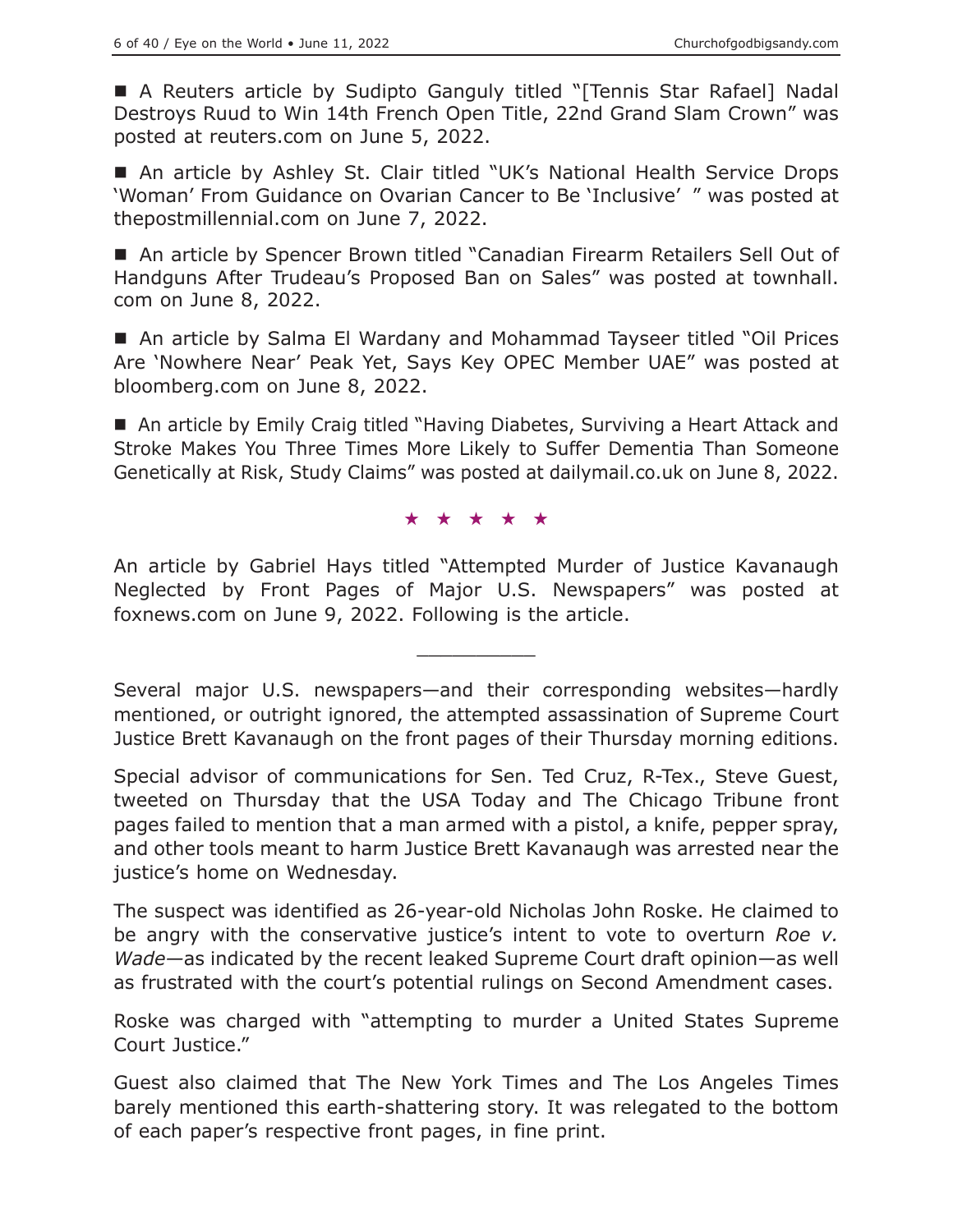Guest tweeted, "No mention of the assassination attempt on Justice Brett Kavanaugh on the front pages of USA Today or the Chicago Tribune. The New York Times and The Los Angeles Times hid the news on the bottom of the page in small font."

"Shameful," he added, sharing screenshots of the front page of each paper. The images confirmed that there was no story about Kavanaugh's would-be murderer on the front pages of USA Today or The Chicago Tribune.

The images also confirmed that The New York Times teased the story at the bottommost section of the front page. The small entry vaguely claimed in bold, "Arrest Near Home of Justice," and provided a quick blurb. "Officials said an armed man who went to Maryland with plans to kill Justice Brett M. Kavanaugh has been charged with attempted murder."

The paper indicated the full story could be found on page "A20."

NewsBusters managing editor Curtis Houck confirmed this, tweeting, "Here's the front page of The New York Times. Not one story on the attempted assassination of Brett Kavanaugh. Instead, you have a footnote to see A-20 and a rather brief article."

"Articles that were longer? A journo goes deep into the Amazon and a deadly Korean ferry accident," he added, along with corresponding screenshots.

The Los Angeles Times front page treatment of the major story was just as poor. The preview for the piece was in the smallest section of the front page, in the bottom right corner near the paper's scannable bar code. In bold, it read, "Man arrested at home of justice." In the preview description, it read, "Simi Valley suspect was armed and wanted to kill Brett Kavanaugh, FBI says."

It then told readers the story could be found on page "A6."

WEX Magazine managing editor Jay Caruso pointed out on the day of the arrest that The New York Times website sidelined the major story as well.

Sharing screenshots, he tweeted, "The police arrested a man who wanted to assassinate Supreme Court Justice Brett Kavanaugh, and the @nytimes has it in their 'More News' section of their home page with the title, 'Armed Man Is Arrested Near Home of Justice Kavanaugh.'"

In a subsequent post, he mentioned how the new Jurassic Park movie gets a top Times slot, while Kavanaugh's attempted murder is located near a Trader Joe's piece. "Top of the page - story about Jurassic Park film franchise. A foiled plot to assassinate a sitting Supreme Court Justice? Near the story about Trader Joe's employees wanting to unionize," he tweeted.

Fox News found that the L.A. Times website featured a small mention of the incident on Wednesday, which read "Armed California man arrested near Justice Brett Kavanaugh's Maryland home." That was found in the "More News" section of the website, which is several scrolls down the page.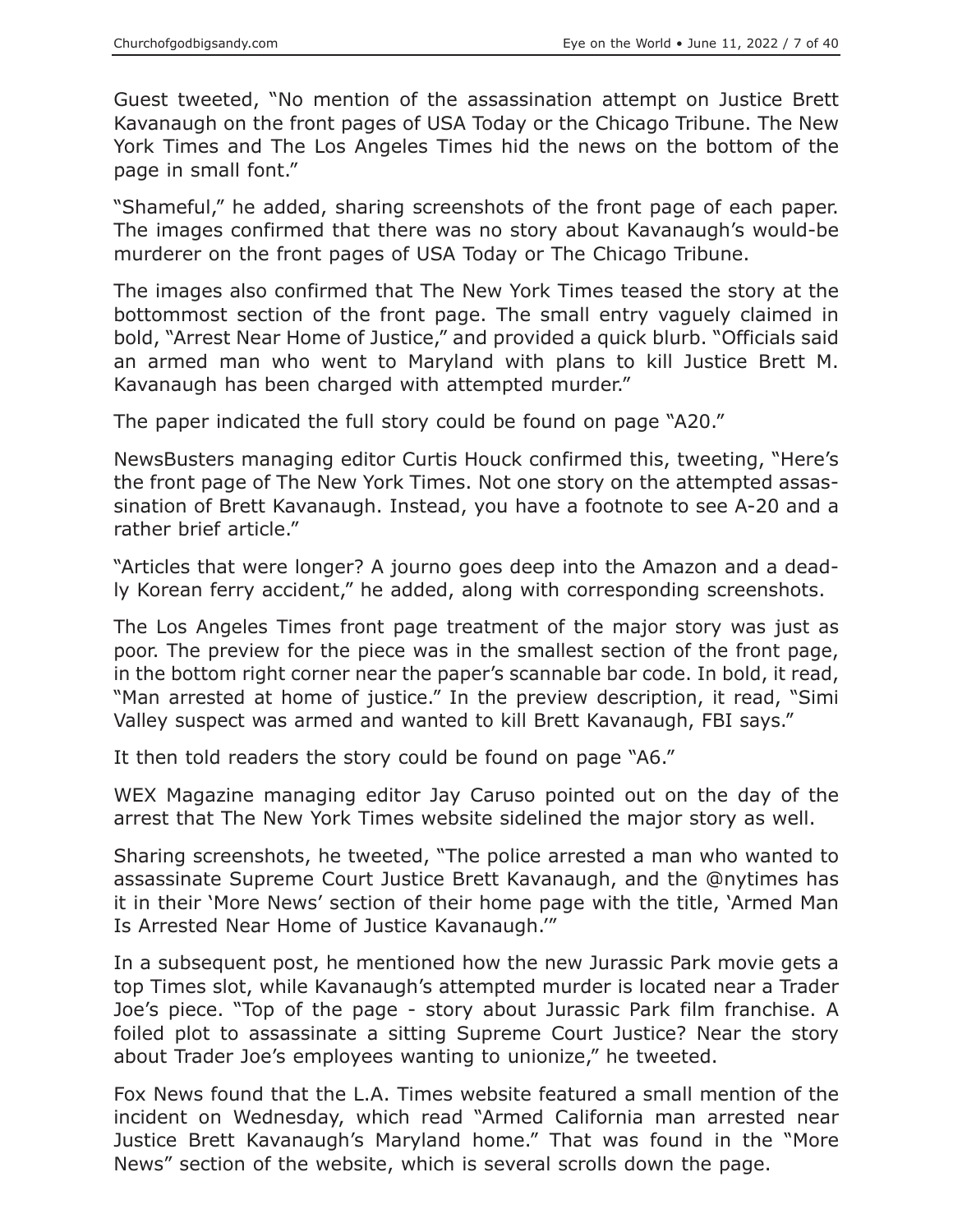As of early Thursday afternoon, Fox News found that the only mention of the Kavanaugh murder attempt on the L.A. Times website was a Business section column near the bottom of the webpage, titled, "Column: The threat to Justice Kavanaugh reveals a path to a gun control deal."

Within about the same timeframe, USA Today's website featured the story more prominently in its main section via an opinion column published by George Washington University law professor Jonathan Turley.

Fox News found that the Kavanaugh story was relegated to the "More News" section of the Chicago Tribune's website on Wednesday and, as of Thursday afternoon, no stories related to the incident could be found on the website.

★★★★★

An article by Mary Schumer Promised Kavanaugh Would 'Pay the Price'—After the Arrest of Kavanaugh's Would-Be Assassin, [Now] He's Silent" was posted at dailywire.com on June 8, 2022. Following is the article.

 $\overline{\phantom{a}}$  , where  $\overline{\phantom{a}}$ 

Senate Majority Leader Chuck Schumer (D-NY), who two years ago pointedly warned Supreme Court Justice Brett Kavanaugh he would "pay the price" if he ruled against abortion, remains silent hours after an alleged assassin said Wednesday that he had tried to kill the justice.

In the middle of the night Wednesday, police arrested 26-year-old Nicholas John Roske carrying a bag full of weapons and burglary tools. Roske told police he planned to kill Kavanaugh in an attempt to prevent him ruling on abortion and Second Amendment cases.

His arrest put Schumer's warning in chilling relief, prompting Republicans to accuse Schumer and activists of endangering the justices through "incendiary rhetoric on *Roe*."

"I want to tell you, Gorsuch," Schumer threatened the justices in March 2020, "and I want to tell you, Kavanaugh. You have released the whirlwind, and you will pay the price. You won't know what hit you if you go forward with these awful decisions."

Judicial Crisis Network's Carrie Severino called his comment "a call to action."

"Senate Democrats, led by Senator Schumer, have waged a campaign for years to undermine and intimidate the Court," she told The Daily Wire on Wednesday evening. "Schumer's outrageous threat to Justices Gorsuch and Kavanaugh–on the steps of the Court after the *June Medical* decision no less–was a call to action."

Mark Paoletta, the former general counsel for the Office of Management & Budget under President Donald Trump who worked on Justice Clarence Thomas' confirmation, argued that Schumer's comments were "chilling and criminally reckless."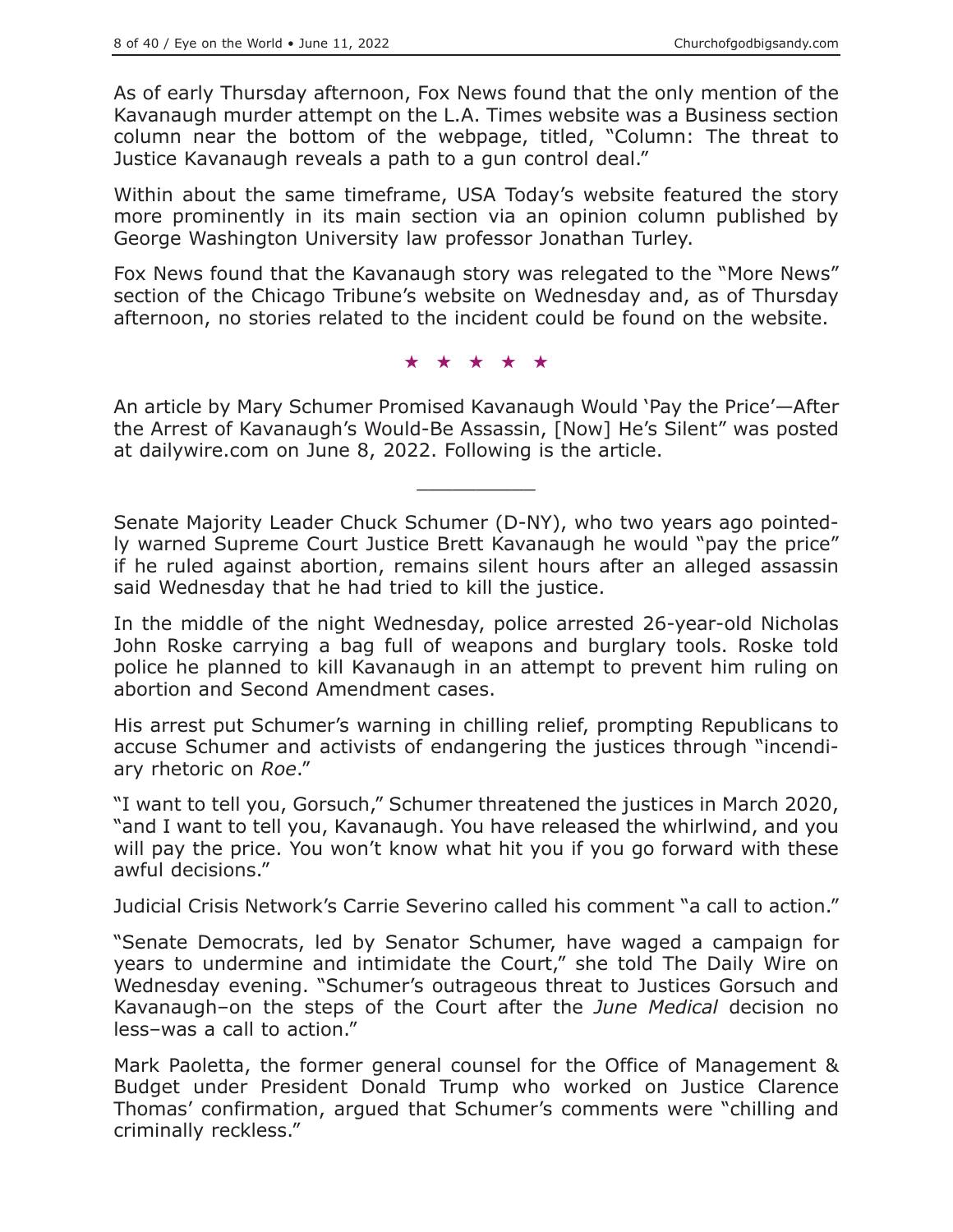"The Dobbs leak was an outgrowth of this despicable threat," he told The Daily Wire on Wednesday evening. "Do anything at all costs to stop the overturning of Roe v. Wade."

Schumer was speaking in reference to the Supreme Court case *June Medical Services v. Russo,* an abortion case in which the court ultimately ruled with abortion advocates. His threats prompted a rare rebuke from Chief Justice John Roberts, who called the remarks both "inappropriate" and "dangerous."

The senate majority leader did not respond to requests for comment from The Daily Wire. In early May, he said that he supports protesting outside the justices' homes "if protests are peaceful."

As of Wednesday evening, Schumer and many major top Democrats had not weighed in on or condemned the would-be assassin.

Not all—Nancy Pelosi's Deputy Chief of Staff Drew Hammill told The Daily Wire late Wednesday afternoon that the Speaker of the House "believes that violence against public officials has no place in civilized society" and that Pelosi "condemns this abhorrent criminal act."

And though President Joe Biden did not issue a statement himself, his deputy press secretary told The Daily Wire on Wednesday morning that Biden "condemns the actions of this individual in the strongest terms, and is grateful to law enforcement for quickly taking him into custody."

Pressed to provide a statement from Biden himself, White House Assistant Press Secretary Alexandra LaManna told The Daily Wire on Wednesday evening, "Violence and destruction of property have no place in our country under any circumstances, and the President denounces this action."

"We should all agree that actions like this are completely unacceptable regardless of our politics," she added.

Since the infamous leak of the draft *Roe v. Wade* decision, pro-abortion activists have escalated both rhetoric and protesting surrounding the issue: a slew of pro-life clinics and pregnancy centers have been firebombed, vandalized, or attacked, protestors make weekly visits to loudly demonstrate at the homes of the Supreme Court justices, and swelling crowds have protested outside of the Supreme Court itself.

These crowds have a message: "abort the court." That's a sentiment pushed for years by Demand Justice, a progressive group backed by dark money mother-ship Arabella Advisers, in a years-long campaign to intimidate, threaten, and smear the reputations of Supreme Court justices, conservativeleaning experts have told The Daily Wire.

"If we don't get it, tear it down," protestors chanted into the wee hours of the night outside the Supreme Court following the leak. "Lets make a deal," read a female protestor's sign, held high above her head with a hanger. "For every woman who dies from this, one of you goes too."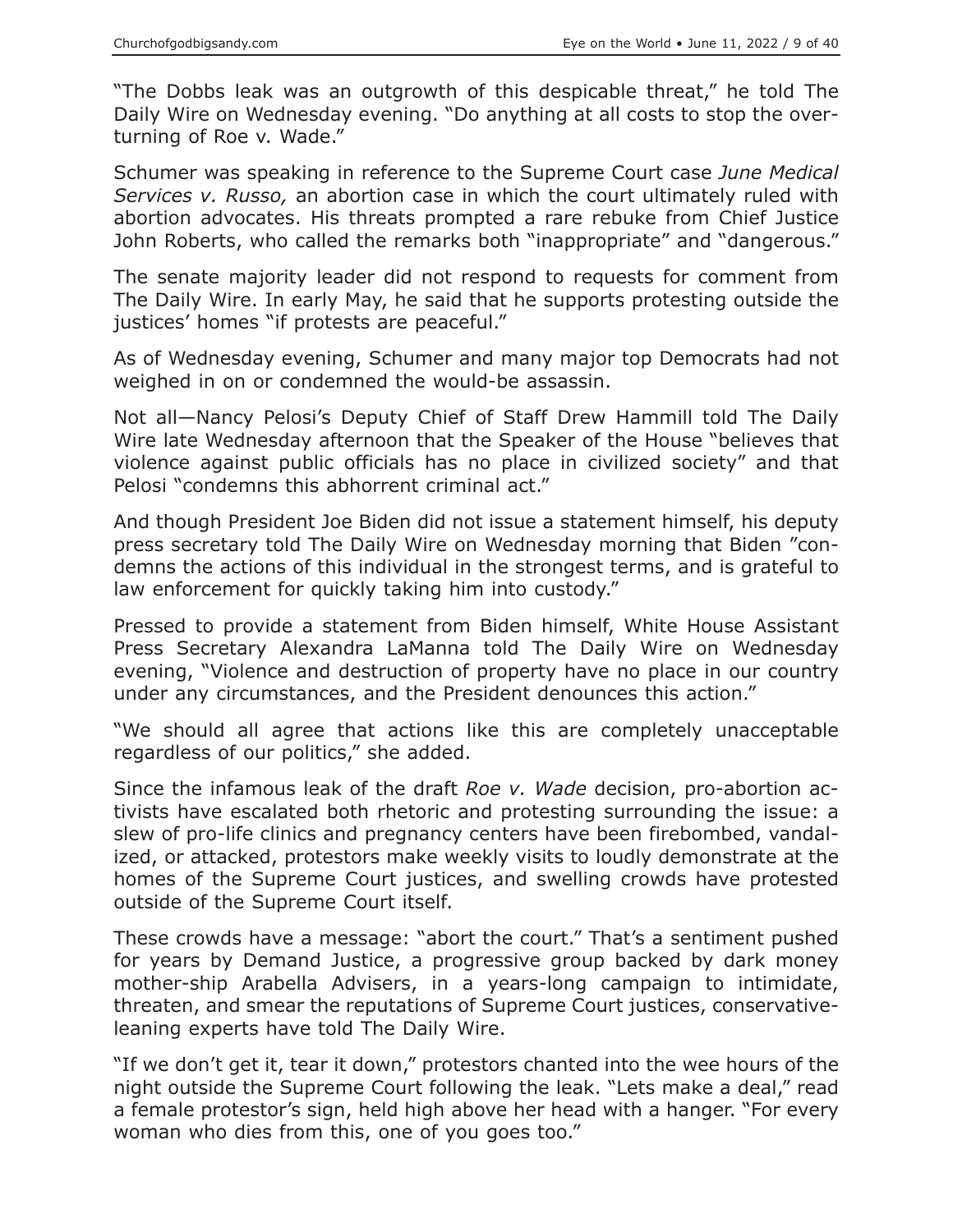"Why is Schumer silent now?" Paoletta questioned. "Because he is beholden to the hard Left, and he won't cross them. And he wants to burn down the Court because the Justices won't obey him on abortion."

Other Democratic lawmakers have repeatedly called for increased protesting following the draft opinion leak, though none have apparently issued so strong a threat as Schumer's. Their language calls for increased action, ordering activists to "fight like hell" and to protest in the streets.

"Protect abortion rights by any means necessary," said Rep. Cori Bush (D-MO). Democratic Washington Rep. Pramila Jayapal called for "people" to "take to the streets across the country." Democratic New York Sen. Kristen Gillibrand ordered activists to "fight like hell to preserve our fundamental human rights."

"Let's be clear: this is not final and the far-right Supreme Court majority will not have the last word," tweeted Sen. Tammy Duckworth (D-IL) following the leak. "The American people will. Tonight, it's important we get loud, organize and demand action from the Senate. Retweet if you agree it's time to protect *Roe v. Wade* NOW."

Duckworth, who has not weighed in on the would-be Kavanaugh assassin and did not immediately respond to a request for comment from The Daily Wire, accused Republicans of trying to jail women seeking abortions in a Wednesday afternoon tweet.

Leftist media and commentators have also escalated rhetoric: "1000% of the blame and rage needs to be rocket-launched at the Republican zealots who made this possible," claimed Huffington Post Contributor Bob Cesca. "Blaming other liberals isn't going to change a damn thing and will only confuse the matter. Decide today, right now, what you plan to do about it."

"I go back and forth between: MAYBE YOU [STRONG EXPLETIVE] SHOULD HAVE VOTED FOR THE EMAIL LADY and MAYBE YOU [STRONG EXPLETIVE] SHOULD HAVE BURNED IT DOWN WHEN MCCONNELL WOULDN'T SEAT MER-RICK GARLAND," tweeted The Nation's Elie Mystal (a board member for Demand Justice).

And commentator Keith Olbermann joked, "[STRONG EXPLETIVE], LET'S BURN THIS PLACE DOWN," regarding the Supreme Court.

★★★★★

An article by Oliver North titled "Uvalde Massacre: One Casual Factor the Left Refuses to Consider" was posted at townhall.com on June 7, 2022. Following is the article.

 $\overline{\phantom{a}}$  , where  $\overline{\phantom{a}}$ 

In the days following the Uvalde, Texas, massacre, there were hundreds of additional shooting incidents in the U.S. Thirty-three of these qualified as mass shootings, but all of these shootings were tragedies, nonetheless. One of the reasons these senseless incidents continue to occur is the refusal of the left to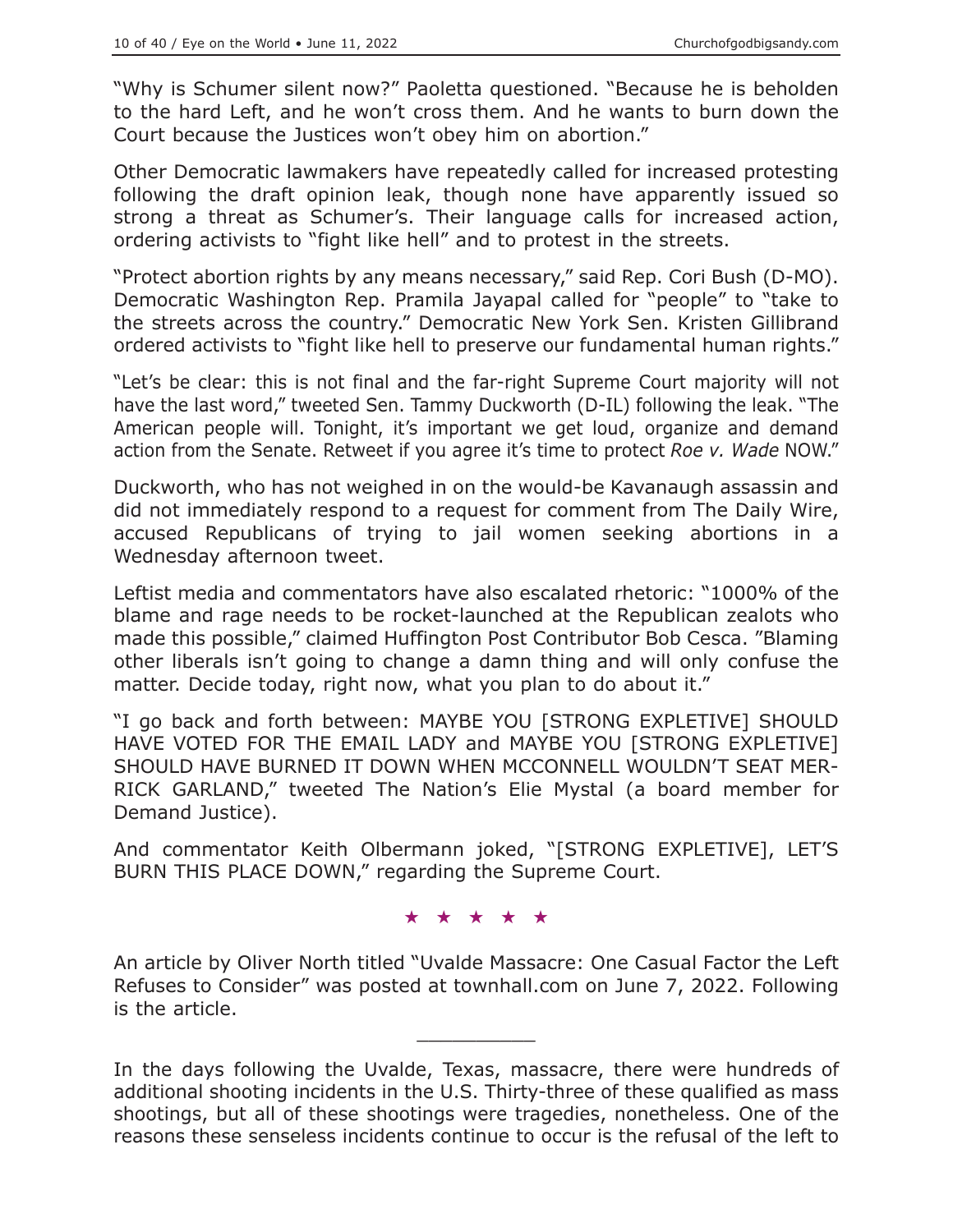consider an important causal factor that figures into all of them: the absence of God the Father in American culture and the lives of the perpetrators.

If pushed, the left will discuss the negative effects of human fathers missing from the lives of mass shooters. Like Salvador Ramos—the Uvalde murderer most of the mass shooters over the past several years grew up in fatherless homes. Even with this well-documented statistic, the left prefers to avoid the subject because so many of their polices encourage fatherless families. Further, try to engage the left in discussing the even more negative effects of God the Father missing from the lives of mass shooters, and you will be ridiculed.

We warn of the debilitating consequence the lack of God is having on American society in our new book, "Tragic Consequences: The Price America is Paying for Rejecting God and How to Reclaim Our Culture for Christ" (available from all major booksellers). Following the Uvalde tragedy, comedian Jamie Foxx posted this note on social media: "Never thought I would live in a 'Christian Society' where they would let little children die over and over again."

Wake up, Mr. Foxx. You don't live in a Christian society. That is the problem. It is why these abominable tragedies continue to occur. You live in a society that for decades has done its best to drive God out of the culture. You live in a society where children are not allowed to pray in school. You live in a society branding people who quote Holy Scripture as purveyors of hate speech. You live in a society responding to the COVID-19 pandemic by closing churches but allowing bars to remain open. You live in a society where the number of professing Christians is declining rapidly. You live in a society where the church once influenced the culture, but increasingly, the culture influences the church.

One of the inevitable effects of secularization is it encourages the darker side of human nature, and the darker side of human nature shows through in the gun violence plaguing our country. Ramos did not slaughter innocent little children at Robb Elementary School in Uvalde because he is a Christian filled with the love of God. He committed his unthinkable act because he grew up without the God of Holy Scripture—the God who commands His followers to love their neighbors as themselves and whose Sixth Commandment is you shall not murder.

Criminal profilers know young men—the average age of mass shooters in America is 18 and, so far, they have all been men—who grow up without human fathers are at risk of developing feelings of hate, anger and self-loathing. However, even without an earthly father, if these boys grew up with God the Father, they could have overcome destructive feelings and their negative self-images. Instead, these young men have given themselves to the father of lies, Satan.

Because no one placed much value on their lives, they learned to place no value on the lives of others. This kind of deep-seated bitterness is causing young men to commit the unthinkable acts we now associate with Robb Elementary School, Columbine High School and Marjorie Stoneman Douglas High School—acts that could have been prevented if we could have a rational discussion of their root causes.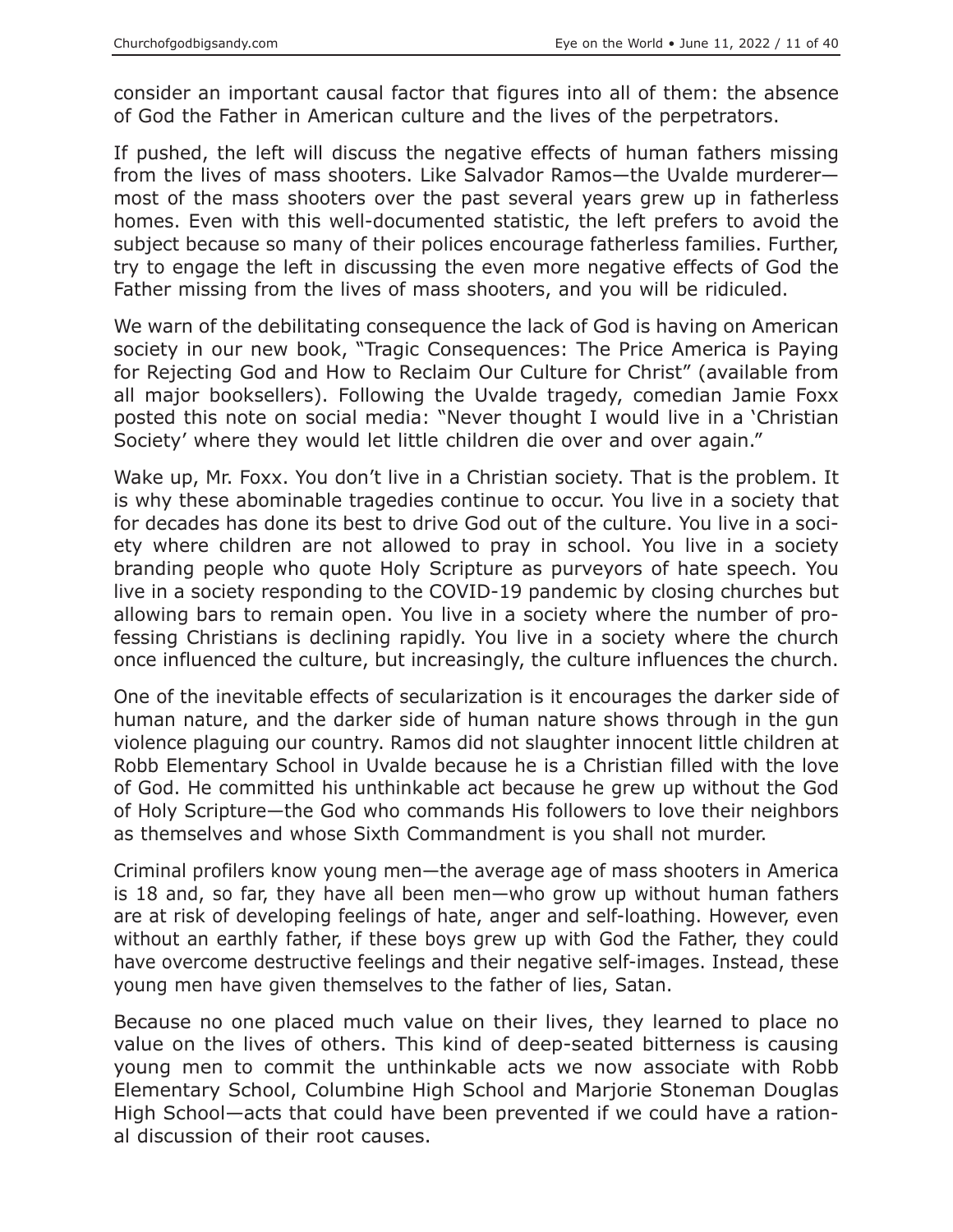★★★★★

An article by Matthew Whitaker titled "Biden Executive Order Defunds the Police by Another Name" was posted at foxnews.com on June 7, 2022. Following is the article.

 $\overline{\phantom{a}}$  , where  $\overline{\phantom{a}}$ 

Between historic surges in violent crime, frequent calls to "defund the police," and a deluge of soft-on-crime policies emanating from the Democratic Party on a regular basis, President Joe Biden's recent signing of an executive order that ostensibly advances "effective" policing and strengthens "public safety" likely came as a relief to many Americans.

But sadly, like far too many other Biden policy initiatives, the language surrounding the executive order is wildly misleading. In reality, "Advancing Effective, Accountable Policing and Criminal Justice Practices to Enhance Public Trust and Public Safety," signed by Biden on May 25, does more to appease farleft priorities than it does to reduce crime, improve policing, or make our communities safer—and it should sound the alarm for every American who cares about our nation's heroic men and women in law enforcement.

The Biden executive order is problematic for three primary reasons.

 First, it was intentionally designed to bypass Congress and impose extreme anti-police policies onto the nation by way of executive fiat.

"I've called on Congress to pass the George Floyd Justice in Policing Act, but Senate Republicans have stood in the way of progress," Biden tweeted. "That's why this afternoon, I'm taking action and signing an Executive Order that delivers the most significant police reform in decades."

But Republicans did not object to the George Floyd Justice in Policing Act without good reason. According to the Heritage Foundation, if signed, the Act would have made it more difficult for police officers to do their jobs by blocking law enforcement agencies from receiving surplus military equipment, prohibiting the use of no-knock warrants in cases related to drug use, and imposing new and burdensome standards that limit when police officers are allowed to use deadly force—each of which could put officers' lives at risk. The bill also sought to imperil qualified immunity rights and require the Department of Justice to create a national registry for police misconduct complaints, which could easily allow sensitive information about officers to become public.

 Second, the executive order is rooted in the lie that American law enforcement is systemically racist.

A White House fact sheet detailing the executive order, for instance, nods to the so-called "legacy of systemic racism in our criminal justice system and in our institutions more broadly."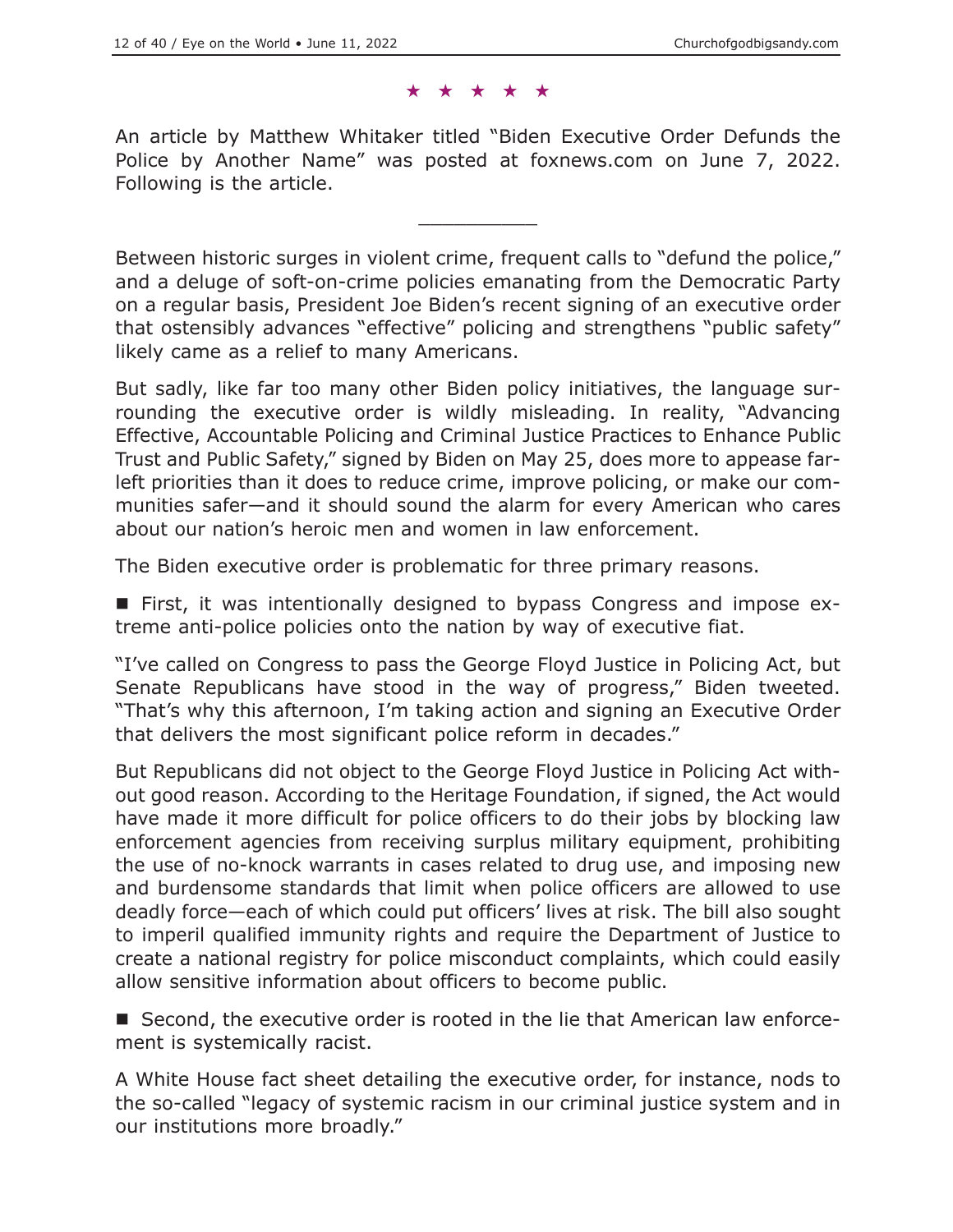Even though a long series of academic studies have thoroughly debunked this divisive narrative, it remains foundational to many of the left's policy proposals particularly when it comes to policing. The lie that our men and women and blue are somehow tainted by "systemic racism" is a slanderous lie that damages the law enforcement community to a remarkable extent. And Biden's proliferation of this charge should not be seen as anything other than the left's umpteenth attempt to vilify our law enforcement heroes to score cheap political points.

■ Finally, and most concerning, the executive order seeks to fulfill the left's long-standing ambition of defunding the police—albeit in a discreet way that targets local and state-level law enforcement agencies.

The order states that executive branch agencies will be authorized to "promptly review and exercise their authority, as appropriate and consistent with applicable law, to award Federal discretionary grants in a manner that supports and promotes the adoption of policies of this order" by state and local governments. That is, if state governments fail to implement these dangerous and far-reaching policies, Joe Biden will *deprive* them of federal funding.

As the Heritage Foundation aptly observed, "It's defunding the police by a different name."

Biden's executive order does absolutely nothing to support our police officers, make our communities safer, or clamp down on soaring crime rates when Americans most need it. After last week's vicious attack of defenseless children in Uvalde, Texas, it is clearer than ever before we need well-trained, wellfunded, and well-respected law enforcement officers—whose decisions and actions can be the difference between life and death. In the shadow of the heartbreaking carnage in Uvalde, it should be as obvious as ever that a law enforcement officer's duty is to serve and protect American citizens—and that they should *not* be demeaned, degraded, and disempowered for political gain.

Unfortunately, Biden's executive order will not even come close to improving our nation's quickly deteriorating standards of public safety. And until he chooses to embolden our officers rather than burden them, thank them rather than ridicule them, and lift them up rather than tear them down, our nation, our communities, and the men and women who put their lives on the line every day will continue to pay the price.

★★★★★

An article by Allen West titled "Constitutional Rights vs. Ideological Rights" was posted at townhall.com on June 8, 2022. Following is the article.

 $\overline{\phantom{a}}$  , where  $\overline{\phantom{a}}$ 

On 31 July 1982 I took an oath to support and defend the Constitution of the United States of America against all enemies, foreign, and domestic. Today I am the Executive Director of the American Constitutional Rights Union (ACRU).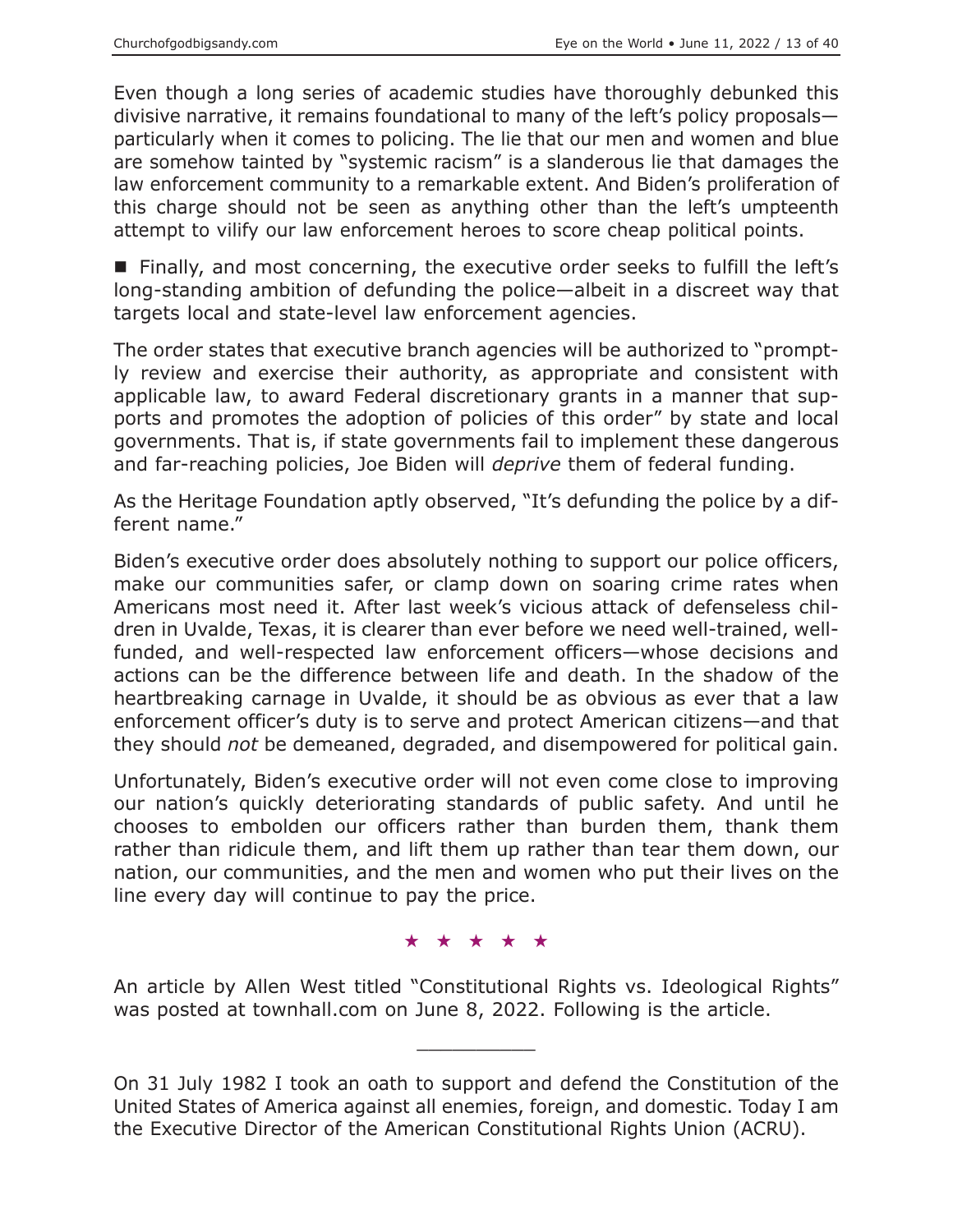As a career military serviceman and combat veteran, I believe the oath that I took then has no statute of limitations. As a Member of Congress, that oath was my guiding principle and light, as the Constitution is our rule of law.

The U.S. Constitution was established to restrain the powers of the federal government. As a matter of fact, when you read Article 1, Section 8 of the Constitution you will find the (18) enumerated duties of the legislative branch, the most powerful of our three branches of government. Article II and Article III lay out the duties, qualifications, duties, responsibilities and scope of the executive and judicial branches. Our founders intentionally described and limited the federal government.

Unfortunately, the left does not subscribe to these limitations. Today there exists competing philosophies of governance—constitutional conservatism and progressive socialism. Leftists do not believe in the absolutism of the Constitution, our rule of law, and certainly not the ideal of constitutional rights. Leftists believe in the dangerous concept of ideological rights.

The left in America embraces an ideal that is the antithesis of our constitutional rights. They believe their ideology defines our rights. They believe they can grant and take our rights away.

I find very disconcerting the repeated assertion by the current occupant of the oval office, Joe Biden, that no amendment to the Constitution is absolute. His current focus is the Second Amendment, whose language is quite simple and forthright. His line has been parroted by many progressive socialists, elected officials and media pundits.

The Second Amendment is part of our individual Bill of Rights, the first ten amendments to the Constitution. It is established in our founding documents, along the principle of natural rights theory, that our unalienable rights and all individual rights come to us from our Creator God, the Judeo-Christian God. They do not emanate from the government, and that is codified in our Declaration of Independence which Thomas Jefferson referred to as the "laws of nature and nature's God".

Here we have the President of these United States of America who took an oath to uphold the Constitution declaring our constitutional rights are not absolute.

The left tells us that we have a right to healthcare. We have a right to free college education. We have a right to change our gender. None of these are enumerated rights, but they are ideological rights of the Left.

Once upon a time, during the Carter administration, the Left told us that every American had a right to own a home. They passed legislation called the Community Reinvestment Act which led to the subprime mortgage crisis and financial meltdown some 30 years later. Just last week a Democrat Congressman from Rhode Island publicly stated that he deemed constitutional rights as bovine excrement. Yes, a US Congressman who is supposed to have taken an oath to the Constitution says constitutional rights are BS!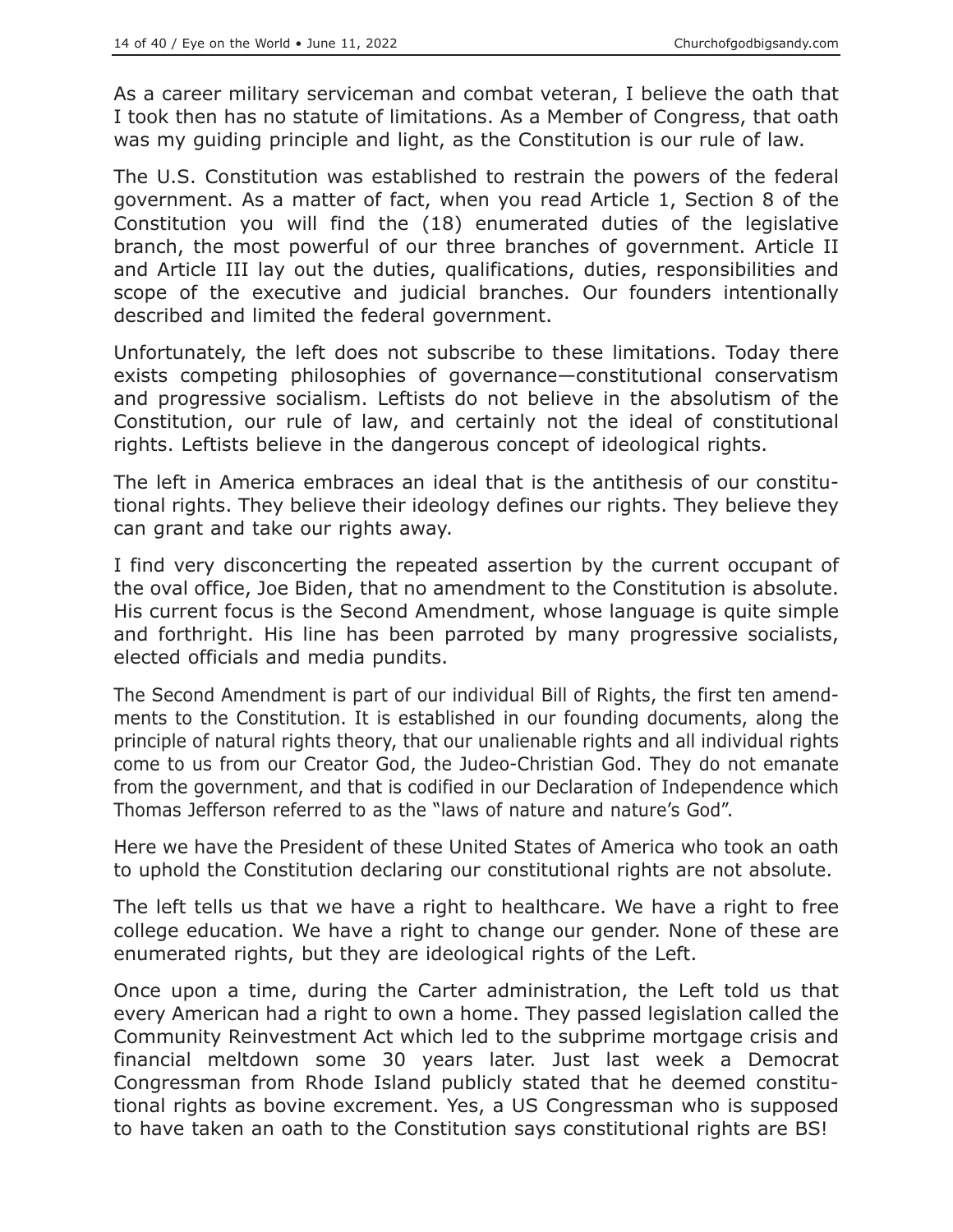Now you can see why we need an organization called the American Constitutional Rights Union?

If no amendment to the Constitution is absolute, then I guess the left wants to make me a slave again? Recall, Democrats did not support the 13th and 14th Amendments. Today, this same group, who now embraces socialism and Marxism, is promoting economic enslavement.

If the left in America is able to define our rights based upon their ideological agenda and have it enforced by the rule of the mob...America faces dark days ahead. And if the Left is successful in disarming the American populace, their sponsored mob, Antifa, will leverage coercion, threats, intimidation, fear, and violence against anyone not in compliance.

If the progressive socialist left does not like our Constitution, they can go through the amendment process. Passing ideologically based laws, or issuing edicts, orders, mandates, and decrees, does not override our constitutional rights.

Recall, our respective States would not ratify our constitution until it had an individual Bill of Rights. The 10th Amendment clearly states, "All the powers not delegated to the federal government are reserved to the States and to the People." If the 10th Amendment is not absolute, then the leftists in America become the repository of all power in America.

America is the longest running Constitutional Republic because of individual constitutional rights...not rights based upon progressive, socialist, statist, Marxist ideology.

Steadfast and Loyal.

#### ★★★★★

Looking back to November 2021, an article by Dennis Prager titled "Is Stealing Wrong? Not on the Left" was posted at townhall.com on Nov. 2, 2021. Following are excerpts of the article.

 $\overline{\phantom{a}}$  , where  $\overline{\phantom{a}}$ 

To most readers of this column, the question is absurd. The reason is not because the question is, in fact, absurd; it is because most readers of this column are conservative, and many are religious.

Am I implying that most leftists do not believe stealing is wrong? Yes, I am.

As incredible as this assertion is to just about all religious people and virtually all conservatives, most leftists do not believe stealing is wrong. Since I always draw a distinction between those on the Left and liberals, let me add that I suspect most liberals think stealing is wrong. But it almost doesn't matter because they vote for people who do not think it is.

It is hard to believe that millions of Americans do not deem stealing from stores morally wrong, so let's try to explain how this has come about.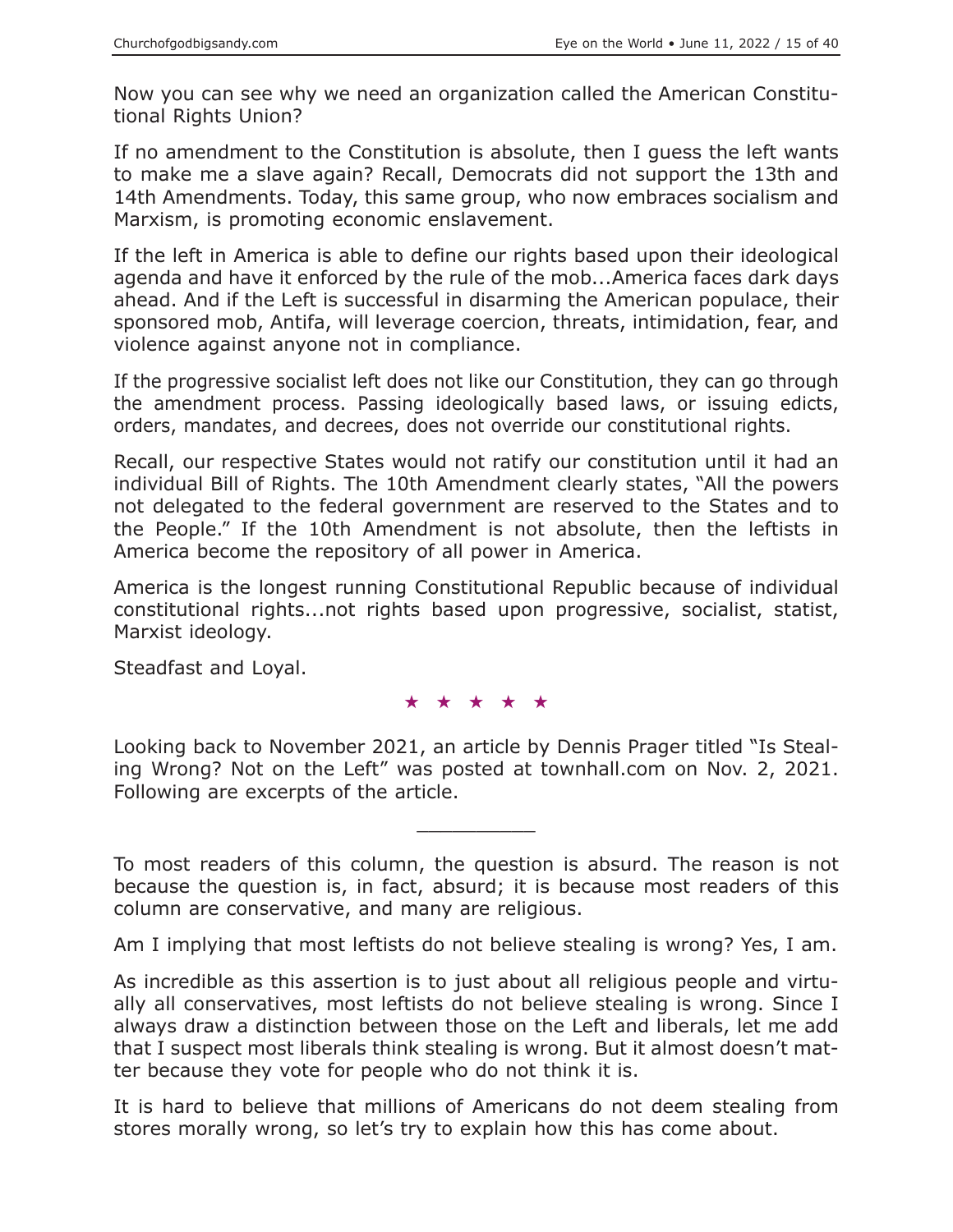Reason No. 1 is moral relativism.

For as long as there has been a Left, it has rejected moral absolutes. As the great British historian, Paul Johnson, pointed out a half-century ago in his magnum opus, "Modern Times," the secular world applied the relativism of the natural sciences to morality.

■ Reason No. 2 is the reason for reason number one: the collapse of the Judeo-Christian value system and the accompanying abandonment of, and often disdain for, biblical ethics.

Biblical morality posits moral absolutes—meaning that stealing is wrong for everyone, certainly people of every color. Yes, one can offer a biblical defense of a starving man stealing food for his starving family. But that is hardly what is happening in San Francisco and other American cities.

Reason No. 3 is Marxist morality.

From Marx to the present, Marxism has divided the world not between right and wrong, but between economic classes. Therefore, it is morally acceptable for members of the poorer classes to steal from members of the more affluent classes. This notion has made its way into young people's minds for decades. About 30 years ago, I spoke to students from four Cleveland high schools. I asked them to raise their hand if they would steal something they really wanted from a department store if they were certain they would not get caught. Nearly all the students raised their hands. When I asked some of them to justify their reasoning, they all said the same thing: they wouldn't steal from a mom-and-pop store, but they would steal from a department store. It is OK to steal from "the rich."

■ Reason No. 4 is leftists' view of nonwhites, especially blacks, a view that conservatives have never shared.

Leftists truly believe that blacks are intellectually and morally inferior to whites. The evidence? They do not believe blacks should be held to the same intellectual and moral standards to which leftists hold whites. Leftists do not defend whites who steal, and they hold whites to higher intellectual standards. Leftists do not argue for lowering math standards for whites, only for blacks.

The bottom line is the Left is immoral. That is why it defends stealing.

★★★★★

An article by Dennis Prager titled "If the Road to Hell Is Paved With Good Intentions, With What Do We Pave the Road to Heaven?" was posted at townhall.com on June 7, 2022. Following is the article.

 $\overline{\phantom{a}}$  , where  $\overline{\phantom{a}}$ 

There is a reason nearly everyone is familiar with the saying, "The road to hell is paved with good intentions."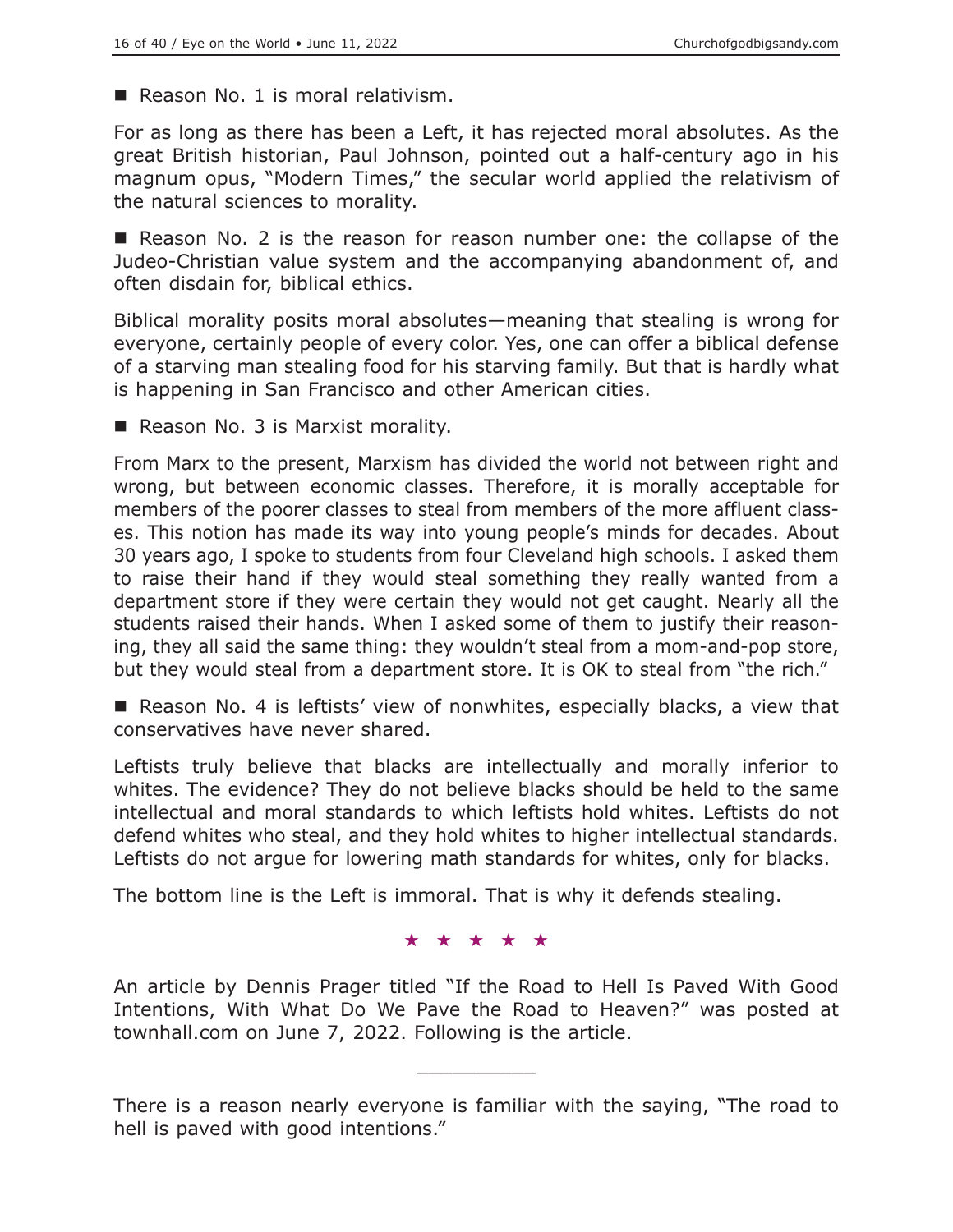The reason is, of course, that it is true and therefore it helps explain why there is so much evil.

Take the 20th century, the bloodiest century on record, in which about 100 million people—all noncombatants—were murdered by despotic regimes, nearly all of them communist. Many of the people who supported communism—both outside and inside communist countries—thought they were doing good.

The Soviet Communist Party's Gulag Archipelago; the Holodomor (the communists' deliberate starvation of 5 million-plus Ukrainians); the Cambodian killing fields (the communist massacre of about a quarter of the Cambodian people); the Chinese communist government's mass starvation and other forms of killing of more than 60 million of its own people; and the creation of the world's largest prison camp, communist North Korea—the roads to all these communist hells were paved by many people who had (or believed themselves to have had) good intentions.

Were it not for many well-intentioned people who believed in communism, the truly evil people who implemented these genocides might not have come to power. To cite but one example, it was Western men and women (primarily Americans and Brits), presumably with good intentions, who delivered to Stalin the secrets to making an atom bomb.

But what about the Nazis' rise to power in Germany?

Not every German who voted for the Nazis in 1932, in Germany's last free elections until after World War II, had evil intentions, let alone the aim of murdering all Jews. In fact, in campaigning that year, Hitler toned down his antisemitism in order to appeal to a broader base of German voters. The Nazis won only a third of German voters in that election, and the primary reason they voted for that party was not antisemitism. The primary reasons were the Great Depression and Germany's hyperinflation, fear of communism, widespread political violence and resentment of the Versailles Treaty. In other words, even many of the minority of Germans who voted for Hitler did so with the good intention of solving Germany's economic and political crises.

I use the Nazi example only to show that even those Germans who voted for the man and party that unleashed the greatest documented evil in history were not all motivated by bad intentions.

Thank God there is no mainstream movement in America with genocidal aims. But the road to lesser hells in this country is almost always motivated by people with good intentions.

I am sure that most of the many teachers who are robbing young children of their sexual innocence are motivated, certainly on a conscious level, by good intentions. Most of the Americans who vote for politicians who seek to defund the police—a true recipe for increased evil—do so with good intentions. The great majority of those who stormed (not to mention those who merely saw open doors and strolled into) the Capitol on Jan. 6, 2021, had good intentions. Most of the vast number of Americans who believe that free speech does not apply to anything they deem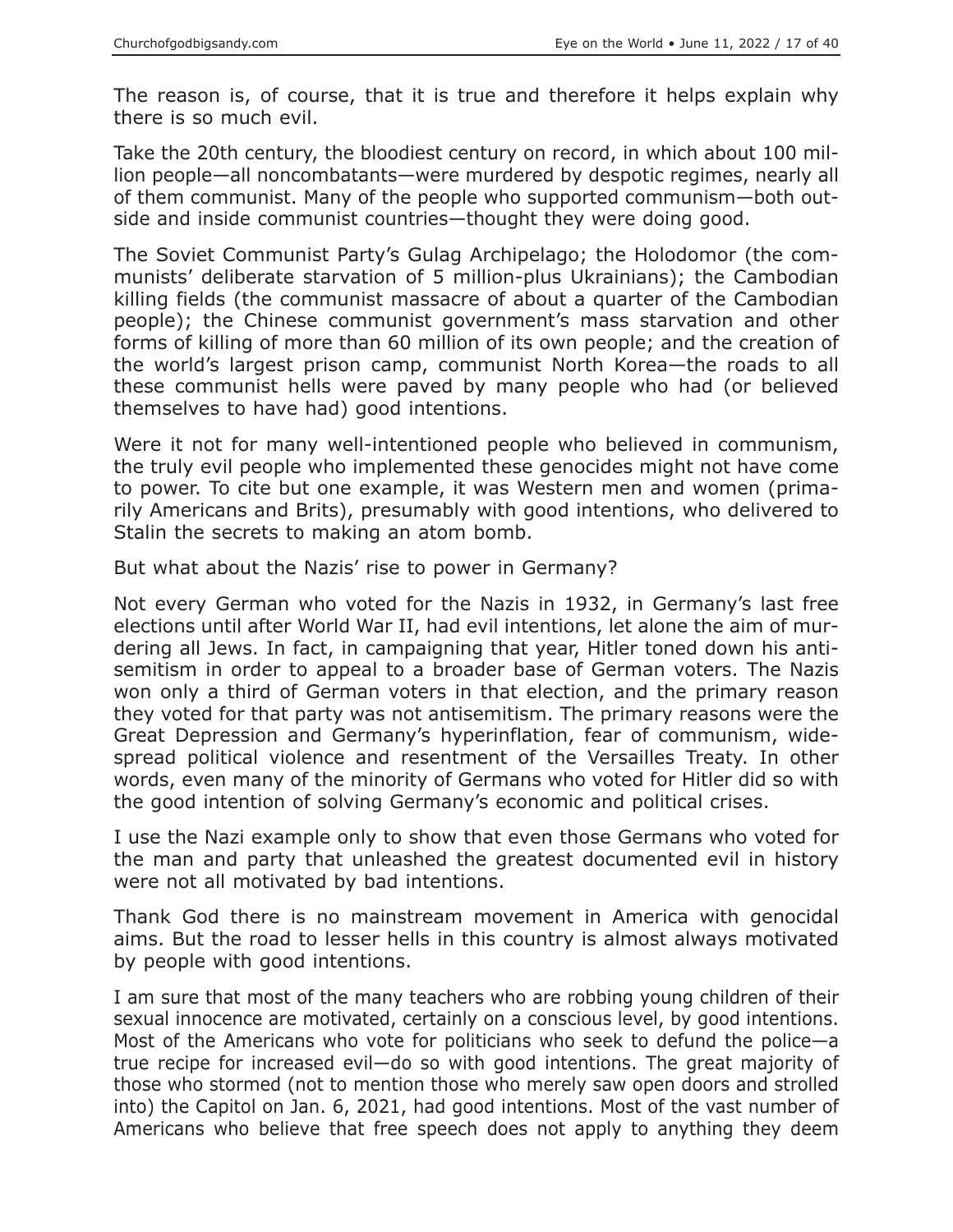"hate speech" have good intentions—the elimination of hate speech; yet they comprise the first mass movement against free speech in American history. They pose a mortal threat to liberty in this country. But they believe they mean well.

The truth is that, on a conscious level, only a small minority of people wake up on any given day with an intent to do bad. The 51 heads of intelligence agencies who signed a statement a month before the 2020 presidential election declaring the Hunter Biden laptop story "Russian disinformation" lied. Yet, they probably believed that their mendacious assertion was morally justified because, in their view, the larger good was to ensure that then-President Donald Trump not be reelected.

The road to hell is paved by good intentions because most people who do harm, even many who do evil, are motivated by good intentions.

So, then, given that good intentions are almost always morally worthless, what are we to do if we wish to see good triumph over evil? Or, to pose the question another way, if good intentions are morally useless or, worse, actually pave the road to hell on Earth, with what should we pave the road to heaven on Earth?

The answer is wisdom. Good intentions without wisdom leads to evil.

The reason to worry about the future of America and Western civilization is not that its elites are composed of people with bad intentions; it is that the elites are composed of people devoid of wisdom.

The word for those who lack wisdom is "fool." Most college professors, deans and presidents and, increasingly, most teachers in high schools and elementary schools; most editors and other journalists; most of the businesspeople who run big companies; most "experts"; and most of the rest of the elite (including, frighteningly, in the medical profession) are fools.

Why are they fools? Why are these men and women devoid of wisdom?

Because they were never taught wisdom. One must study wisdom to know how to do good, just as much as one must study physics to know how to do physics. If you are taught wisdom, there's a good chance you will become wise. If not, there's a good chance you will be a fool. And fools do a great deal of harm.

But wisdom is no longer taught by most parents and nearly all schools.

Until the early decades of the 20th century, American students were expected to know the greatest sources of wisdom—the ancient Greek and Roman writers, Shakespeare and, most important of all, the Bible.

But about 100 years ago, America embarked on the road to hell when it stopped teaching wisdom—and what wisdom is all about, moral virtue—when it secularized all education. First the universities and then the lower grades decided that knowledge could substitute for wisdom. Now American young people get no wisdom and, for that matter, little knowledge.

It is not a coincidence that the most foolish institutions in America and the rest of the West are the universities. They are the most radically secular.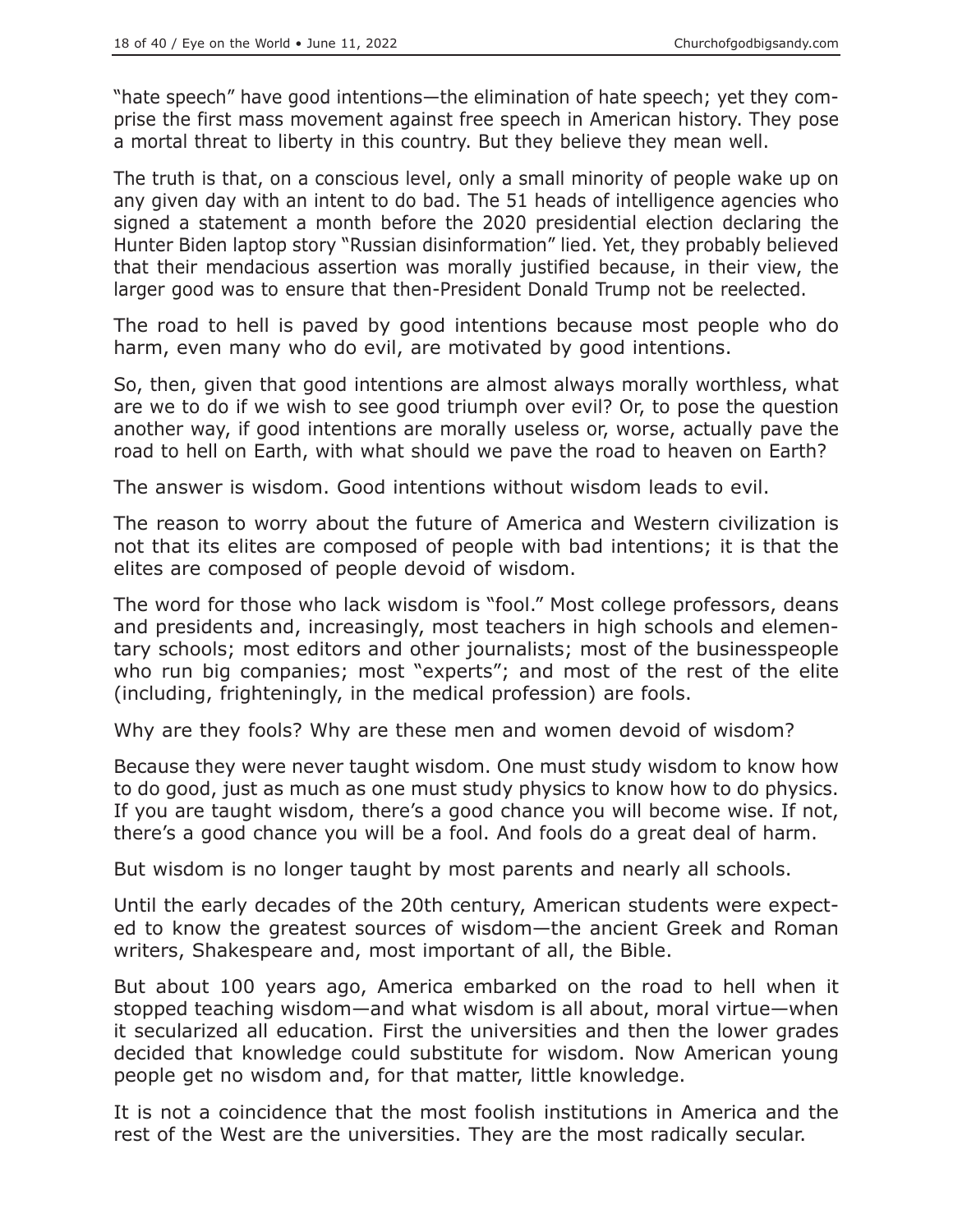You don't have to be religious to realize that the most secular institutions are also the most foolish institutions. You just need not to be a fool.

The road to a good world is paved with wisdom.

★★★★★

An article by Stephen Moore titled "Beware: 100% Green Energy Could Destroy the Planet" was posted at townhall.com on June 7, 2022. Following is the article.

 $\overline{\phantom{a}}$  , where  $\overline{\phantom{a}}$ 

The untold story about "green energy" is that it can't possibly be scaled up to provide anywhere near the energy to replace fossil fuels. (Unless we are headed back to the stone ages, which is what some of the "de-growth" advocates favor).

Right now, the United States gets about 70% of its energy from fossil fuels. To go to zero over the next 20 years would be economically catastrophic and cost tens of millions of jobs. With gas prices at nearly double their price back from when Donald Trump left office and inflation up from 1.5% to 8% in just 15 months, we are already experiencing the economic damage from the green energy crusaders.

But we also have to ask whether green energy is even good for the environment. Some environmentalists are pointing to a little-noticed study by the World Bank showing that moving toward 100% solar, wind and electric battery energy would be just as destructive to the planet as fossil fuels. This was precisely the conclusion of a story in Foreign Policy magazine, hardly a right-wing publication.

According to the Foreign Policy analysis, moving to a "carbon-free" energy future "requires massive amounts of energy, not to mention the extraction of minerals and metals at great environmental and social costs."

Here are some of the numbers. Going all-in on batteries, solar and wind would require the following.

- 34 million metric tons of copper
- 40 million tons of lead
- 50 million tons of zinc
- $\blacksquare$  162 million tons of aluminum
- 4.8 billion tons of iron

Those tens of millions of windmills, solar panels and electric batteries for cars and trucks aren't exactly biodegradable. So, we will have the most prominent energy graveyard with toxic pollutants that will be 100 times larger than any nuclear waste storage. And yet, the Left is worried about plastic straws!

I'm all for mining for America's bountiful natural resources of copper, lead, magnesium and precious metals. But ironically, it's the greens that want to shut down mines, which is like saying you want food, but you oppose farming. Talk about cognitive dissonance.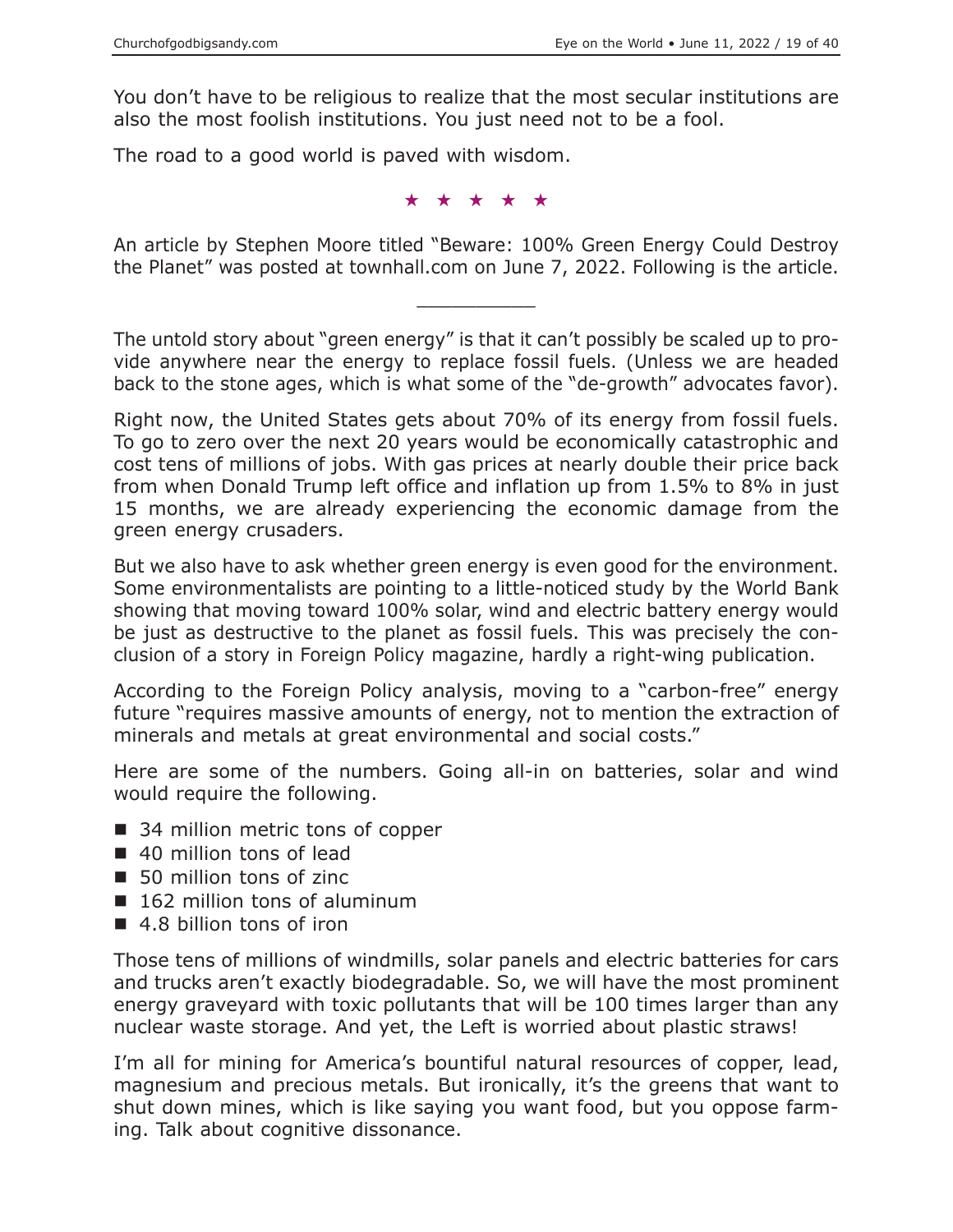Then, the land space is needed for the windmills and solar panels. Bloomberg reports that getting to zero carbon by 2050 would require a land area equal to five South Dakotas "to develop enough clean power to run all the electric vehicles, factories, and more."

In other words, the liberals are calling for a full-scale industrialization of America's wilderness and landscape.

Now, even many of the most liberal areas of the country are shouting "no" to green energy in their own backyard. Vermonters are rebelling against unsightly solar panels spoiling their views. According to the Bennington Banner, "Vermont's utility regulator has rejected permits for two 2 MW solar farms proposed in Bennington, pointing to aesthetic concerns and current land conservation measures in the town plan."

Meanwhile, a town in Wisconsin is suing state regulators to "stop construction" of what would be "the state's largest solar project," according to the Wisconsin Journal.

Even blue Massachusetts residents are fighting green energy projects. Offshore wind farms are delayed off the coast of Cape Cod, where per capita income is nearly the highest in the country, because they don't want their ocean views spoiled from their beachfront villas.

In other words, real nature lovers are finally starting to awaken to the reality that wind and solar aren't so green after all. A nuclear plant takes up at most 1 square mile of land. Wind and solar farms require hundreds of thousands of acres. So, to provide enough electric power to keep Manhattan lit up at night would require paving over nearly the whole state of Connecticut with windmills and solar farms.

The public is starting to ask: How is any of this green? The Green New Deal strategy makes especially no sense given that by increasing our use of cleanburning and reliable natural gas, we are reducing energy prices AND cutting carbon emissions. Add nuclear power to the mix, and we wouldn't need to start building wind and solar farms in our forests, deserts and national parks.

#### ★★★★★

An article by Star Parker titled "Congress Ignores Pressing National Business While It Obsesses about January 6" was posted at creators.com on June 8, 2022. Following is the article.

 $\overline{\phantom{a}}$  , where  $\overline{\phantom{a}}$ 

As the House Select Committee to Investigate the Jan, 6 Attack on the United States Capitol starts public hearings, we must ask what motivates those on the committee.

Is the sole concern the ideals of the Declaration of Independence and the Constitution of the United States? Or is it to get media to attack and undermine political opponents?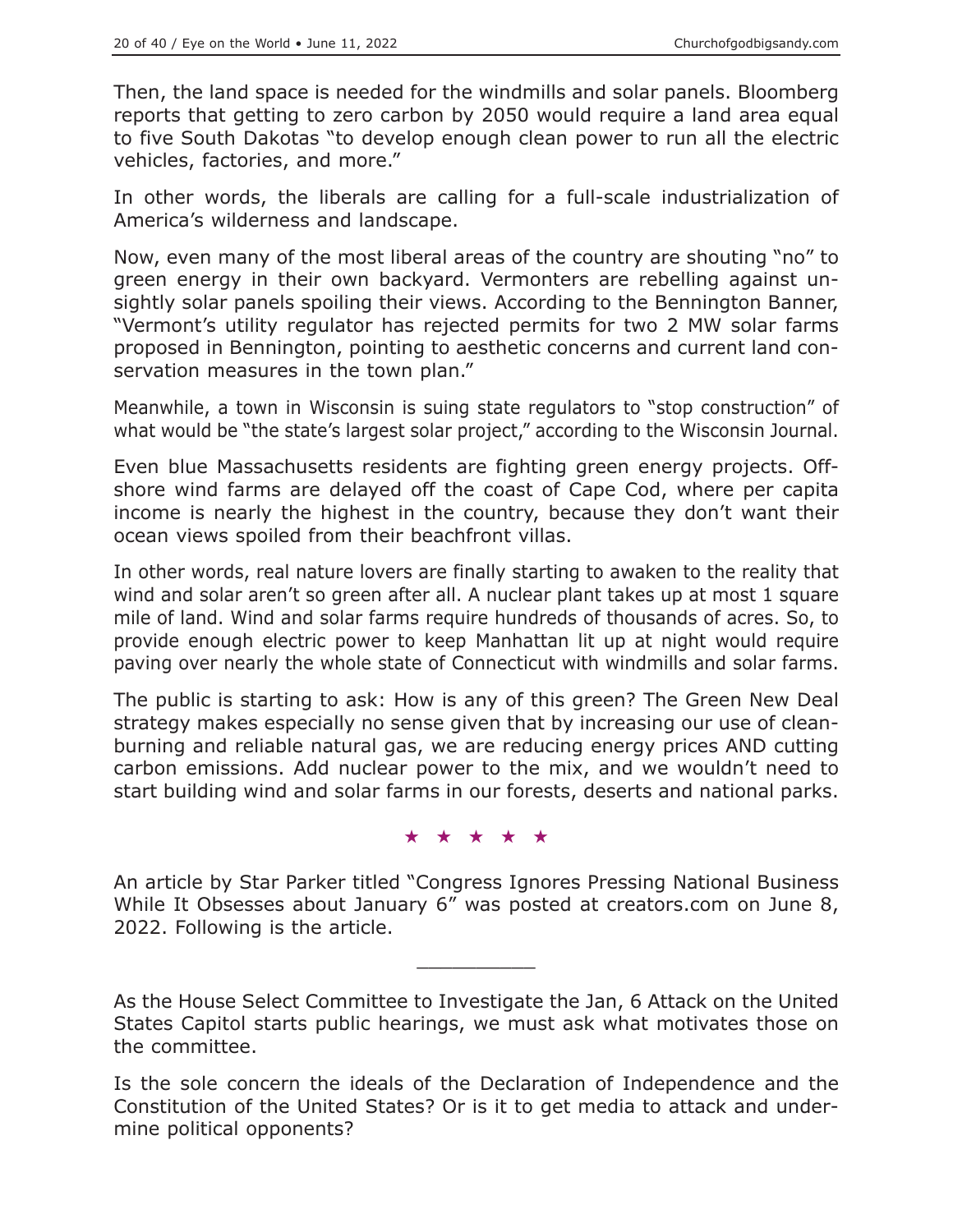It is indeed possible that infractions of law can be investigated without a carnival platform designed to mobilize media and national attention.

The public material of the committee already reeks of motivations other than seeking truth.

The committee has already announced on its website that the Jan. 6 incident was "one of the darkest days of our democracy."

Really? Against a civil war where some three-quarters of a million Americans were killed, fighting over what American freedom is about, one incident of a few hours, where law enforcement finally prevailed, was one of our "darkest days"?

There are just 24 hours in any day, so time taken on one matter means attention not given to other matters.

If these members of Congress really cared about our principles of freedom and democracy, they wouldn't be ignoring every day other pressing matters in which the freedom of American citizens is blatantly violated.

Take, for example, that as the Jan. 6 investigation monopolizes media attention, on June 3 the Trustees of Medicare and Social Security issued their annual report.

Both systems are bankrupt and in dismal shape financially.

The cash shortfall of Medicare in 2021 was \$409 billion. Projection is that Social Security will be out of adequate cash flow to meet obligations to retirees by 2035—just 13 years from now.

The Trustees estimate that there are only adequate funds in Social Security to meet 80% of benefits in 2035. The payroll tax, now 12.4%, would have to be raised 26% in order to generate sufficient funds to meet those obligations.

In other words, today every working American age 55 and below who plans to collect Social Security benefits at age 67 is paying a payroll tax into a system that cannot provide the benefits promised.

Can you imagine a private insurance company sending a letter to policy holders saying that, in 13 years, they will only be able to meet 80% of the payments promised to policy holders?

The lawsuits would be flying.

Let's forget about the fiscal situation of the system for a minute and whether it is even worth saving this program. How about the issue of freedom that our members of Congress want us to believe they care about so much?

Take a young citizen, age 21, fresh with his or her new degree, entering the work force for the first time. Immediately, 12.4% of their paycheck is deducted into a system they involuntarily enter, in which there are inadequate funds to meet promised benefits.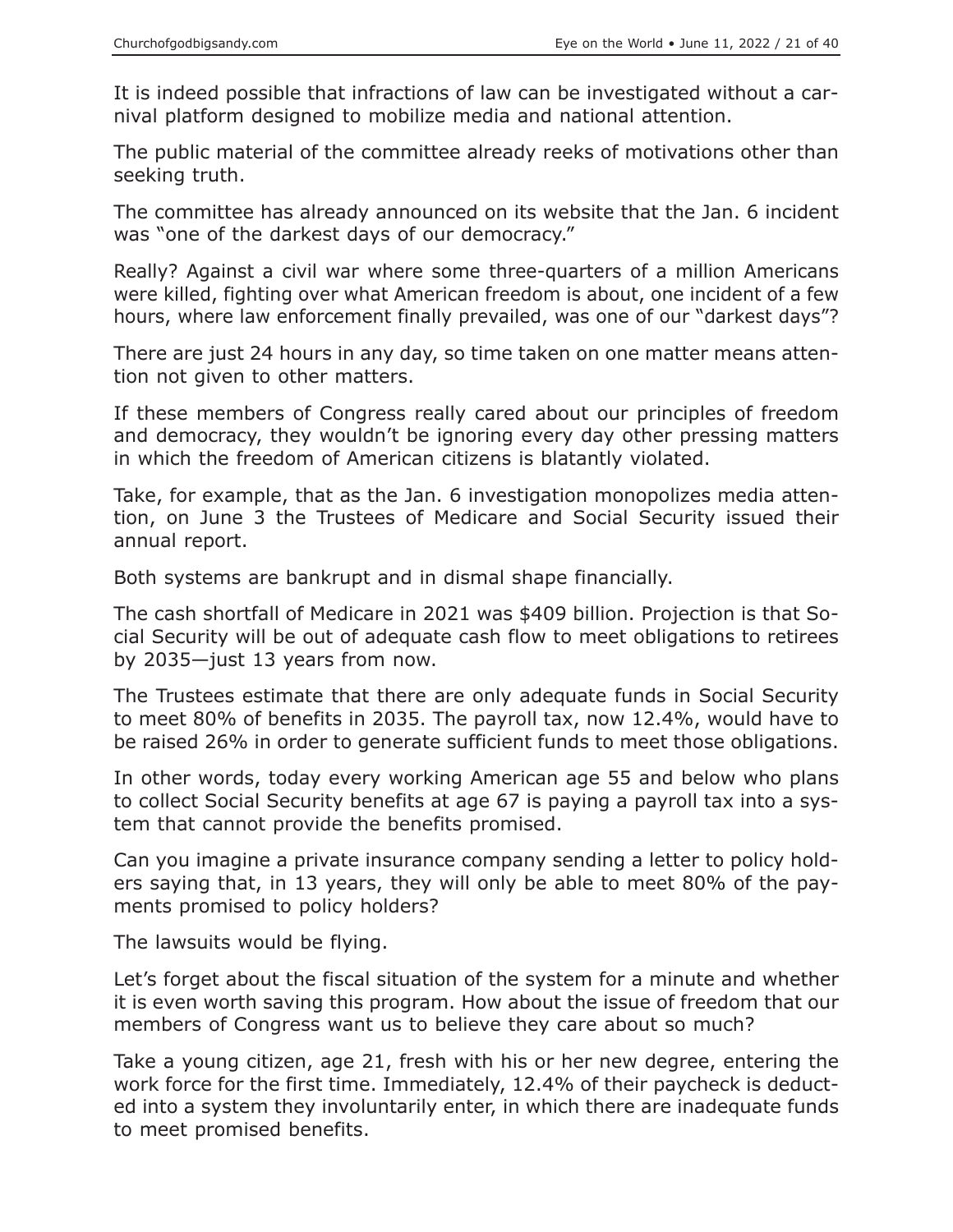Shouldn't this new young worker be able to say, "No, thank you, I don't want to participate"?

Even if the system were not broken, and benefits could be met, in our free country, shouldn't everyone be free to manage their own retirement?

According to the Committee to Unleash Prosperity, the average return of Social Security over the last 40 years was 1%. Over the same period, average return on stocks was 6%.

Back to this new young worker, by the calculations of the Committee to Unleash Prosperity, this single worker, if they earned the median national income and were able to invest 10% of their income into a diversified stock and bond portfolio over 40 years, instead of paying the payroll tax, could have annual income at retirement of \$55,143 against \$19,646 from Social Security.

So, hey, members of the Select Committee. Enough of pretending that you care about American freedom. How about wrapping up the carnival and getting down to the real challenges every American faces today?

★★★★★

An article by Virginia Kruta titled "Washington Commanders' [Formerly Called Washington Redskins] Coach Jack Del Rio Calls January 6 a 'Dust-Up'—Blasts Double Standard on George Floyd Protests" was posted at dailywire.com on June 8, 2022. Following is the article.

 $\overline{\phantom{a}}$  , where  $\overline{\phantom{a}}$ 

Washington Commanders defensive coordinator Jack Del Rio sparked backlash when he referred to the January 6 riot on Capitol Hill as a "dust-up" and complained that those responsible for riots all across the country during the summer of 2020 were not held to the same standard.

Del Rio spoke to reporters on Wednesday, and someone asked about a recent tweet in which he had compared the riots after George Floyd's death to the January 6th riot and asked why—given all the focus on the latter—no one had any interest in getting to the bottom of the former.

Responding to a report detailing a guide to the January 6th hearings, Del Rio tweeted, "Would love to understand 'the whole story' about why the summer of riots, looting, burning and the destruction of personal property is never discussed but this is ???"

When asked about the tweet on Wednesday, Del Rio doubled down: "I'm being respectful. I just asked a simple question," Del Rio replied. "Let's get right down to it: What did I ask? A simple question. Why are we not looking into [the protests], if we're going to talk about [the Capitol riot]? Why are we not looking into those things?"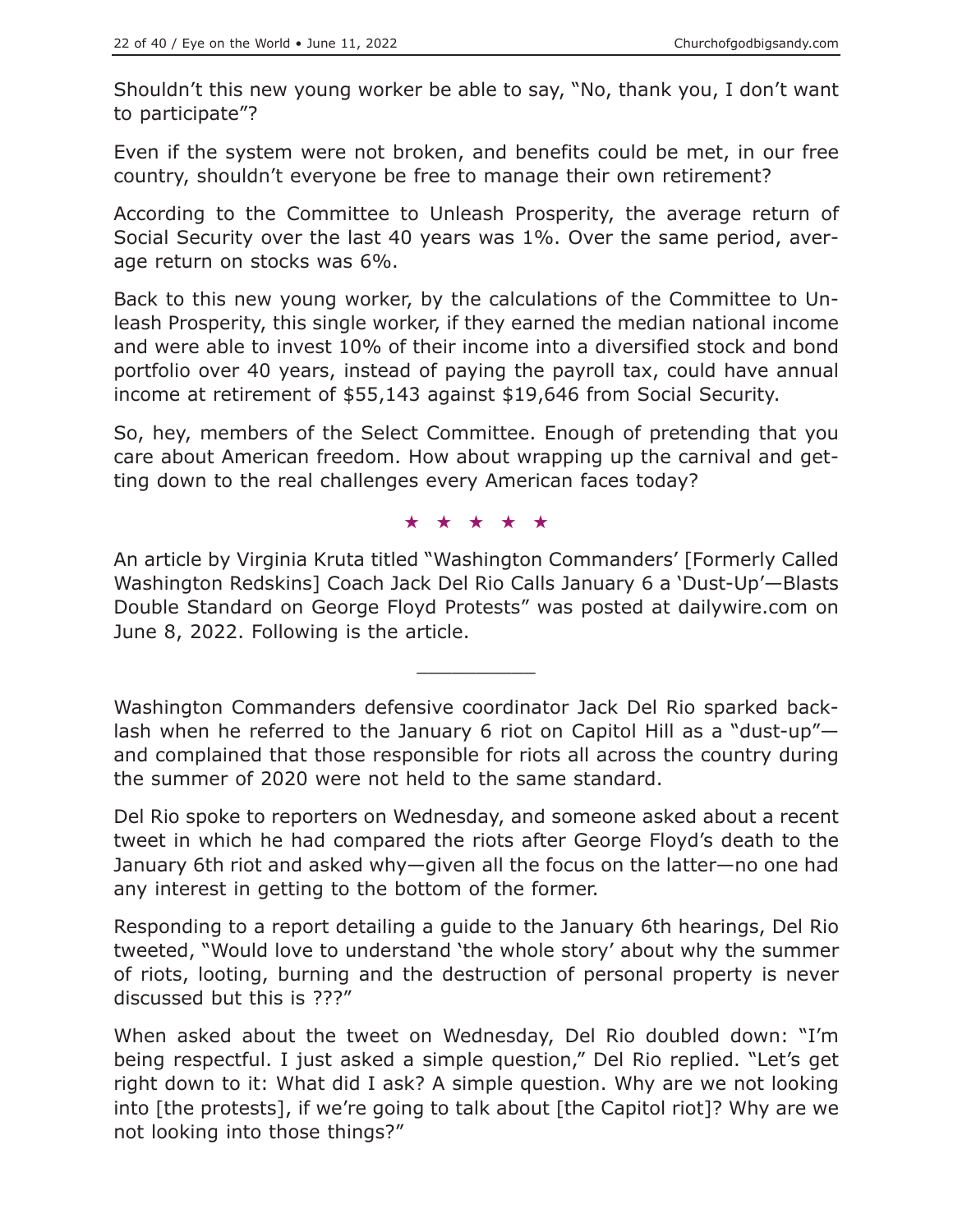Del Rio went on to make the direct comparison again, laying out what he viewed to be a double standard between the way the George Floyd riots were addressed and the way January 6th was still at the forefront of the national conversation.

"It's kind of hard for me to say, I can realistically look at it. I see the images on TV, people's livelihoods are being destroyed, businesses are being burned down, no problem," Del Rio said. "And then we have a dust-up at the Capitol, where nothing burned down, and we're going to make that a major deal."

Del Rio's comments come as the January 6th Committee prepares for hearings that will be broadcast live on most major cable networks—the exception being Fox News, although Fox Business Network will carry full coverage.

Several others have criticized the continued focus on the Capitol Hill riot as well, saying that the American people might be more concerned with inflation and other issues that are impacting them every day.

"The View" guest host Lindsey Granger made that exact point during Tuesday's broadcast, only to get shouted down by regular host Whoopi Goldberg.

★★★★★

An article by Charles Lipson titled "The Biden Administration's Five Stages of Grief" was posted at newsweek.com on June 7, 2022. Following are excerpts of the article.

 $\overline{\phantom{a}}$  , where  $\overline{\phantom{a}}$ 

- If's not really a problem—you just think it is.
- It's only a problem for some people, especially rich people. It doesn't affect ordinary folks.
- If's only a temporary problem. Although folks may be feeling some pain right now, it will go away soon thanks to our policies.
- The problem is lasting a little longer than expected, but none of the experts anticipated that. The president himself is working hard to fix everything.
- It's not our fault, and there's nothing we can do to fix the problems. Who is to blame? (In 2021, it was Trump; in 2022, it is Putin.)

#### ★★★★★

"Eye on the World" comment: The following headlines are about articles that involve the United States. The articles were not posted, but the headlines give the essence of the story.

 $\overline{\phantom{a}}$  , where  $\overline{\phantom{a}}$ 

#### **Comments about rich getting richer**

■ An article by Christopher Hutton titled "Gap Between CEO and Worker Wages Grew Even Wider in 2021: Report" was posted at washingtonexaminer. com on June 7, 2022.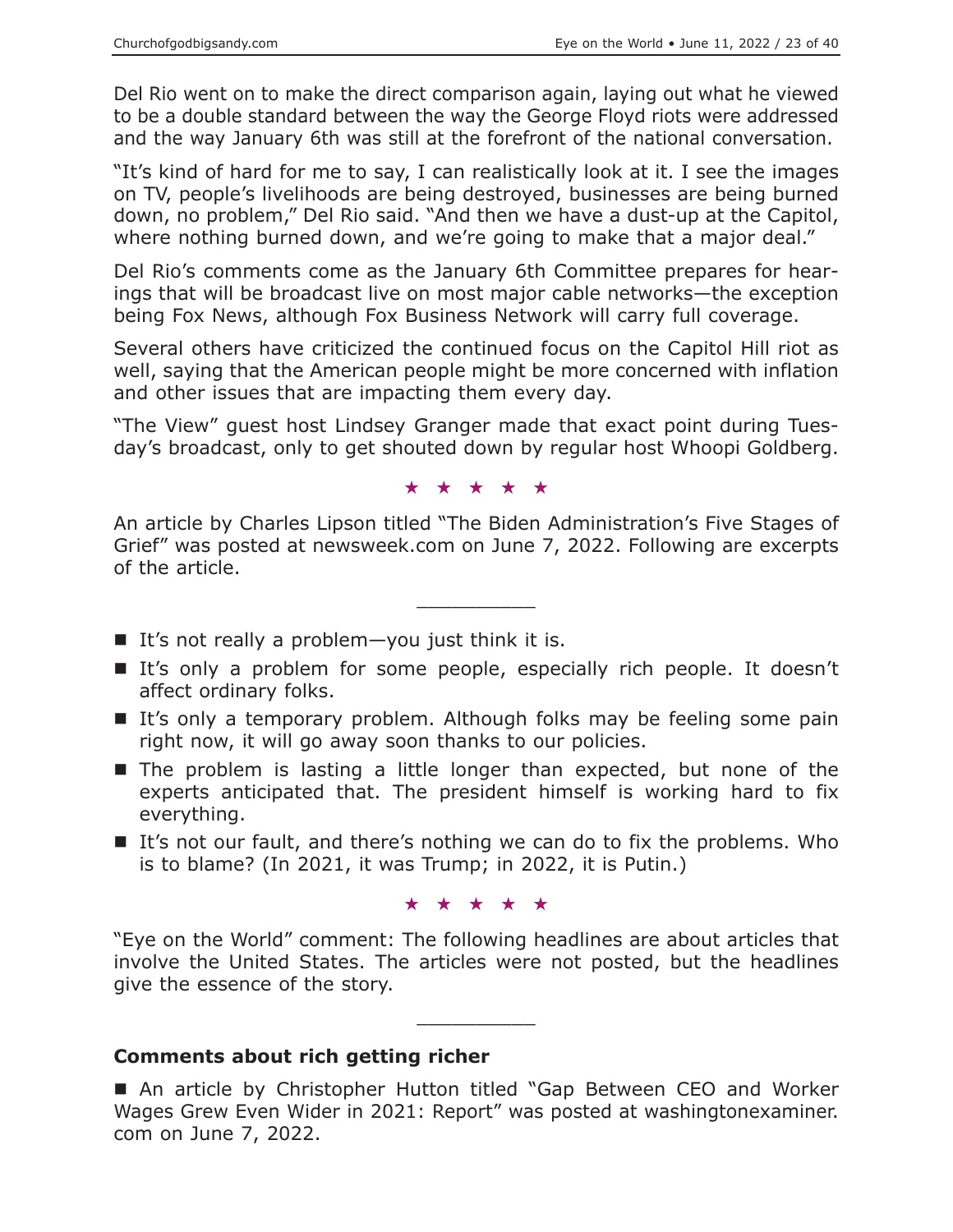# **Pro-life violence**

■ An article by Stephen M. Lepore titled "Moment Firebug Pro-Life Activist Is Caught on Surveillance Footage Dousing Wyoming Abortion Clinic With Gasoline and Setting It Alight: Authorities Offer \$5,000 Reward for Tips That Lead to Arsonist's Arrest" was posted at dailymail.co.uk on June 9, 2022.

#### **Pro-choice violence**

■ Looking back to May 2022, an article by Rebecca Downs titled "Pro-Abortion Vandalism and Violence Appears to Be a Pattern" was posted at townhall.com on May 19, 2022.

■ An article by Susan Jones titled "Biden on SCOTUS Overturning Roe: 'It's Going to Cause a Mini-Revolution' " was posted at cnsnews.com on June 9, 2022.

## **Pro-choice violence against Court Justices**

■ An article by Virginia Kruta titled " 'Horrific!': Pro-Abortion Activists Send 'Special Message' to Kavanaugh's Wife and Kids—After Would-Be Assassin Is Caught by His Home" was posted at dailywire.com on June 8, 2022.

 A picture and an article by Elizabeth Elkind titled "Pictured: Armed California Man, 26, Charged With Attempted Murder for 'Threatening to Kill Brett Kavanaugh' Because He Was Angry About Roe vs. Wade—as Protesters Return to Supreme Court Justice's Home Hours After Arrest" was posted at dailymail.co.uk on June 9, 2022.

■ An article by Craig Bannister titled "2020 Video of Schumer Threatening Kavanaugh Goes Viral After Armed Man Arrested Outside Justice's Home" was posted at cnsnews.com on June 8, 2022.

 An article by Mary Margaret Olohan titled "Chuck Schumer Promised Kavanaugh Would 'Pay the Price'—After the Arrest of Kavanaugh's Would-Be Assassin, [Now] He's Silent" was posted at dailywire.com on June 8, 2022.

 An article by Susan Jones titled "CNN's David Gregory Calls Out 'Hypocritical' People 'On the Left' Who Say It's Okay to Protest at Justices' Homes" was posted at cnsnews.com on June 9, 2022.

■ An article by Ryan Saavedra titled "Democrats Slammed for Prior Remarks After Extremist Showed Up to Kavanaugh's Home to Kill Him: Report" was posted at dailywire.com on June 9, 2022.

■ An article by Katelyn Caralle and Elizabeth Elkind titled "House Democrats Block Bid to Give Supreme Court Justices More Security Just Hours After an Armed Man Was Arrested for Threatening to Kill Brett Kavanaugh at His Maryland Home" was posted at dailymail.co.uk on June 9, 2022.

## **Comments about pro-life**

■ An article by Dillon Burroughs titled "Pro-Life Group [CompassCare] Says Abortion Activists Firebombed New York Location" was posted at dailywire. com on June 7, 2022.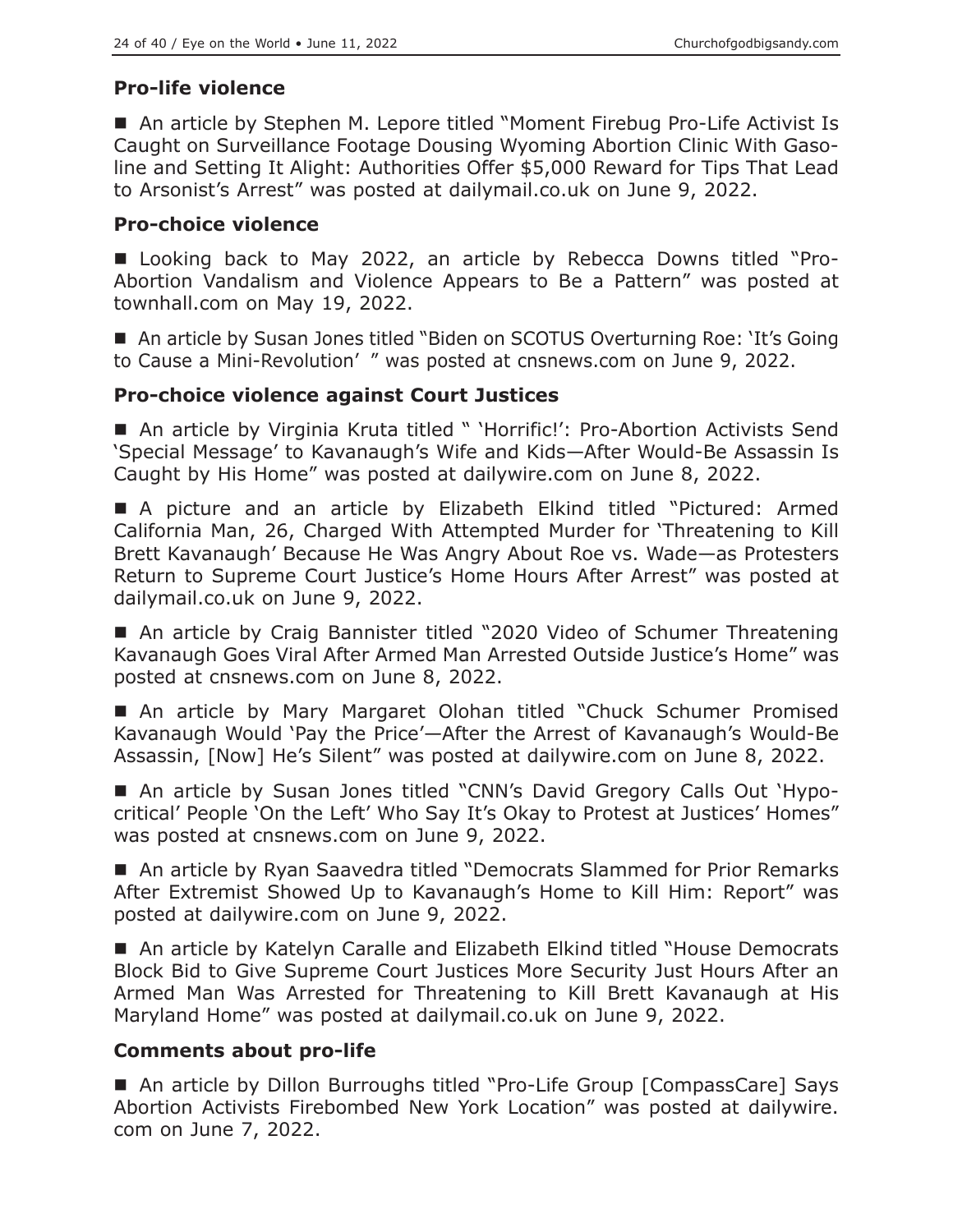■ An article by Amanda Prestigiacomo titled " 'We're Not Gonna Stop': CEO of Targeted Pro-Life Center Vows Justice, Calls Out Hochul, Prays for Attackers" was posted at dailywire.com on June 8, 2022.

#### **Comments about pro-abortion**

■ An article by Madeline Leesman titled "Illinois Will No Longer Require Parental Notification for Minors' Abortions" was posted at townhall.com on June 2, 2022.

■ An article by Jennifer Smith titled "[Three] Abortion Activists Strip Down to Their Underwear in Protest at Joel Osteen's Texas Mega Church and Are Escorted Out Screaming 'My Body, My Choice' " was posted at dailymail.co.uk on June 7, 2022.

■ An article by Staff titled "Nancy Pelosi: 'Protecting Our Kids—What Could Be More Important Than That?' [Proclaims the Politician Who Steadfastly Supports Abortion]" was posted at cnsnews.com on June 9, 2022.

■ An article by Stephen M. Lepore titled "Protester, 30, Is Arrested After Pro-Choice Group Marches Into Michigan House Chamber and Interrupts Session to Demand the State Strike Down Abortion Ban Which Would Come Into Effect If Roe vs. Wade Is Repealed" was posted at dailymail.co.uk on June 9, 2022.

#### **School shootings in United States**

■ Looking back to May 2022, an article by Robby Soave titled "There Have Been 13 Mass School Shootings Since 1966, Not 27 This Year" was posted at reason.com on May 26, 2022.

■ Looking back to May 2022, an article by Kylee Zempel titled "A Culture That Celebrates Dismembering Children in the Womb Can't Understand Why It's Afflicted With Mass Shootings" was posted at thefederalist.com on May 27, 2022.

## **Misleading information to push for gun control**

■ An article by Leonardo Briceno titled "Biden Misleads Public, Says Firearms Are Children's 'Number-One Killer' [Which Is Only True If People Ages 18 or 19 Are Also Considered As Children Instead of Teens or Adolescents]" was posted at thepostmillennial.com on June 4, 2022.

■ Looking back to April 2022, an article by Josiah Bates titled "Guns Become the Leading Cause of Death for American Children and Teens in 2020" was posted at time.com on April 27, 2022.

■ Looking back to May 2022, an article by Staff titled "Current Causes of Death in Children and Adolescents in the United States" was posted at The New England Journal of Medicine on May 19, 2022.

#### **Comments about gun control**

**Looking back to May 2022, an article by John Daniel Davidson titled** "School Shootings Aren't Caused by Faulty Gun Laws, But by the Collapse of the Family" was posted at thefederalist.com on May 27, 2022.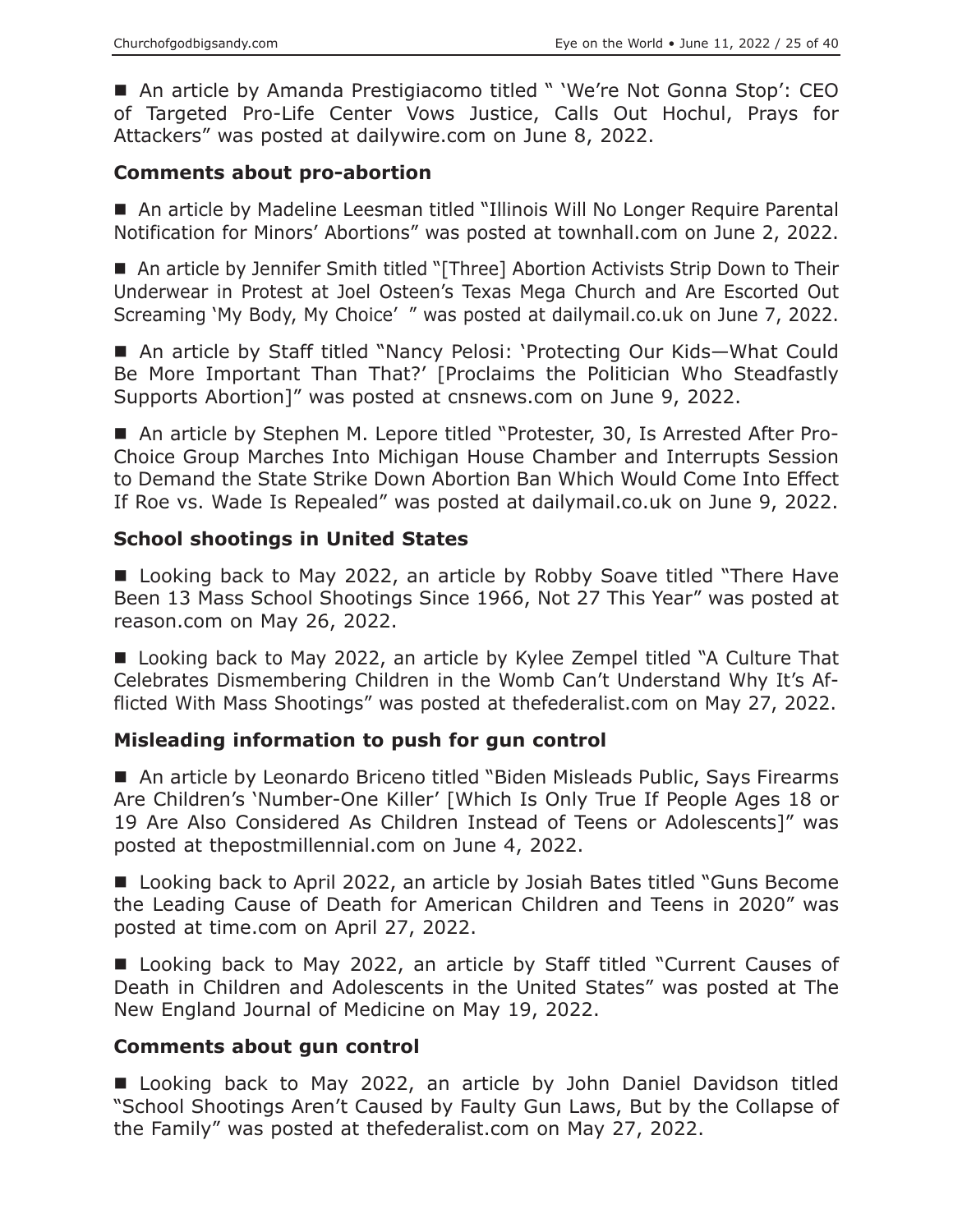■ Looking back to May 2022, an article by Mark Moore titled "VP Kamala Harris Demands Ban on Assault Weapons, Says They Have 'No Place in Civil Society' " was posted at nypost.com on May 29, 2022.

■ An article by Tucker Carlson titled "While Leaders Disarm You, They Are Busy Decriminalizing Serious Crimes" was posted at foxnews.com on June 1, 2022.

■ An article by Tucker Carlson titled "Biden Just Spoke About the Need to Disarm the Population" was posted at foxnews.com on June 2, 2022.

■ An article by Melissa Koenig titled "New York Passes Bill Making It Illegal for Anyone Under 21 to Buy—or Even Have—a Semi-Automatic Rifle Just Weeks After 18-Year-Old With Semi-Automatics Massacred 10 in Buffalo as Mass Shootings Soar Across the U.S." was posted at dailymail.co.uk on June 2, 2022.

■ An article by Adam Schrader and Doug Cunningham titled "Harris Touts Economic Gains, Calls for Gun Laws at Mayor's Conference [in Reno, Nev.]" was posted at upi.com on June 3, 2022.

■ An article by Awr Hawkins titled "250 CEOs, Including Levi's and Dick's Sporting Goods Execs, Demand 'Immediate Action' on Gun Control" was posted at breitbart.com on June 9, 2022.

## **The right to bear arms**

■ An article by Staff titled "Justice [Joseph Story, Who Served on the Supreme Court From 1812 to 1845]: 'The Right . . . to Keep and Bear Arms . . . Offers a Strong Moral Check Against the Usurpation and Arbitrary Power of Rulers' " was posted at cnsnews.com on June 9, 2022.

## **McConaughey talked gun control**

 An article by Jorge Fitz-Gibbon titled "Uvalde Native Matthew Mc-Conaughey Talks Gun Control in Powerful Op-Ed" was posted at nypost.com on June 6, 2022.

■ A video and an article by Staff titled "Watch: Matthew McConaughey Gives Away the Political Left's Game on Gun Control [to Just Take a Slice Instead of the Whole Loaf]" was posted at dailywire.com on June 7, 2022.

## **Critics remind about McConaughey's movies**

■ An article by Giulia Carbonaro titled "Critics Bash Matthew McConaughey for Glorifying Gun Use in Movies" was posted at newsweek.com on June 8, 2022.

## **Comments about school security**

 An article by Jeremiah Poff titled "Father of Parkland School Shooting Victim Rips Focus on Gun Control After Uvalde" was posted at washingtonexaminer. com on June 3, 2022.

■ An article by Jeremiah Poff titled "States [Louisiana and Ohio] Look to Arm Teachers in Aftermath of Uvalde" was posted at washingtonexaminer.com on June 5, 2022.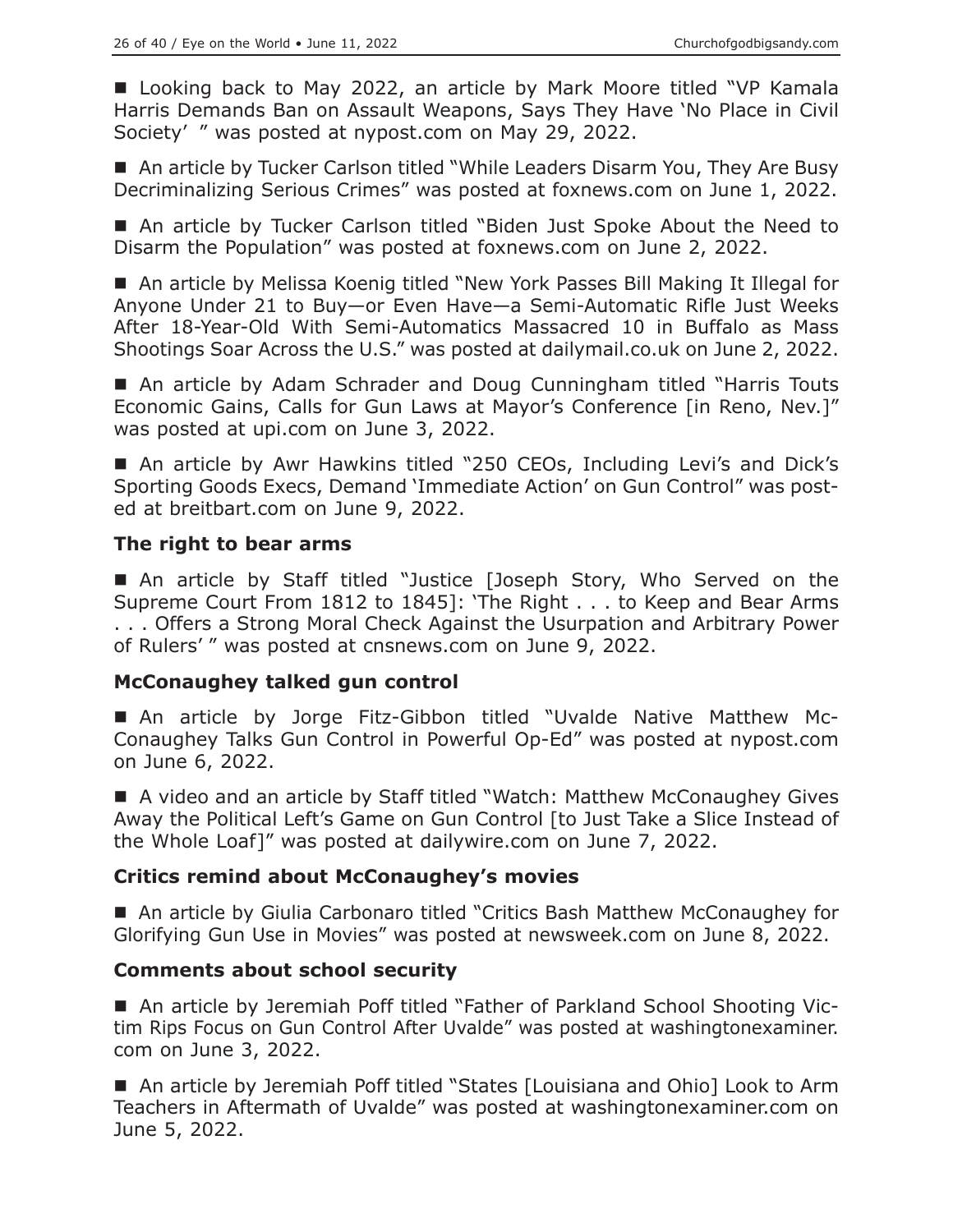■ An article by Dillon Burroughs titled "Governor Ron DeSantis Signs School Safety Bill in Florida" was posted at dailywire.com on June 7, 2022.

 An article by Michael W. Chapman titled "[Matt] Gaetz [of Florida]: If Democrats Cared About Children, They Wouldn't Leave Them as 'Sitting Ducks in Gun-Free Zones' at School" was posted at cnsnews.com on June 9, 2022.

■ An article titled "School Resource Officer + Locked Doors = Dead Bad Guy and Safe Kids in Alabama on Thursday" was posted at the rightscoop.com on June 9, 2022.

## **Texas school shooting—miscellaneous news**

■ An article by Julio Rosas titled "Border Patrol Agents Stopped the Uvalde Shooter; Democrats Now Want to Investigate Their Actions" was posted at townhall.com on June 2, 2022.

■ An article by Ryan Saavedra titled "New Timeline of Events Emerges From Uvalde Shooting That Casts Police Chief in Even More Negative Light" was posted at dailywire.com on June 3, 2022.

■ An article by Geoff Earle titled "Democrats Invite Girl, 11, Who Smeared Herself in Blood and Played Dead During the Uvalde Massacre to Testify to Congress in a Hearing on Gun Violence 'Epidemic' " was posted at dailymail. co.uk on June 3, 2022.

■ An article by Louis Casiano titled "Democratic House Members Boycott Uvalde Moment of Silence, Demand 'Real Action' Instead" was posted at foxnews.com on June 7, 2022.

#### **Information governance board**

■ An article by Hannah Nightingale titled "Revealed: 'Ministry of Truth' Formed to Fight 'Conspiracy Theories' Regarding Covid-19, 2020 Election, Domestic Violent Extremism" was posted at thepostmillennial.com on June 9, 2022.

## **Comments about Elon Musk and Twitter**

■ An article by Lucas Manfredi titled "Musk's Twitter Acquisition Clears U.S. Antitrust Review" was posted at foxbusiness.com on June 3, 2022.

## **Comments about government and corporate snooping**

■ Looking back to April 2022, an article by Nikki Schwab titled "The FBI May Have Conducted as Many as 3-4 Million Searches of Americans' Electronic Data Without a Warrant Last Year" was posted at dailymail.co.uk on April 29, 2022.

■ Looking back to early May 2022, an article by Ryan Morgan titled "CDC Tracked 20+ Million U.S. Phones to Monitor Covid Lockdown Compliance Says New Report" was posted at americanmilitarynews.com on May 3, 2022.

## **Comments about government and corporate censorship**

■ Looking back to May 2022, an article by Theo Wayt titled "China's Propaganda Ranks Highly on Google, YouTube Searches: Study" was posted at nypost.com on May 27, 2022.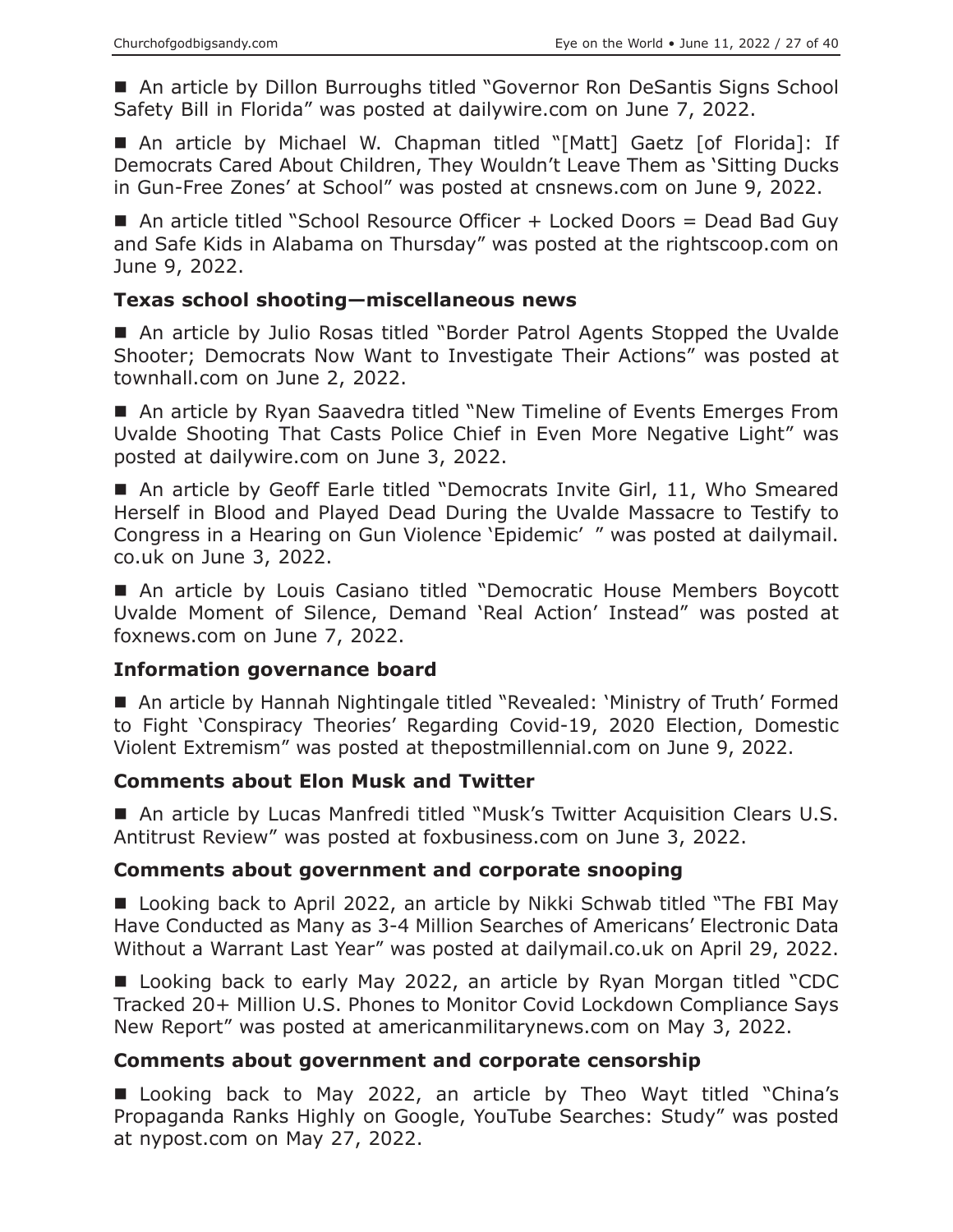■ An article by Allum Bokhari titled "Twitter Censors Libs of TikTok for Exposing Drag Queen Child Grooming" was posted at breitbart.com on June 9, 2022.

## **Fossil fuel—Biden's plan from day 1**

■ Looking back to March 2022, an article by Staff titled "[Journalist Dan] Bongino: Destruction of U.S. Fossil Fuel Has Been Biden Administration's 'Energy Suicide Plan' Since Day 1" was posted at foxnews.com on March 12, 2022.

 An article by Leah Barkoukis titled "Where [in California] a Gallon of Gas Now Costs More Than the Federal Minimum Wage" was posted at townhall. com on June 2, 2022.

■ An article by Stephen M. Lepore titled "Gas Prices Have Doubled Since Biden Took Office in 2021: Gallon of Fuel Now Costs an Average of \$4.81—and hits \$10 in Parts of California" was posted at dailymail.co.uk on June 4, 2022.

■ An article by Kate Davison titled " 'Highest Ever Recorded': Average Gas Prices Surpass \$5 Per Gallon in U.S." was posted at wjila.com on June 9, 2022.

## **Fossil fuel—gas and oil to Europe**

 A Reuters article by Marianna Parraga and Matt Spetalnick titled "U.S. Will Allow Two Companies [Eni SpA of Italy and Repsol SA of Spain] to Ship Venezuelan Oil to Europe" was posted at reuters.com on June 5, 2022.

## **Comments about electric vehicles**

■ An article by Rachel Wolfe titled "I Rented an Electric Car for a Four-Day Road Trip; I Spent More Time Charging It Than I Did Sleeping" was posted at wsj.com on June 3, 2022.

 An article by Hank Berrien titled "Tone-Deaf: While Americans Suffer Inflation, Dem Senator [Debbie Stabenow From Michigan] Brags About Avoiding Gas Prices With Her EV" was posted at dailywire.com on June 7, 2022.

## **Which is worse—incompetence or lies?**

 An article by Elizabeth Elkind titled "Biden Claims His Administration Has Achieved the Most 'Robust Recovery in Modern History'—Despite Gas Prices More Than Doubling Since He Entered Office, Approval in His Handling of the Economy Plummeting and Inflation at a 40-Year High" was posted at dailymail.co.uk on June 6, 2022.

## **Inflation**

■ An article by Geoff Earle titled "Biden's Treasury Secretary Janet Yellen Admits She Was Wrong to Say Inflation Would Only Be 'Transitory' as Americans Feel the Pinch of the Highest Inflation in 40 Years" was posted at dailymail.co.uk on June 1, 2022.

 An article by Katherine Hamilton titled "Poll: One-Third of Americans Making \$250,000 'Live Paycheck-to-Paycheck' " was posted at breitbart.com on June 1, 2022.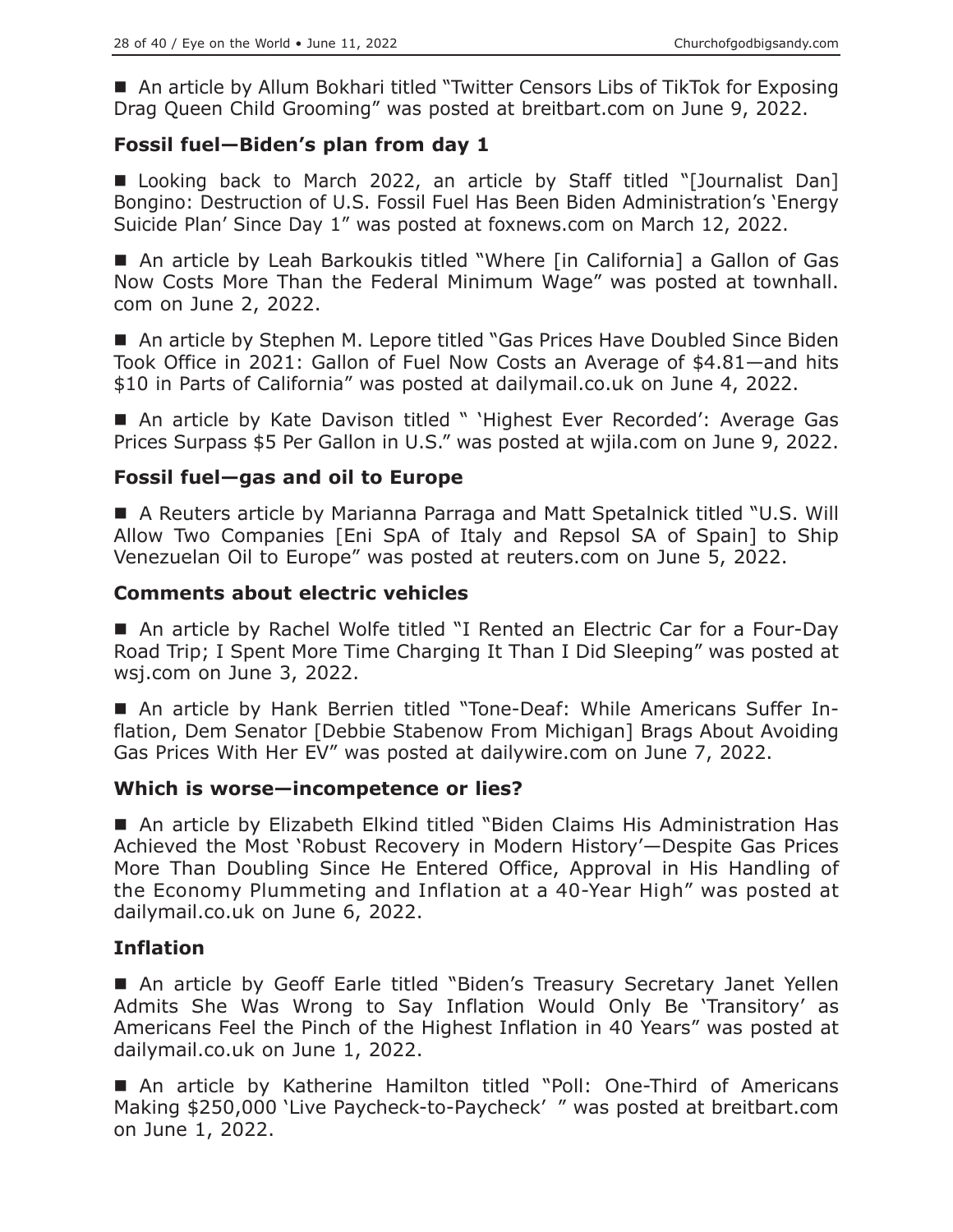■ An article by Wendell Husebo titled "Survey: Inflation to Delay 25 Percent of Americans From Retirement" was posted at breitbart.com on June 1, 2022.

■ An article by Madeline Coggins titled "Democrat Rep. Ro Khanna Wants Biden Administration to 'Up the Urgency' on Inflation: 'Let's Not Sugarcoat It' " was posted at foxnews.com on June 7, 2022.

■ An article by Tucker Carlson titled "Janet Yellen's Reckless, Loose Money Policies Caused Inflation" was posted at foxnews.com on June 7, 2022.

■ An article by Rachel Wolfe titled "Inflation Hits Lawn Care, So Americans Get Their Mowers Out" was posted at wsj.com on June 8, 2022.

■ An article by Joseph Curl titled "Shrinkflation: Cereal Brand Cuts Amount Per Box by 17%; Toilet Paper Brand Slashes Roll Size 24%" was posted at dailywire.com on June 8, 2022.

## **Shortage of baby food**

■ An article by John Rigolizzo titled "Abbott Nutrition Reopens Baby Formula Plant at Center of Nationwide Shortage" was posted at dailywire.com on June 4, 2022.

## **Government taxation**

 An article by Ben Susser titled "Manchin Poised to Break No-Tax-Hike Promise" was posted at townhall.com on June 7, 2022.

#### **Jamie Dimon changes his tune**

■ Looking back to May 2022, an article by Tristan Bove titled "[JPMorgan Chase CEO] Jamie Dimon Softens Tone on a Recession: 'They're Storm Clouds, They May Dissipate' " was posted at fortune.com on May 24, 2022.

■ An article by Liz Kiesche titled "JPMorgan's [Jamie] Dimon Says 'Storm Clouds' Are Now a 'Hurricane Down the Road' " was posted at seekingalpha. com on June 1, 2022.

#### **Finances**

■ An article by John Carney titled "Surging Costs and Shortages Slow Manufacturing Growth in May" was posted at breitbart.com on June 1, 2022.

■ An article by Hank Berrien titled "Target to Slash Prices for TVs, Furniture Because of Inventory Glut" was posted at dailywire.com on June 8, 2022.

■ An article by Gary Gastelu titled "Used Car Prices Are Going Up Again" was posted at foxbusiness.com on June 8, 2022.

 An article by Gunjan Banerji titled "Tech's Decade of Stock-Market Dominance Ends, for Now" was posted at wsj.com on June 8, 2022.

## **Real estate**

■ An article by Robert Frank titled "The Hamptons Summer Rental Market Is Facing an Unexpected Chill as Inventory Piles Up and Prices Come Down" was posted at cnbc.com on May 31, 2022.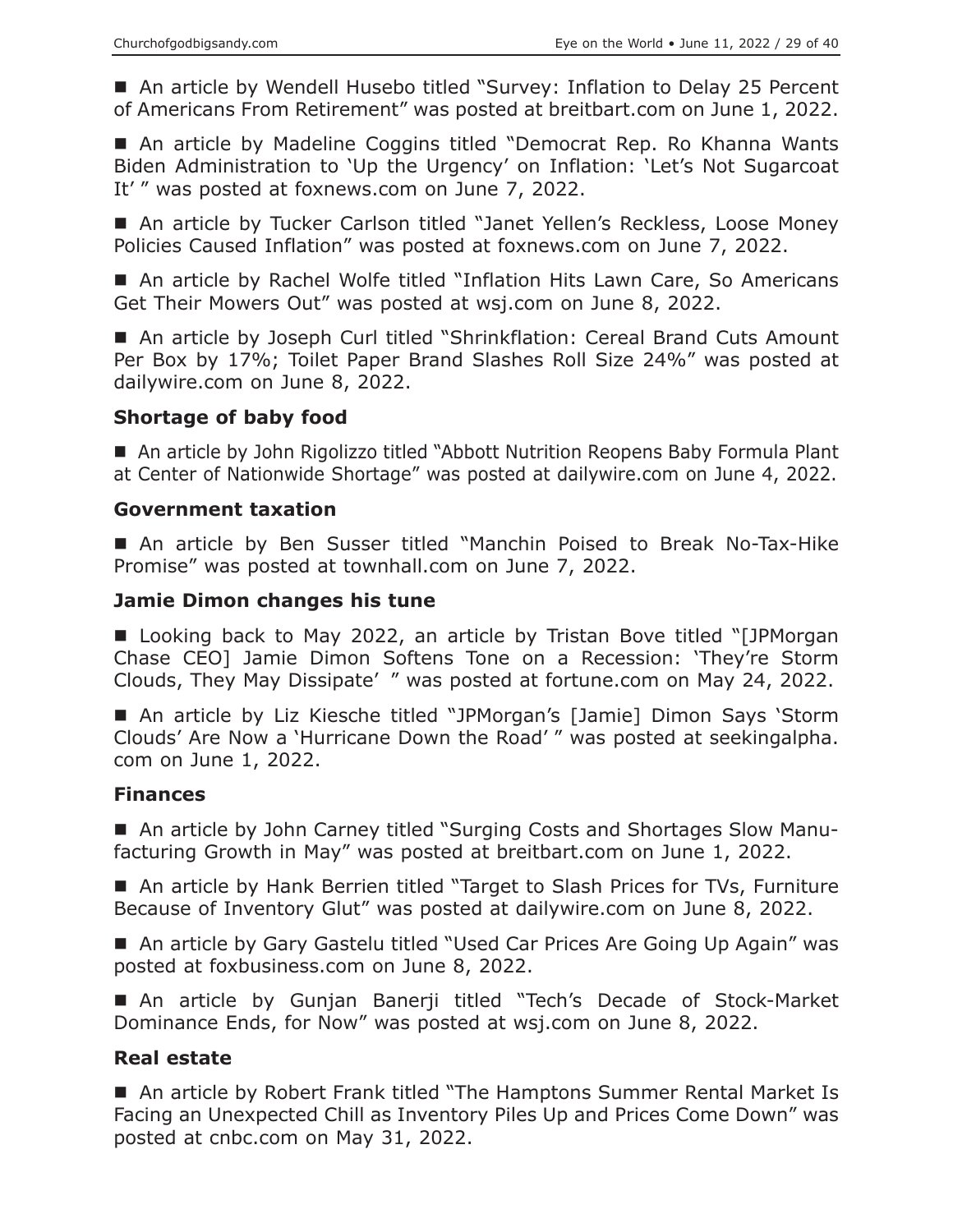■ An article by Nicole Friedman and Ben Eisen titled "Housing Boom Fails to Lift All Homes Above Previous Cycle's Peak" was posted at wsj.com on June 4, 2022.

■ An article by Diana Olick titled "Mortgage Demand Falls to the Lowest Level in 22 Years Amid Rising Rates and Slowing Home Sales" was posted at cnbc.com on June 8, 2022.

## **Chip shortage**

■ An article by Joshua Gallu titled "Carmakers Feel Chip Crisis Easing as Global Growth Slows" was posted at bloomberg.com on June 4, 2022.

## **Illegal immigration**

■ An article by John Binder titled "Pair of Illegal Aliens Released Into U.S. by Biden's DHS, Charged With Operating Debit Card Fraud Scheme" was posted at breitbart.com on June 1, 2022.

 A video and an article by Rusty Weiss titled "Report: Video Shows Biden Administration Flying More Migrants Into New York" were posted at thepoliticalinsider.com on June 7, 2022.

■ An article by Monica Showalter titled "Importing Covid: Biden Administration Releases 7,000 Covid-Infected Illegal Border-Crossers Into McAllen, Texas" was posted at americanthinker.com on June 7, 2022.

■ An article by Dillon Burroughs titled " 'Every State Is Now a Border State': Indiana AG Sues Biden Administration Over Border Policies" was posted at dailywire.com on June 7, 2022.

■ An article by John Rigolizzo titled "[Robert Francis] Beto O'Rourke: 'I Think the Border Is Pretty Great Right Now' " was posted at dailywire.com on June 7, 2022.

## **Truth about immigration and voting**

■ Looking back to July 2021, an article by Julio Rosas titled "There It Is: NYT Op-Ed [by Alossa Araxia Abrahamian] Gives the Game Away by Wanting to Let Non-Citizens to Vote in U.S. Elections" was posted at townhall.com on July 29, 2021.

■ Looking back to July 2021, an article by Rebecca Downs titled "NYT Guest Essay Opinion Piece [Alossa Araxia Abrahamian] Claims 'There Is No Good Reason You Should Have to Be a Citizen to Vote' " was posted at townhall.com on July 31, 2021.

## **Comments about election news**

■ Looking back to May 2022, a video and an article by Andrew Stiles and Thaleigha Rampersad titled "Watch: "Stacey Abrams Struggles to Explain Why Black Turnout Is Soaring Under 'Jim Crow 2.0' " were posted at freebeacon.com on May 24, 2022.

■ An article by Diana Glebova titled "Mexican President Vows to Influence American Elections" was posted at dailycaller.com on June 7, 2022.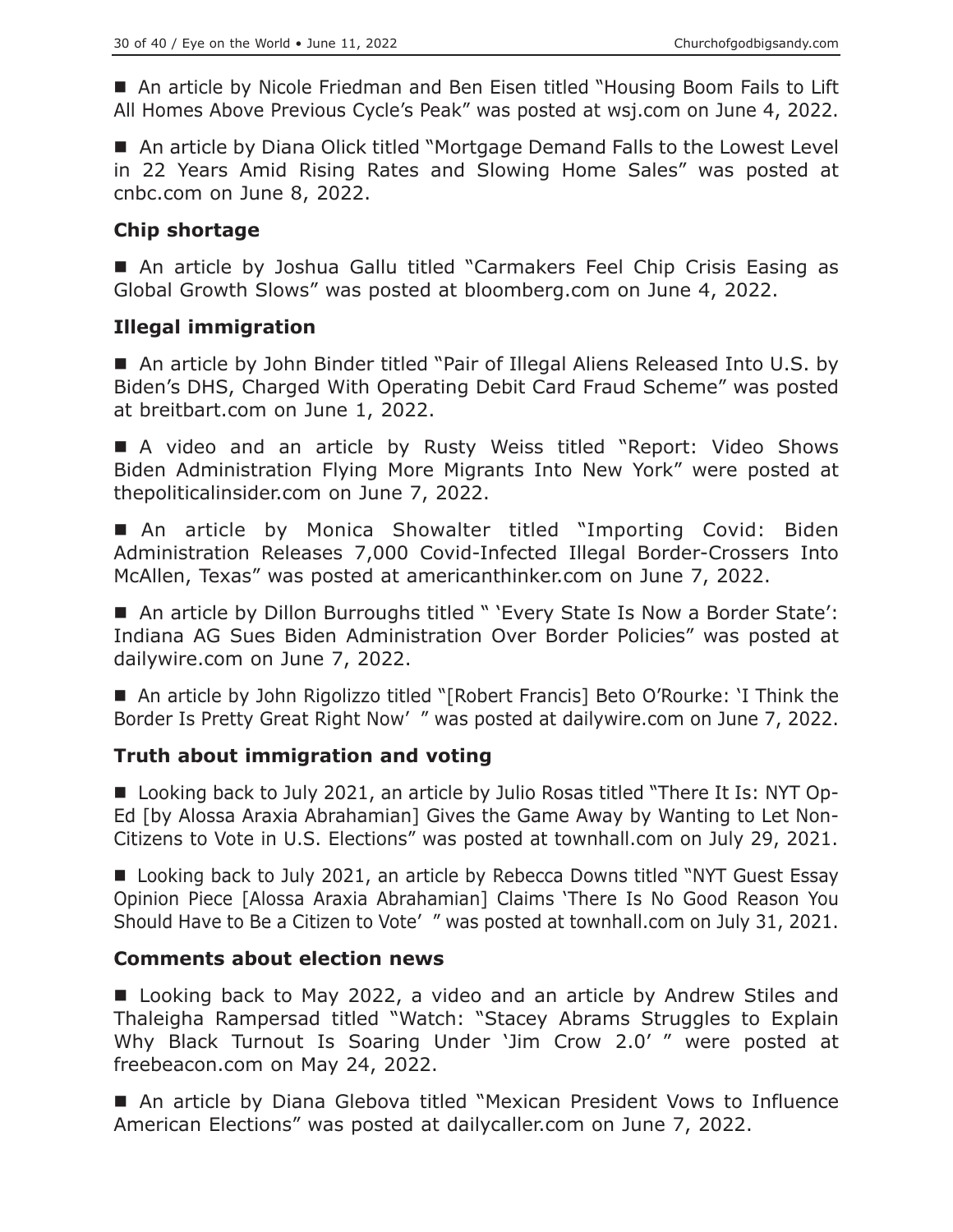■ An article by Andrea Cavallier titled "Former Democratic Congressman for Philly Pleads Guilty to Election Fraud: the 79-Year-Old Admits Bribing Judges and Stuffing Ballot Boxes for His Fellow Party Members Across Multiple Elections" was posted at dailymail.co.uk on June 8, 2022.

#### **Leftists angering Hispanic voters**

■ An article by Ryan Saavedra titled "New Left-Of-Center Poll Shows Seismic Shift in Hispanic Political Support" was posted at dailywire.com on June 9, 2022.

#### **Comments about defunding the police**

■ Looking back to June 2020, an article by Paige Fernandez titled "Defunding the Police Will Actually Make Us Safer" was posted at aclu.org on June 11, 2020.

■ An article by Matthew Whitaker titled "Biden Executive Order Defunds the Police by Another Name [by Awarding or Depriving Federal Discretionary Grants]" was posted at foxnews.com on June 7, 2022.

■ An article by Melissa Koenig titled "Uvalde School District Says It Will Hire More Police Officers to Patrol Campuses in the Wake of the Mass Shooting Where 19 Elementary School Children and Two Teachers Were Massacred" was posted at dailymail.co.uk on June 9, 2022.

#### **Comments about excessive theft**

■ A video and an article by James Gordon titled "Shocking Moment Armed 12-Year-Old Boy Robs a Michigan Gas Station: Child Aims His Grandfather's Gun at Cashier and Fires a Warning Shot After She Asks 'Are You Serious'?" were posted at dailymail.co.uk on June 4, 2022.

■ An article by Ivy Lyons titled "Ambulance Stolen in Apparent Armed DC Carjacking" was posted at wtop.com on June 4, 2022.

## **Comments about excessive violent crime**

 An article by Harriet Alexander titled "Retired Wisconsin Judge John Roemer, 68, Is Shot and Killed at His Home by 56-Year-Old Man With a Hit List 'Related to the Judicial System'—Who Then Turned the Gun on Himself, but Survived" was posted at dailymail.co.uk on June 3, 2022.

■ An article by Staff titled "Sleeping Subway Rider Slashed Across Face at Times Square Station: Police" was posted at nbcnewyork.com on June 3, 2022.

■ An article by Natasha Anderson titled "Shocking Moment Thug Steals \$1,700 in Stock From Duane Reade [Store] and Returns 10 Minutes Later to Attack Staff With a Bike Chain" was posted at dailymail.co.uk on June 4, 2022.

 An article by Paul Farrell and Natasha Anderson titled "Mass Shooting in Philadelphia Leaves at Least Three Dead and 11 Injured After Gunmen Open Fire on Crowd of Revelers Outside Bars on City's Popular South Street: One Suspect Has Been Hospitalized" was posted at dailymail.co.uk on June 5, 2022.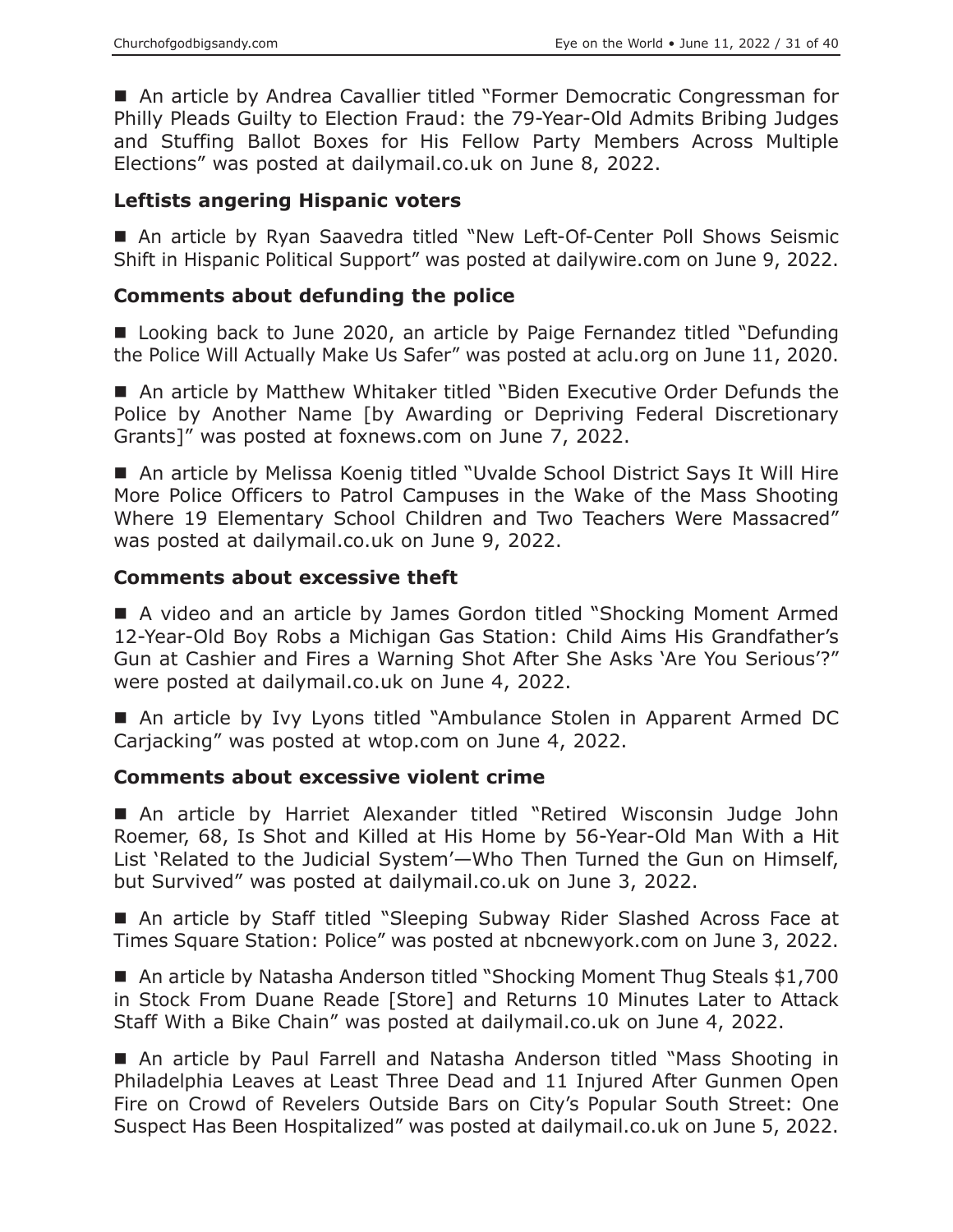■ An article by Stephen M. Lapore titled "Man, 35, Is Charged With Attempted Murder After 'Pretending To Be a Patient Then Stabbing Two Nurses and a Doctor at Encino Medical Center': Hero Dental Hygienist (Who Helped Save Victims) Describes 'Bloodbath' " was posted at dailymail.co.uk on June 5, 2022.

■ An article by Gina Martinez titled "NYPD Hunt for Two Thugs After 61-Year-Old Man Is Sucker-Punched and Killed While Walking Down Brooklyn Street Near His Home: Police Investigating Possible Drug Robbery" was posted at dailymail.co.uk on June 9, 2022.

## **Comments about weapons**

■ An article by Amanda Prestigiacomo titled "Kyle Rittenhouse Goes Viral With 2nd Amendment Posts as President Joe Biden Pushes Curbing Gun Rights" was posted at dailywire.com on June 4, 2022.

■ An article by Joshua Zitser titled "A Man Had His AR-15-Style Rifle Stolen at Gunpoint; He Then Used a Second Gun to Open Fire on the Robber, Police Say" was posted at businessinsider.com on June 4, 2022.

## **Comments about January 6 Capitol riot**

■ An article by Tim Pearce titled " 'Trying to Intimidate Me': Peter Navarro Rips January 6 Committee, DOJ After Indictment" was posted at dailywire. com on June 4, 2022.

■ An article by Tucker Carlson titled "Peter Navarro's Arrest Is a Huge Step Toward the Politics of the Third World" was posted at foxnews.com on June 6, 2022.

 An article by Daniel Chaitin titled "Jim Jordan Shares Allegations of FBI 'Purge' Over Jan. 6" was posted at washingtonexaminer.com on June 7, 2022.

■ An article by Katie Daviscourt titled "Steve Bannon Subpoenas Pelosi and Jan. 6 Committee Ahead of Trial" was posted at thepostmillennial.com on June 8, 2022.

■ An article by Charlie Spiering titled "Democrats Kick Off Jan. 6 Hearings Comparing 'Insurrectionists' to Defenders of KKK, Slavery, Lynching" was posted at breitbart.com on June 9, 2022.

## **Comments about educating our youth**

■ An article by Mary Margaret Olohan titled "California Democrat Who Pushed Easing Sex Offender Requirements for Sodomy With Minors Suggests Adding 'Drag Queen 101' to School Curriculums" was posted at dailywire.com on June 7, 2022.

## **Comments about transgenders**

■ Looking back to May 2022, an article by Michael Lee titled "Wisconsin Middle Schoolers Accused of Sexual Harassment for Using Wrong Gender Pronouns" was posted at foxnews.com on May 15, 2022.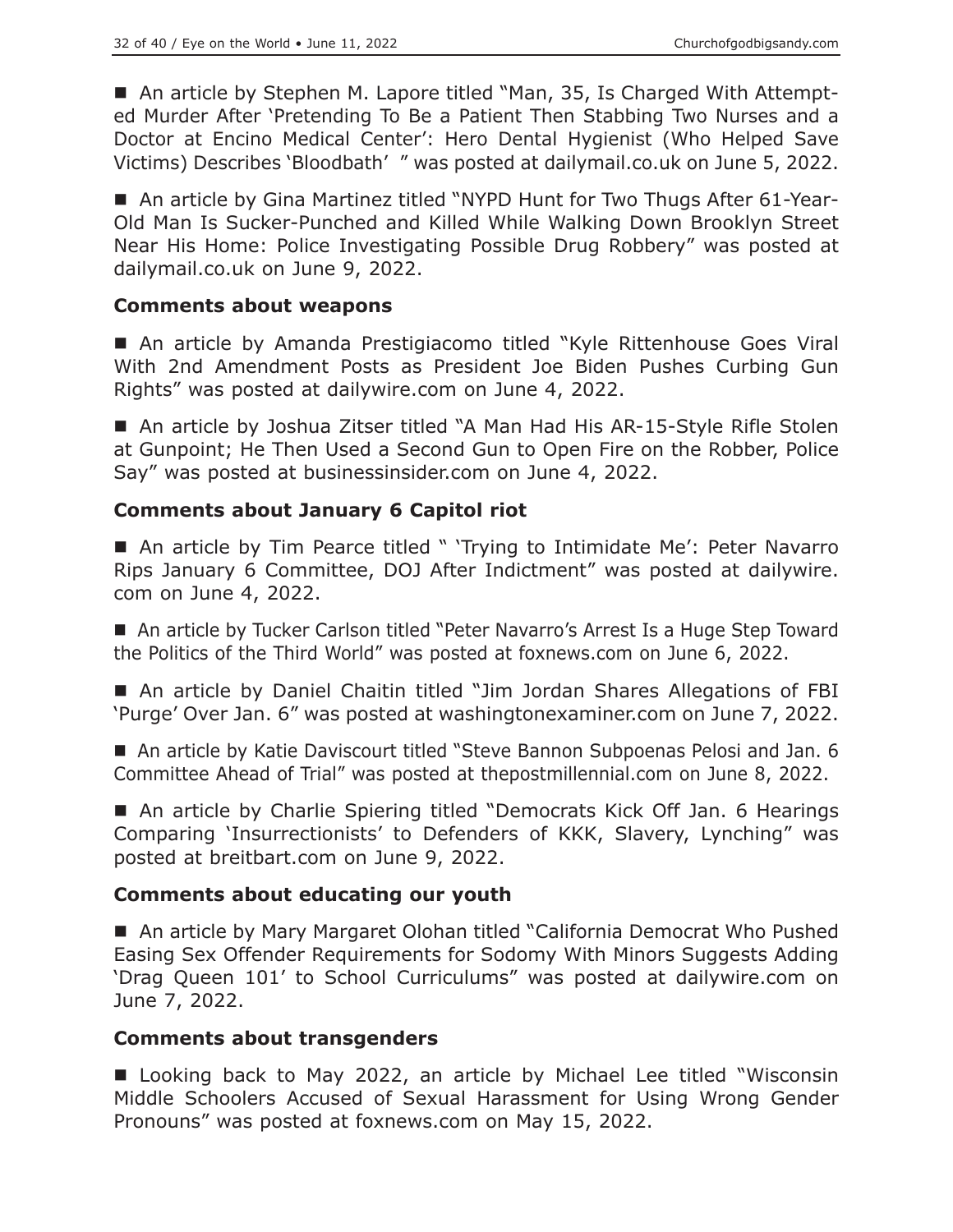■ An article by Hannah Grossman titled "Wisconsin School District Drops Sexual Harassment Probe Into 3 Students Accused of Using the Wrong Pronouns" was posted at foxnews.com on June 7, 2022.

■ An article by Harriet Alexander titled " 'Pizza Hut Has Gone Full Woke, Now We Must Make Them Full Broke': Restaurant Chain Sparks Outrage and National Boycott After Its Children's Book Club Features a Story About a Young Boy in Drag" was posted at dailymail.co.uk on June 4, 2022.

■ An article by Nataly Keomoungkhoun titled "Oak Lawn United Methodist Church to Self-Appoint LGBTQ Pastors After Bishop Denies Request" was posted at dallas.com on June 4, 2022.

 An article by Alastair Talbot titled "Five Tampa Bay Rays [Professional Baseball] Players Refuse to Wear Uniforms With LGBTQ Rainbow Logos for Pride Month Citing Their Right to Make a 'Faith-Based Decision' " was posted at dailymail.co.uk on June 5, 2022.

 An article by Jeff Charles titled "Americans Overwhelmingly Reject Progressive's Gender Ideology Agenda" was posted at redstate.com on June 7, 2022.

■ An article by Ryan Saavedra titled "Democrat [Louisiana] Governor Allows Bill to Become Law That Bans Trans Athletes From Competing on Female Sports Teams" was posted at dailywire.com on June 7, 2022.

■ An article by Staff titled "Gallup: 2.6% of Baby Boomers and 20.8% of Generation Z Say They Are LGBT" was posted at cnsnews.com on June 8, 2022.

 An article by Matt Lamb titled "Transgenderism Is a Sin Against at Least Four of the Ten Commandments: Franciscan Priest" was posted at lifesitenew.com on June 9, 2022.

## **Comments about Disney influence on children**

■ An article by Josh Shephard titled "Disney Doubles Down on LGBTQ Programming With 'Lightyear' and More" was posted at thefederalist.com on June 7, 2022.

#### **Comments about Florida and Disney**

■ An article by Keith Griffith titled "Disney CEO Bob Chapek Fires Content Chief Peter Rice in Shock More After Industry Speculation [That] the Exec Was Gunning to Replace His Embattled Boss" was posted at dailymail.co.uk on June 9, 2022.

#### **Comments about Winsome Sears**

■ Looking back to April 2022, an article by Ian Hanchett titled "[Winsome] Sears: The Rich Already Get to Decide What Their Kids Are Taught, Everyone Else Should Have That Power" was posted at breitbart.com on April 12, 2022.

## **Comments about racism and white supremacy**

 A press release titled "Biden-Harris Administration Establishes HHS Office of Environmental Justice" was posted at hhs.gov on May 31, 2022.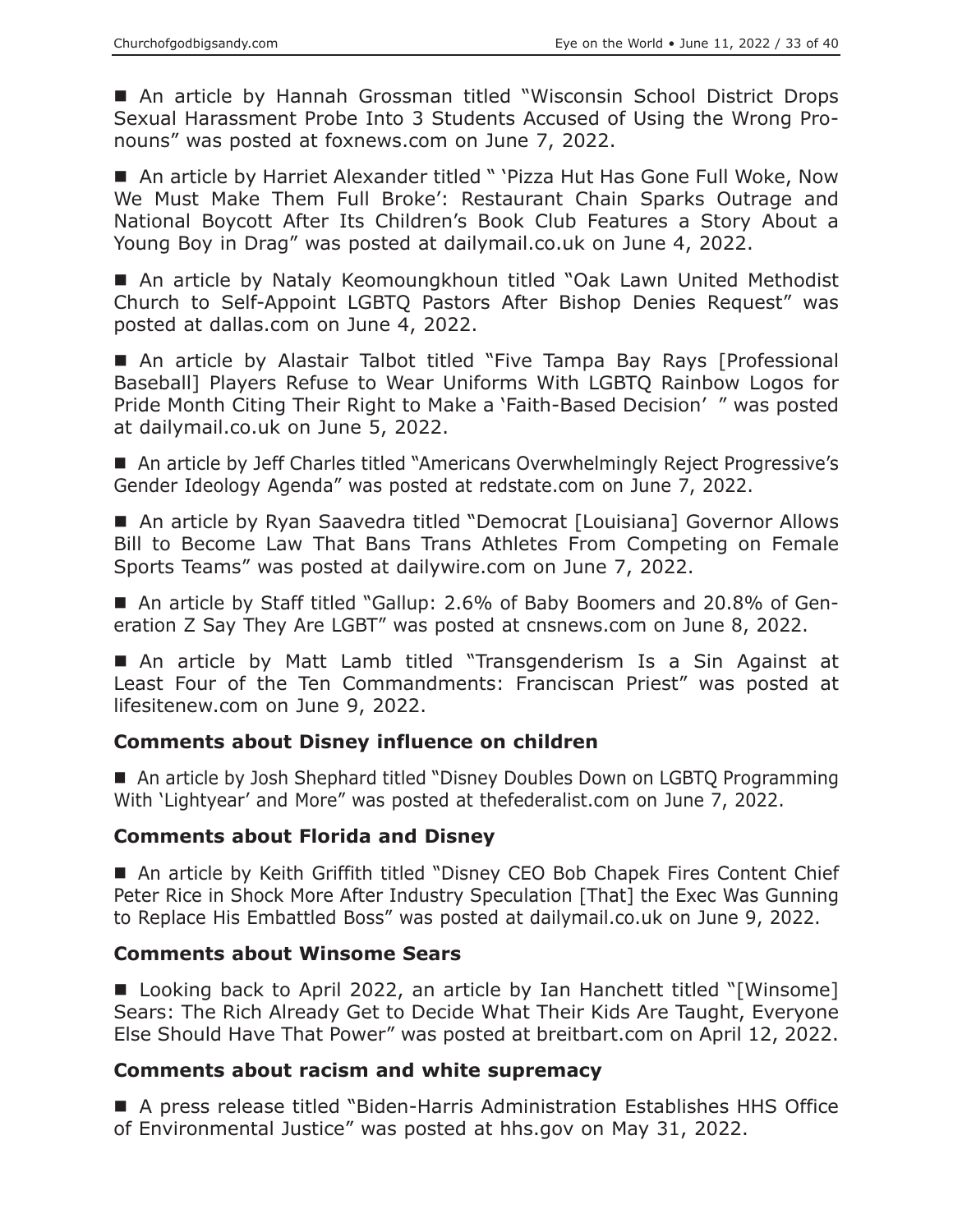■ An article by Wendell Husebo titled "Joe Biden Creates 'Office of Environmental Justice' for 'Communities of Color' " was posted at breitbart.com on June 1, 2022.

■ An article by Ashe Schow titled "Canadian College Requires Students, Faculty to Agree They've Benefited From White Privilege, Commit to 'Decolonization' " was posted at dailywire.com on June 4, 2022.

#### **Comments about critical race theory**

■ An advertizement for a free eBook written by Dr. Ben Carson titled "Get Your Free [eBook] Copy of '5 Answers to Critical Race Theory' " is posted at americancornerstone.org.

#### **Comments about crimes against Asian citizens**

■ An article by Michelle De Pacina titled "Asian Man Beaten Over Sexual Assault Allegations in Viral Video Says He 'Never Forcibly Touched' Anyone" was posted at nextshark.com on June 1, 2022.

## **Comments about Marxist BLM corporation**

■ Looking back to June 2020, an article by Mark Moore titled "BLM Leader [Hawk Newsome]: If Change Doesn't Happen, Then 'We Will Burn Down This System' " was posted at nypost.com on June 25, 2020.

■ Looking back to July 2020, an article by Mike Gonzalez and Andrew Olivastro titled "The Agenda of Black Lives Matter Is Far Different From the Slogan" was posted at heritage.org on July 3, 2020.

■ An article by Harriet Alexander titled "New BLM Chair [Cicley Gay] Appointed to Tackle the Charity's Financial Scandals Is Struggling to Manage Her Own Finances After Filing for Personal Bankruptcy Three Times: She Is Also \$120,000 in Debt—Documents Show" was posted at dailymail.co.uk on June 2, 2022.

 An article by John F. Trent titled "Washington Commanders [Previously Called Washington Redskins] Defensive Coordinator Jack Del Rio Questions Why 'The Summer of Riots, Looting, Burning and the Destruction of Personal Property' Is Not Discussed" was posted at themix.net on June 8, 2022.

## **Comments about police misconduct**

■ An article by Alex Oliveira titled "Michigan Cop Is Charged With Second-Degree Murder of Black Man Patrick Loyola, 26, Who He Shot in the Head as They Wrestled Following a Chaotic Traffic Stop" was posted at dailymail.co.uk on June 9, 2022.

## **Comments about district attorney misconduct**

 A video and an article by Harriet Alexander titled " 'He Doesn't Value Our Lives': Mom Hits Out at Woke DA George Gascon After Driver, 16, Who Mowed Down Her and Her Baby in a Stolen Car Was Handed Just Five Months in a Juvenile Probation Camp—and His Office Said It Was an 'Appropriate' Sentence" were posted at dailymail.co.uk on June 3, 2022.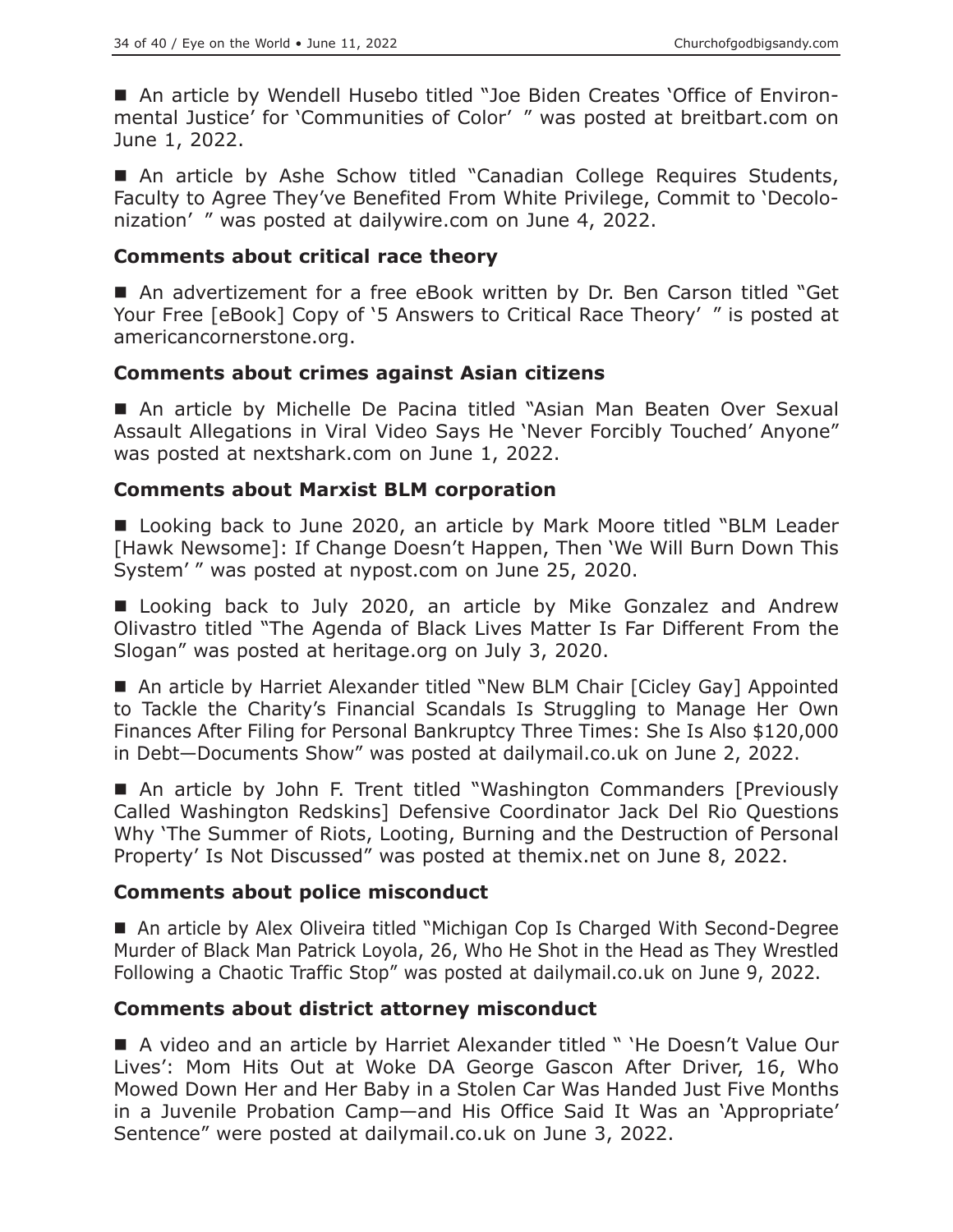■ An article by Alyssa Guzman and James Gordon titled "Woke LA District Attorney George Gascon Backtracks and Admits County Sheriff Didn't Agree to Charges Against Driver, 17, Who Mowed Down Mom and Baby—After the Teen Was Sentenced to Just Five Months in a Juvenile Probation Camp" was posted at dailymail.co.uk on June 4, 2022.

■ An article by Hank Berrien titled "Biden DOJ Wants Reduced Sentence for Leftist Lawyers Who Used Molotov Cocktails to Target Police Van During Protest" was posted at dailywire.com on June 7, 2022.

■ An article by Harriet Alexander titled "George Soros-Backed Groups Have Spent \$40 Million to Elect 75 Progressive Prosecutors Over the Last Decade— Meaning One in Five Americans Now Live in Areas Covered by His Criminal Justice Reformers" was posted at daily.co.uk on June 7, 2022.

■ An article by Ryan Saavedra titled "San Francisco Votes Overwhelmingly to Oust Woke Soros Prosecutor [Chesa Boudin] From Office in Major Rejection of Far-Left" was posted at dailywire.com on June 8, 2022.

## **Comments about reparations**

 An article by Kathleen J. Anderson titled "California 'Leads the Way' With 500 Page Report Recommending Reparations for Slavery" was posted at thepoliticalinsider.com on June 7, 2022.

## **Lawsuits against Deshaun Watson**

■ Looking back to April 2021, an article by Cody Benjamin titled "Deshaun Watson Attorney Says All 22 of Texans QB's Accusers Are Lying About Alleged Sexual Misconduct" was posted at cbssports.com on April 19, 2021.

■ Looking back to March 2022, an article by David K. Li and Diana Dasrath titled "Grand Jury Declines to Charge Deshaun Watson After 22 Women Accuse Quarterback of Sexual Misconduct" was posted at nbcnews.com on March 11, 2022.

■ An article by Charles Robinson titled "Latest Deshaun Watson Lawsuit Claims He Offered Each Accuser \$100,000 to Settle Their Civil Cases" was posted at yahoosports.com on June 2, 2022.

■ An article by Tim Crean titled " 'Real Sports' Expose Encouraged a 23rd Accuser to Sue Deshaun Watson: 'His Behavior Grew Worse' " was posted at sportscasting.com on June 2, 2022.

■ An article by Brent Schrotenboer titled "[NFL Quarterback] Deshaun Watson Hit by 24th Lawsuit From Another Woman Accusing Him of Sexual Misconduct" was posted at usatoday.com on June 6, 2022.

■ An article by Alex Raskin titled "[NFL Houston] Texans Added to Sexual Misconduct Lawsuits Against Deshaun Watson 'For Providing Rooms at a High-End Houston Hotel for His Massages, Where He Groped and Harassed Masseuses' " was posted at dailymail.co.uk on June 8, 2022.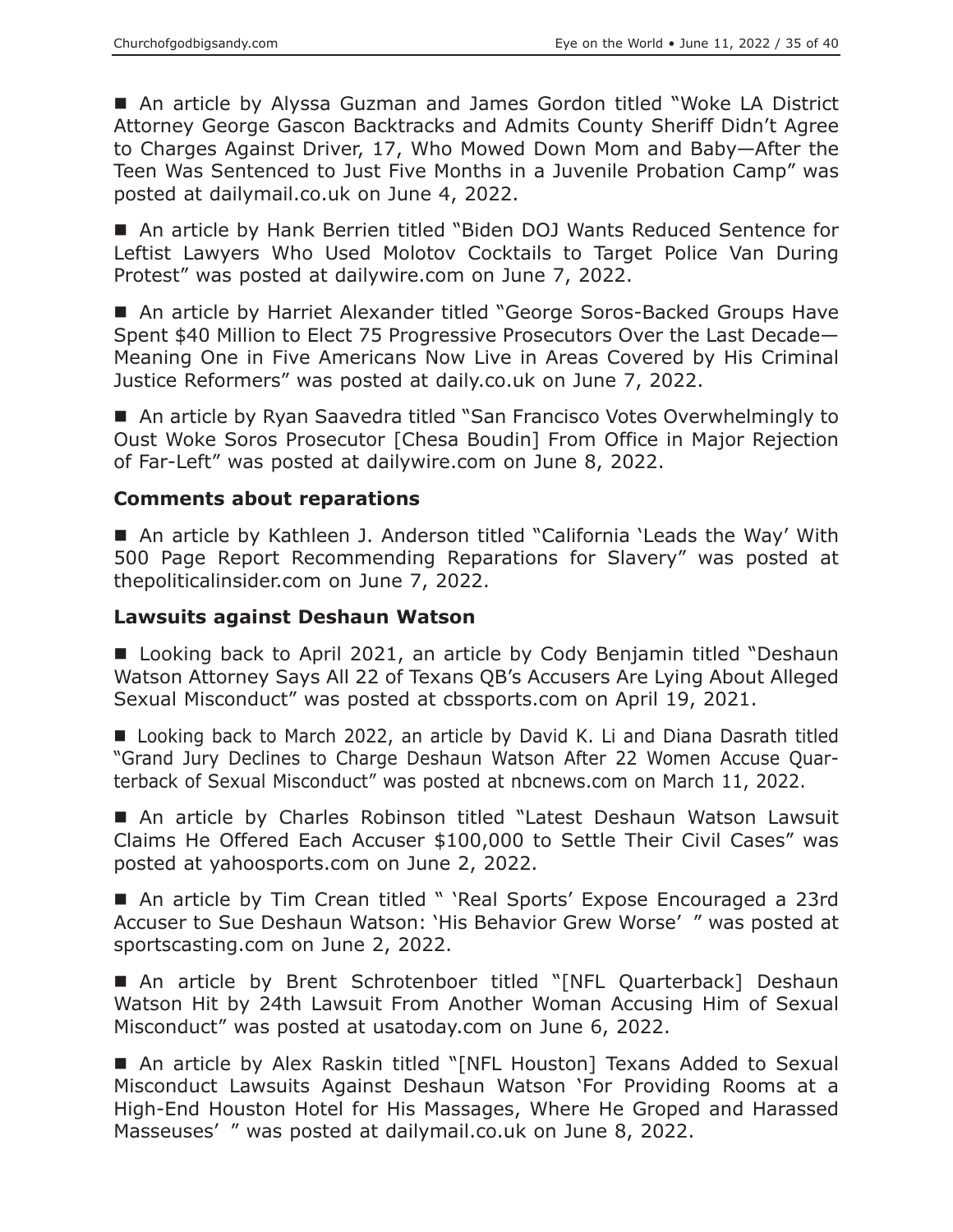# **Amber Heard identified as a liar**

■ An article by Daniel Bates titled "How Amber Heard Was Unravelled by [Her Lies About] Kate Moss and [Her] Charity Lies in a Sordid TV Trial That's Left Her Life in Tatters" was posted at dailymail.co.uk on June 1, 2022.

■ An article by Jan Moir titled "Amber Heard Wanted to Be a Heroine, but Now She's Defined by This Circus of Sadness; What Future Awaits the Actress Who Stands Before the World Exposed as a Teller of Lies?" was posted at dailymail.co.uk on June 2, 2022.

■ An article by Leah Barkoukis titled "Amber Heard's Statement After Losing Trial Leaves Court Watchers 'Stunned' [Because She Seemed to Learn Nothing From the Six-Week Trial]" was posted at townhall.com on June 3, 2022.

# **Follow-up information about Amber Heard**

 An article by Ryan Saavedra titled "Amber Heard's Lawyer: Johnny Depp 'Absolutely Not' Getting the \$10.35 Million He Is Owed From Heard" was posted at dailywire.com on June 3, 2022.

■ An article by Staff titled "The Washington Post Adds Major [125-Word] 'Editor's Note' to Amber Heard's [2018] Op-Ed That Got Her Sued by Johnny Depp" was posted at dailywire.com on June 4, 2022.

■ An article by David Hookstead titled "Joe Rogan Says Johnny Depp Beating Amber Heard in Court 'Was Good for Anyone Who Believes in the Truth' " was posted at dailycaller.com on June 7, 2022.

# **Comments about monkeypox in U.S.**

■ An article by Madison Muller titled "U.S. Monkeypox Cases Rise to 20 as Vaccines Shipped to States" was posted at bloomberg.com on June 3, 2022.

# **Comments about Anthony Fauci**

■ An article by Betsy McCaughey titled "Beware Fauci's Scheme to Empower the World Health Organization" was posted at townhall.com on June 1, 2022.

# **Pandemic regulations had negative consequences**

 An article by Luke Andrews titled "Babies Born During the Covid Lockdowns Falling Behind; Lack of Interaction With Others in Crucial Developmental Years Leaves Them Less Likely to Talk and More Likely to Fight With Other Children" was posted at dailymail.co.uk on June 9, 2022.

# **Comments about new covid cases**

■ An article by David Schultz and Cindy Krischer titled "Overlapping, Highly Contagious Covid Subvariants Are Spreading Fast in Florida" was posted at sunsentinel.com on June 4, 2022.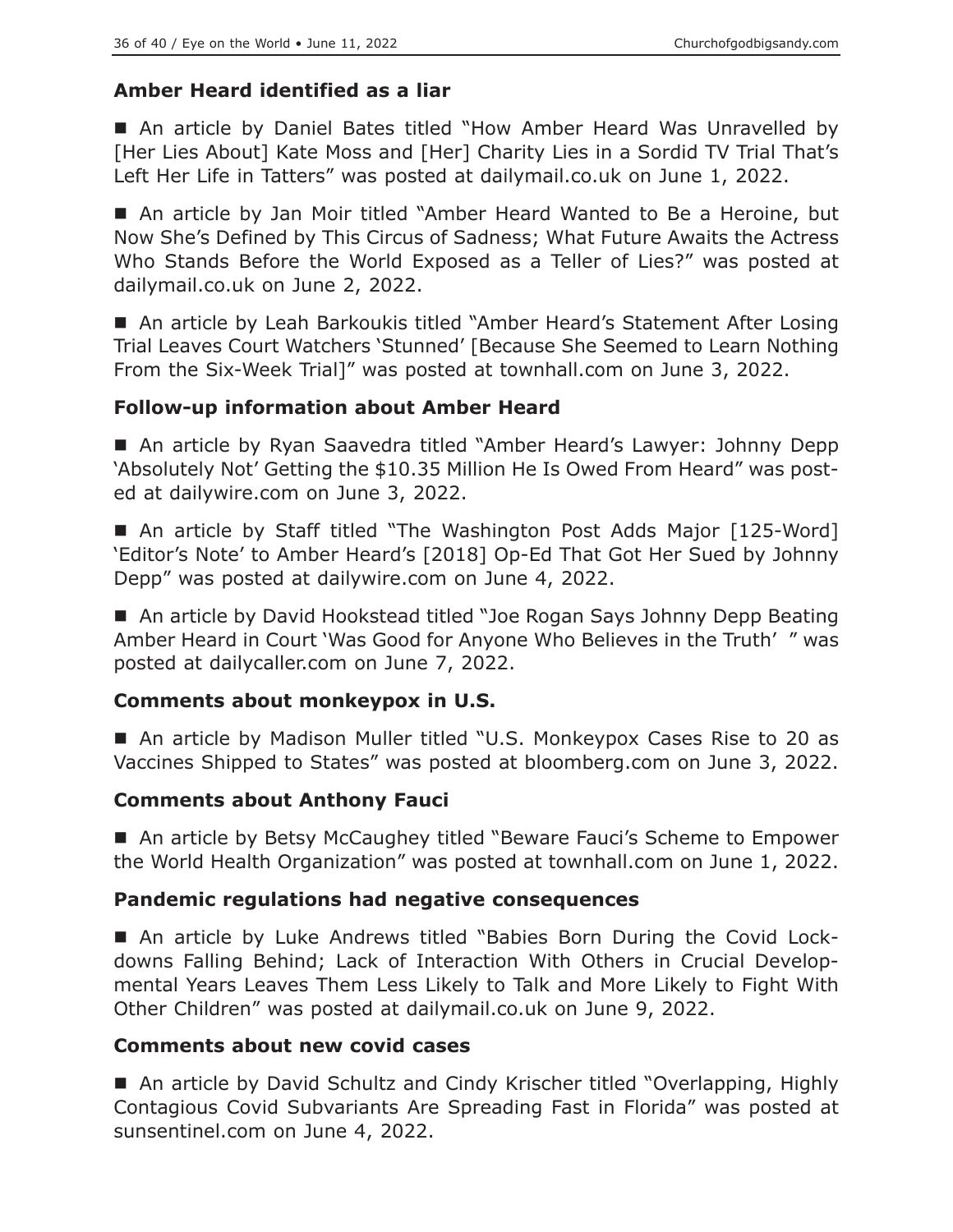## **Comments about vaccines**

■ An article by Melissa Koenig titled "Pfizer Asks FDA to Authorize Its Covid-19 Vaccine for Children From Six Months to Four Years" was posted at dailymail.co.uk on June 1, 2022.

 An article by Anjalee Khemlani titled "FDA Advisory Committee Recommends Novavax [Covid-19] Vaccine for Use in Adults" was posted at yahoo.com on June 7, 2022.

■ An article by Anjalee Khemlani titled "[The] mRNA Creators [Dr. Katalin Kariko and Dr. Drew Weissman] Studying Vaccines' Myocarditis Risk" was posted at yahoo.com on June 7, 2022.

#### **Comments about masks**

■ An article by Scott Morefield titled "New Study: Mask Mandates Associated With Increased Covid Death Rate" was posted at townhall.com on June 5, 2022.

#### **Comments about the media**

■ An article by Pam Key titled "MSNBC's [Cornell] Belcher: If Midterm About Abortion and Guns, Democrats Can Change History" was posted at breitbart. com on June 1, 2022.

■ An article by Matt Vespa titled "The Liberal Media Is Going to Bury the Tulsa Shooting [Because the Shooter Was Black]" was posted at townhall.com on June 3, 2022.

 An article by Sarah Arnold titled "MSNBC Claims Second Amendment Was Created to Preserve White Supremacy" was posted at townhall.com on June 4, 2022.

 An article by Julio Rosas titled "Fox News Is Airing Tucker Carlson Instead of the J6 Committee—Cue the Liberal Tears" was posted at townhall.com on June 7, 2022.

■ An article by Katie Daviscourt titled "Project Veritas Exposes CBS News for Using Their Own Reporting to 'Fact Check' News" was posted at thepostmillennial.com on June 7, 2022.

■ An article by Gabriel Hays titled "Washington Post Column [by Matt Bai] Admits Dems Will Get 'Blown Out' in Midterms, but Claims That's a Good Thing" was posted at foxnews.com on June 7, 2022.

■ An article by Matt Vespa titled "There's Not Enough Sand and Boron That Can End WaPo's Woke Meltdown Right Now" was posted at townhall.com on June 8, 2022.

■ An article by Theo Wayt titled "Washington Post Fires Felicia Sonmez After Twitter Battles: Reports" was posted at nypost.com on June 9, 2022.

■ An article by Gabriel Hays titled "Attempted Murder of Justice Kavanaugh Neglected by Front Pages of Major U.S. Newspapers" was posted at foxnews.com on June 9, 2022.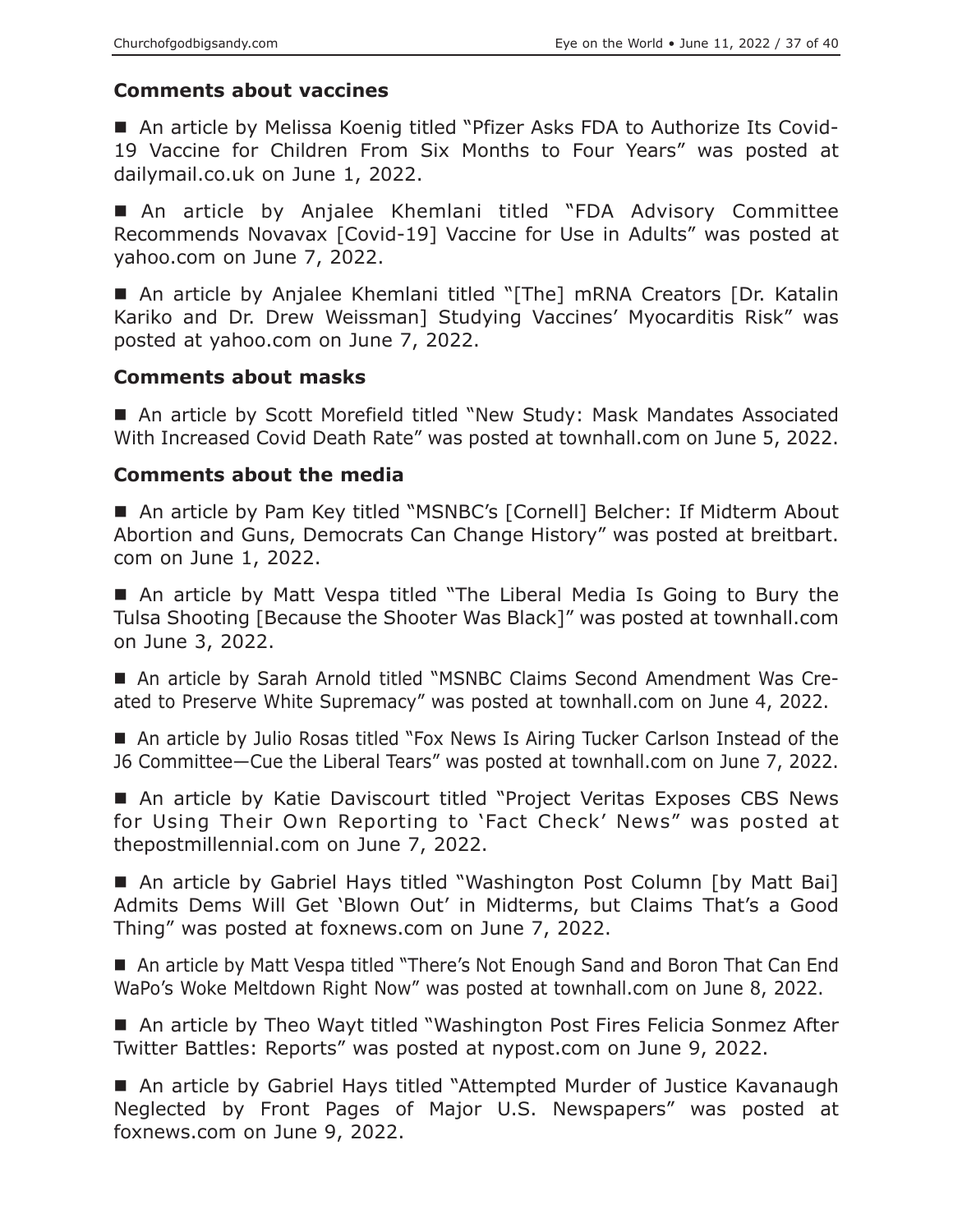## **Comments about investigation by John Durham**

■ Looking back to February 2022, an article by Jonathan Turley titled "Durham Probe Proves Some Media Would Rather Ignore a Major Story Than Expose Their Role in Covering It Up" was posted at foxnews.com on Feb. 16, 2022.

 An article by Robert Kraychik titled "[Film Maker] Amanda Milius on Sussmann Acquittal: Our Institutions Are 'Totally Fake and Performative' " was posted at breitbart.com on June 1, 2022.

## **Comments about Hunter Biden and family**

■ An article by Andrew Kerr and Jerry Dunleavy titled "168,000 Deleted Files Recovered From Hunter Biden's Laptop" was posted at washingtonexaminer. com on June 8, 2022.

## **Speculation about sins of powerful politicians?**

■ An article by Andrea Blanco titled "Elon Musk Asks Why 'Leaking' Justice Department Won't Spill Jeffrey Epstein and Ghislaine Maxwell's Client List and Says It's 'Odd' Officials Remain Silent on Billionaire Pedophile and His Madam" was posted at dailymail.co.uk on June 5, 2022.

## **Biden's mental capacity**

■ An article by Guy Benson titled "Let's Face It: Joe Biden's Serial Lies and Embellishments About His Biography Are Shamelessly Weird" was posted at townhall.com on June 2, 2022.

■ An article by Eli Stokols and Courtney Subramani titled "News Analysis: Biden, Who Ran on Competency and Experience, Is Struggling to Manage Multiple Crises" was posted at latimes.com on June 3, 2022.

## **Biden and Harris supporters and detractors**

■ An article by Cleve R. Wootson Jr., Scott Clement, Matthew Brown and Emily Guskin titled "Black Voters' Support for Biden Has Cooled, Poll Finds" was posted at washingtonpost.com on June 4, 2022.

 An article by Chuck Ross titled "Inconvenient Truth: Al Gore's 'Woke' Firm Invests in Chinese Slave Labor" was posted at freebeacon.com on May 28, 2022.

■ An article by Ronny Reyes titled "Georgia Gubernatorial Candidate Stacey Abrams Is Paid \$52,000 by Woke Foundation That Donates Millions to Radical Scholars Who Teach That Capitalism is Racist—but Abrams Claims She Doesn't Agree With Their Views" was posted at dailymail.co.uk on June 2, 2022.

■ An article by Sam Raskin titled "AOC Says She Had 'Awakening' About Her Indigenous Heritage at Standing Rock in 2016 [While Protesting Against the Dakota Access Pipeline at the Standing Rock Indian Reservation]" was posted at nypost.com on June 4, 2022.

 An article by Virginia Kruta titled "Obama Campaign Manager [Jim Messina]: 'Dumb S\*\*\*' AOC Is Doing Could Cost Democrats the House" was posted at dailywire.com on June 7, 2022.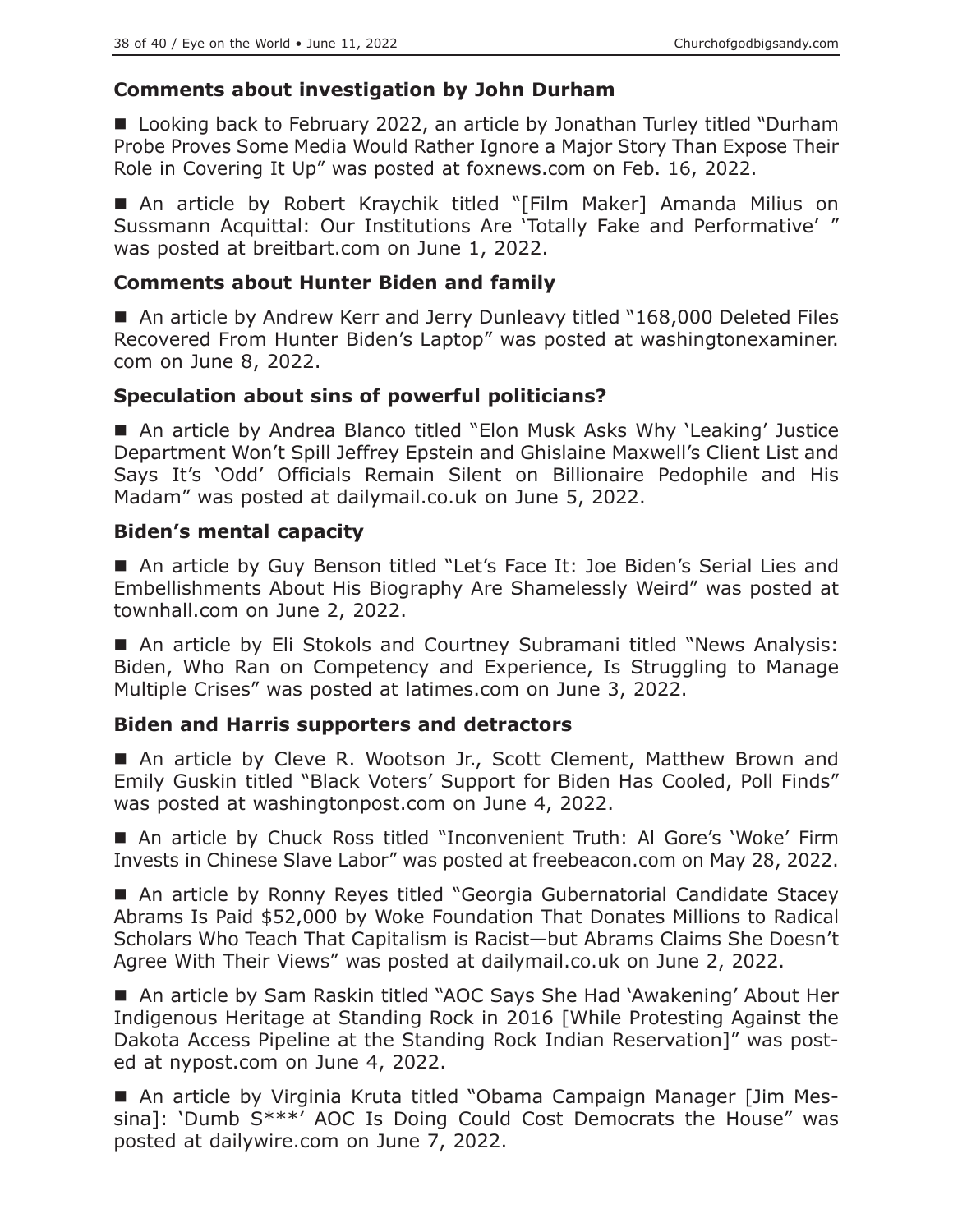An article by Christian Datoc titled "Biden's Social Media Staff Costs Taxpayers As Much As \$6.7 Million Each Year" was posted at washingtonexaminer. com on June 8, 2022.

■ An article by Amie Parnes and Morgan Chalfant titled "Democrats Frustrated by Flat-Footed White House" was posted at thehill.com on June 8, 2022.

An article by Rob Crilly titled "Senate Democrats Sound the Alarm on 'Russian Interference' in the Midterms Five Months Before Americans Head to the Polls—and With the Party Trailing in the Polls and at Risk of Losing the House and Senate" was posted at dailymail.co.uk on June 9, 2022.

■ An article by Nikki Schwab titled "Biden Meets Trudeau and Calls January 6 a 'Flagrant Violation of the Constitution' and Says Rioters Broke the Law Trying to Overturn the Election—But Won't Say Who He Thinks Is Responsible" was posted at dailymail.co.uk on June 9, 2022.

#### **Comments about conservatives**

 An article by Dillon Burroughs titled "DeSantis Campaign Warns Florida Voters of 'George Soros Purchase of Hispanic Radio Stations Meant to Disinform' " was posted at dailywire.com on June 7, 2022.

■ An article by Jennifer Smith titled "Christian Art Student Sues Illinois College [Southern Illinois University Edwardsville] for Slapping Her With a 'No Contact Order' on Behalf of Woke Students Who Complained About Her Sharing Her Conservative Views" was posted at dailymail.co.uk on June 8, 2022.

■ An article by Hannah Bleau titled "Ron DeSantis: When 'You Stand in That Fire and You Fight Back,' Voters Will 'Have Your Back' " was posted at breitbart.com on June 9, 2022.

#### **Trump supporters and detractors**

 An article by Bob Woodward and Carl Bernstein titled "Woodward and Bernstein Thought Nixon Defined Corruption; Then Came Trump" was posted at washingtonpost.com on June 5, 2022.

■ An article by Paul Bedard titled "Team Trump Cashing In on Biden's 'Ultra MAGA' Blunder" was posted at washingtonexaminer.com on June 7, 2022.

 An article by Elizabeth Elkind titled "Trump Will Testify Alongside Don Jr. and Ivanka on July 15 as Part of New York Attorney General's Probe Into His Business—and Faces Up to \$430,000 in Fines If He Still Refuses to Comply With His Court Order" was posted at dailymail.co.uk on June 8, 2022.

#### **General interest**

■ An article by Mansur Shaheen titled "Rates of Esophageal Cancer Among Middle-Aged Americans Doubled Over a Five-Year Period; Study Finds" was posted at dailymail.co.uk on June 1, 2022.